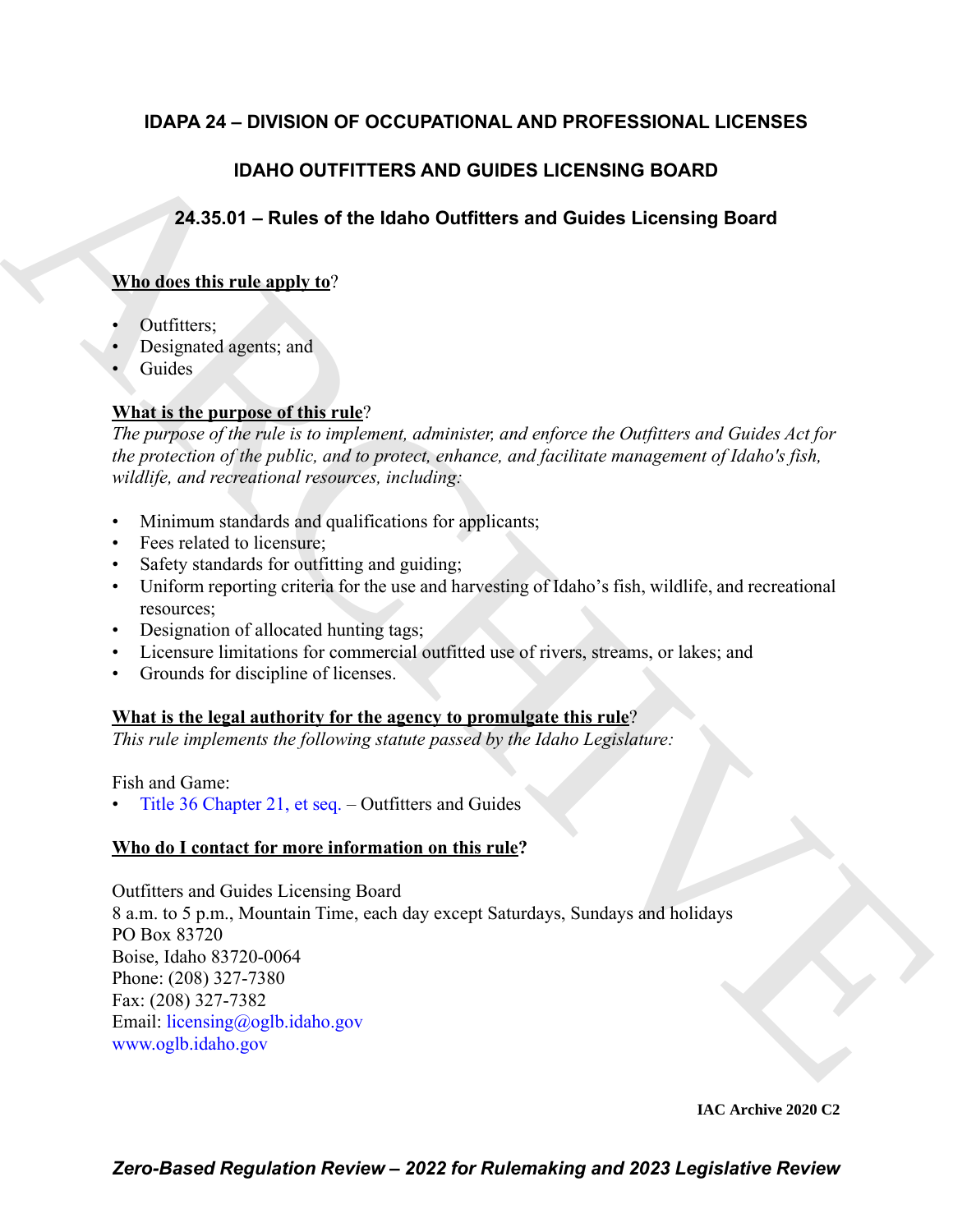# **Table of Contents**

| 24.35.01 – Rules of the Outfitters and Guides Licensing Board                                                 |  |
|---------------------------------------------------------------------------------------------------------------|--|
|                                                                                                               |  |
|                                                                                                               |  |
|                                                                                                               |  |
|                                                                                                               |  |
|                                                                                                               |  |
|                                                                                                               |  |
|                                                                                                               |  |
|                                                                                                               |  |
|                                                                                                               |  |
|                                                                                                               |  |
|                                                                                                               |  |
|                                                                                                               |  |
|                                                                                                               |  |
|                                                                                                               |  |
|                                                                                                               |  |
| 018. New Outfitter Or Outfitter License Amendment Application.  9                                             |  |
|                                                                                                               |  |
|                                                                                                               |  |
|                                                                                                               |  |
|                                                                                                               |  |
|                                                                                                               |  |
|                                                                                                               |  |
|                                                                                                               |  |
|                                                                                                               |  |
|                                                                                                               |  |
|                                                                                                               |  |
|                                                                                                               |  |
| 030. Availability of Outfitting Opportunities. Manuscrittion. 2010. Availability of Outfitting Opportunities. |  |
|                                                                                                               |  |
|                                                                                                               |  |
|                                                                                                               |  |
|                                                                                                               |  |
|                                                                                                               |  |
|                                                                                                               |  |
|                                                                                                               |  |
|                                                                                                               |  |
|                                                                                                               |  |
|                                                                                                               |  |
|                                                                                                               |  |
| 044. Skiing, Non-Hazardous And Hazardous Terrain Outfitter, Designated Agent,                                 |  |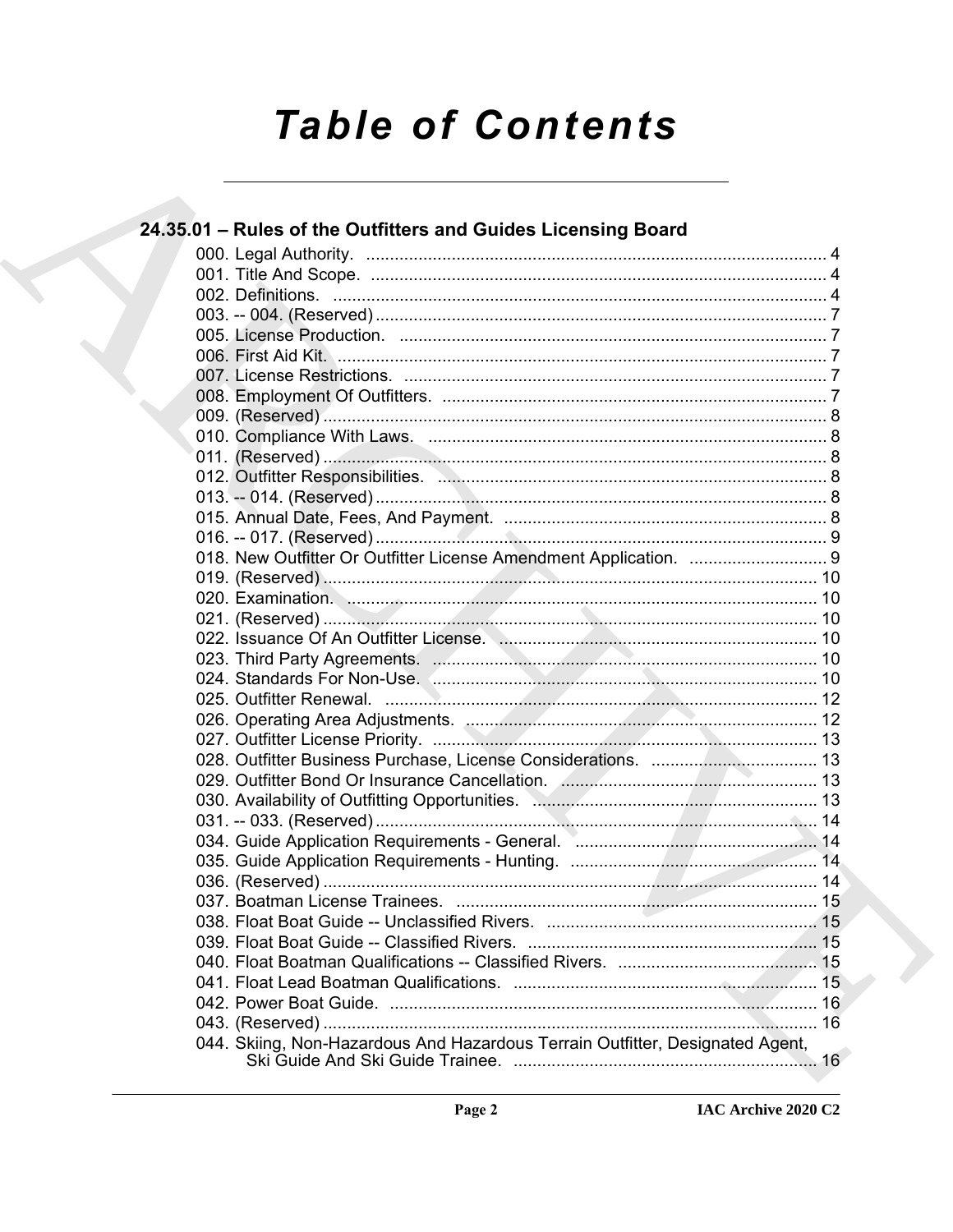# *Table of Contents (cont'd)*

| 051. Placement Of Hunting Camps And Leaving Outfitter's Operating Area, |  |
|-------------------------------------------------------------------------|--|
|                                                                         |  |
|                                                                         |  |
|                                                                         |  |
|                                                                         |  |
|                                                                         |  |
|                                                                         |  |
|                                                                         |  |
|                                                                         |  |
| 059. River, Lake And Reservoir Power And Float Outfitter Limits.  22    |  |
|                                                                         |  |
|                                                                         |  |
|                                                                         |  |
|                                                                         |  |
| 064. Authorization For Granting, Denial And Revocation Of Licenses.  33 |  |
|                                                                         |  |
| 067. Inspections. 34                                                    |  |
|                                                                         |  |
|                                                                         |  |
|                                                                         |  |
|                                                                         |  |
|                                                                         |  |
|                                                                         |  |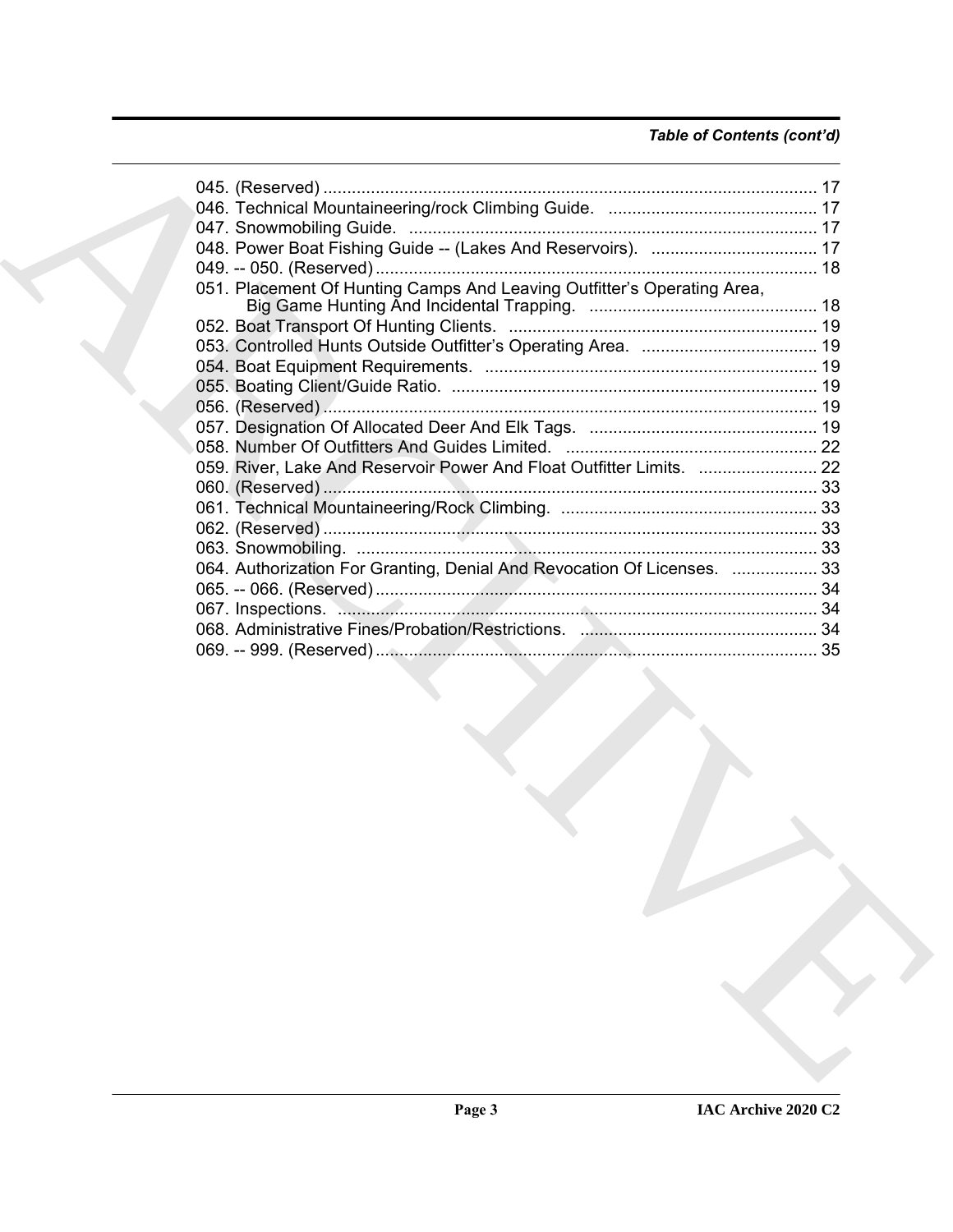### <span id="page-3-15"></span>**24.35.01 – RULES OF THE OUTFITTERS AND GUIDES LICENSING BOARD**

#### <span id="page-3-1"></span><span id="page-3-0"></span>**000. LEGAL AUTHORITY.**

These rules have been promulgated in accordance with the Idaho Administrative Procedures Act and pursuant to authority granted in the Outfitters and Guides Act. (3-20-20)T

#### <span id="page-3-16"></span><span id="page-3-2"></span>**001. TITLE AND SCOPE.**

These ratio the Continentation of the Robert State behind Advantation Constant and Collisions and Collisions Continent and Collisions and Collisions and Collisions and Collisions and Collisions and Collisions and Collisio These rules are titled IDAPA 24.35.01, "Rules of the Outfitters and Guides Licensing Board." The purpose is to implement, administer, and enforce the Act to establish uniform standards for licensing outfitted and guided activities to protect the public and protect, enhance, and facilitate management of Idaho's fish, wildlife, and recreational resources. (3-20-20)T

#### <span id="page-3-4"></span><span id="page-3-3"></span>**002. DEFINITIONS.**

The definitions set forth in Section 36-2102, Idaho Code, are applicable to these rules. In addition, the following terms have the meanings set forth below: (10-1-20) terms have the meanings set forth below:

<span id="page-3-5"></span>**01.** Act. Title 36, Chapter 21, Idaho Code, commonly known as the Outfitters and Guides Act, as amended. (3-20-20) amended. (3-20-20)T

<span id="page-3-6"></span>**02.** Authorized Person. An investigator or enforcement agent in the employ of the Board, a tion officer of the IFGC, or any local, state, or federal law enforcement officer. (3-20-20)T conservation officer of the IFGC, or any local, state, or federal law enforcement officer.

<span id="page-3-7"></span>**03. Booking Agent**. Any individual, firm, business, partnership, or corporation that makes arrangements for the use of the services of a licensed outfitter and receives compensation therefore. A booking agent does not supply personnel or facilities and services to outfitter clientele. (3-20-20)T

<span id="page-3-8"></span>**04. Classified River**. For the purpose of these rules, specific sections of some whitewater river or streams which are considered more hazardous than others have been designated "classified." Classified rivers are denoted by an asterisk (\*) in the list of rivers contained in Subsection 059.01. (3-20-20)T

<span id="page-3-9"></span>**05. Compensation or Consideration**. The receipt or taking of goods, services, or cash in exchange for outfitted or guided activities. A bona fide charging of out-of-pocket travel expenses by members of a recreational party is not deemed compensation. However, such out-of-pocket expenses may not include depreciation, amortization, wages or other recompense. (3-20-20) amortization, wages, or other recompense.

<span id="page-3-10"></span>**06. Designated Agent**. A licensed individual who is employed as an agent by any person, firm, partnership, corporation, or other organization or combination thereof that is licensed as an outfitter and who, together with the licensed outfitter, is responsible and accountable for the conduct of the licensed outfitter's operations. (3-20-20) operations. (3-20-20)T

<span id="page-3-11"></span>**07. Enforcement Agent**. An individual employed by the Board having the power of peace officers to enforce the provisions of the Act and these Rules. (3-20-20)T

<span id="page-3-12"></span>**08. Facilities and Services**. The provision of personnel, lodging (tent, home, lodge, or hotel/motel), transportation (other than by commercial carrier), guiding, preparation and serving of food and equipment, or any other accommodation for the benefit of clientele in the conduct of outdoor recreational activities as designed in Section 36-2102(b), Idaho Code. (3-20-20)T

<span id="page-3-13"></span>First Aid Card. A valid card or other evidence demonstrating that the individual has successfully completed an applicable American Red Cross course or equivalent course that is acceptable to the Board. (3-20-20)T

**10. Fishing**. Fishing activities on those waters and for those species described in the rules of the IFGC, IDAPA 13.01.11, "Rules Governing Fish," general fishing seasons and any anadromous fishing rules; for purposes of the Act, fishing is defined as follows:

<span id="page-3-14"></span>**a.** Anadromous fishing means fishing for salmon or steelhead trout.  $(3-20-20)T$ 

**b.** Float boat fishing means the use of floatboats without motors for the conduct of fishing as a major activity on those waters open to commercial activities as set forth in Section 059. (3-20-20)T

Fly fishing means a licensed activity restricted to the use of fly fishing equipment and procedures, as defined by IFGC rules. (3-20-20)T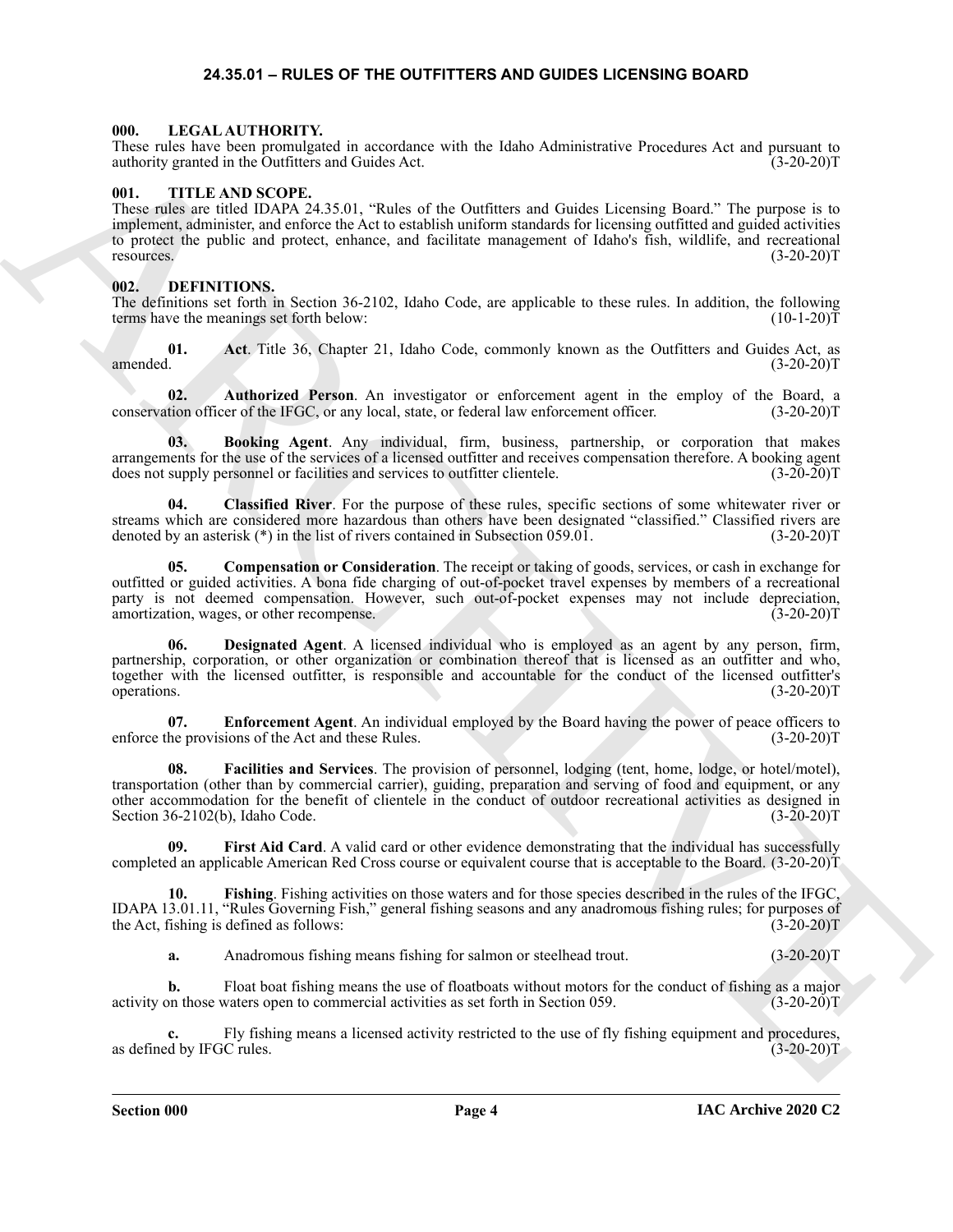**d.** Incidental fishing means fishing conducted as a minor activity.  $(3-20-20)T$ 

**e.** Power boat fishing means the use of power boats in conduct of fishing as a major activity on those there is open to commercial outfitting activities as set forth in Section 059. (3-20-20) Idaho waters open to commercial outfitting activities as set forth in Section 059.

**f.** Walk and wade fishing means fishing conducted along or in a river, stream, lake or reservoir, and ude the use of personalized flotation equipment, but does not include the use of watercraft. (3-20-20) may include the use of personalized flotation equipment, but does not include the use of watercraft.

<span id="page-4-1"></span><span id="page-4-0"></span>**11. Float Boats**. Watercraft (inflatable watercraft, dories, drift boats, canoes, catarafts, kayaks, sport yaks, or other small watercraft) propelled by, and moving with the stream flow, maneuvered by oars, paddles, sweeps, pike poles or by motors for downstream steerage only. Downstream steerage does not include holding or upstream travel of a watercraft with a motor. Excluded as float boats are personal flotation devices, innertubes, air mattresses, or similar devices. (3-20-20) or similar devices.

**2009** C-Durithmes & Collection and a material of the state of the state of the state of the state of the state of the state of the state of the state of the state of the state of the state of the state of the state of th **12. Hazardous Excursions**. Outfitted or guided activities conducted outside municipal limits in a desert or mountainous environment that may constitute a potential danger to the health, safety, or welfare of participants involved. These activities include, but are not limited to: day or overnight trailrides, backpacking, technical mountaineering/rock climbing, cross-country skiing, backcountry alpine skiing, llama and goat packing, snowmobiling, survival courses, guiding courses, rescue courses, fishing courses, motored and non-motored cycling, wagon rides, sleigh rides, and dog sled rides. wagon rides, sleigh rides, and  $\log$  sled rides.

**13. Hunting**. The pursuit of any game animal or bird and all related activities including packing of mp equipment, supplies, game meat and clients to and from a hunting camp. (3-20-20) client camp equipment, supplies, game meat and clients to and from a hunting camp.

<span id="page-4-6"></span><span id="page-4-4"></span><span id="page-4-3"></span><span id="page-4-2"></span>**14. IFGC**. The Idaho Department of Fish and Game or the Idaho Fish and Game Commission.

 $(3-20-20)T$ 

**15. Minor Amendment**. All outfitter license amendment requests that can be processed by the Board without requiring outside research or recommendation of a land managing agency or other agency before the Board takes final action on said amendment request. (3-20-20)T

**16. Major Activity**. A licensed activity, the nature of which requires a significant commitment of time and effort by an outfitter in its execution and is intended to provide a significant amount of income to an outfitter.  $(3-20-20)T$ 

<span id="page-4-5"></span>**17. Major Amendment**. All outfitter license amendment requests requiring Board research or recommendation of a land management agency or other agency before the Board takes final action on the amendment request.  $(3-20-20)T$ 

<span id="page-4-7"></span>**18. Minor or Incidental Activity**. A licensed activity the nature of which is carried out in conjunction aior activity, but is not the primary purpose of the excursion. (3-20-20) with a major activity, but is not the primary purpose of the excursion.

<span id="page-4-8"></span>**19.** New Opportunity. A proposed commercial outfitted activity to be conducted in an area where no ommercial outfitted activity has been conducted in the past. (3-20-20) similar commercial outfitted activity has been conducted in the past.

<span id="page-4-9"></span>**20. 20. Operating Area**. The area assigned by the Board to an outfitter for the conduct of outfitting activities. (3-20-20) activities.  $(3-20-20)T$ 

<span id="page-4-10"></span>**21. Operating Plan**. A detailed schedule or plan of operation which an outfitter proposes to follow in ation of licensed privileges, areas, or activities. (See Subsection 018.03). (3-20-20) the utilization of licensed privileges, areas, or activities. (See Subsection 018.03).

**22.** Out-of-Pocket Costs. The direct costs attributable to a recreational activity. Such direct costs do not include: (3-20-20)T not include:  $(3-20-20)T$ 

<span id="page-4-11"></span>

| Compensation for either sponsors or participants;     | $(3-20-20)T$ |
|-------------------------------------------------------|--------------|
| Amortization or depreciation of debt or equipment; or | $(3-20-20)T$ |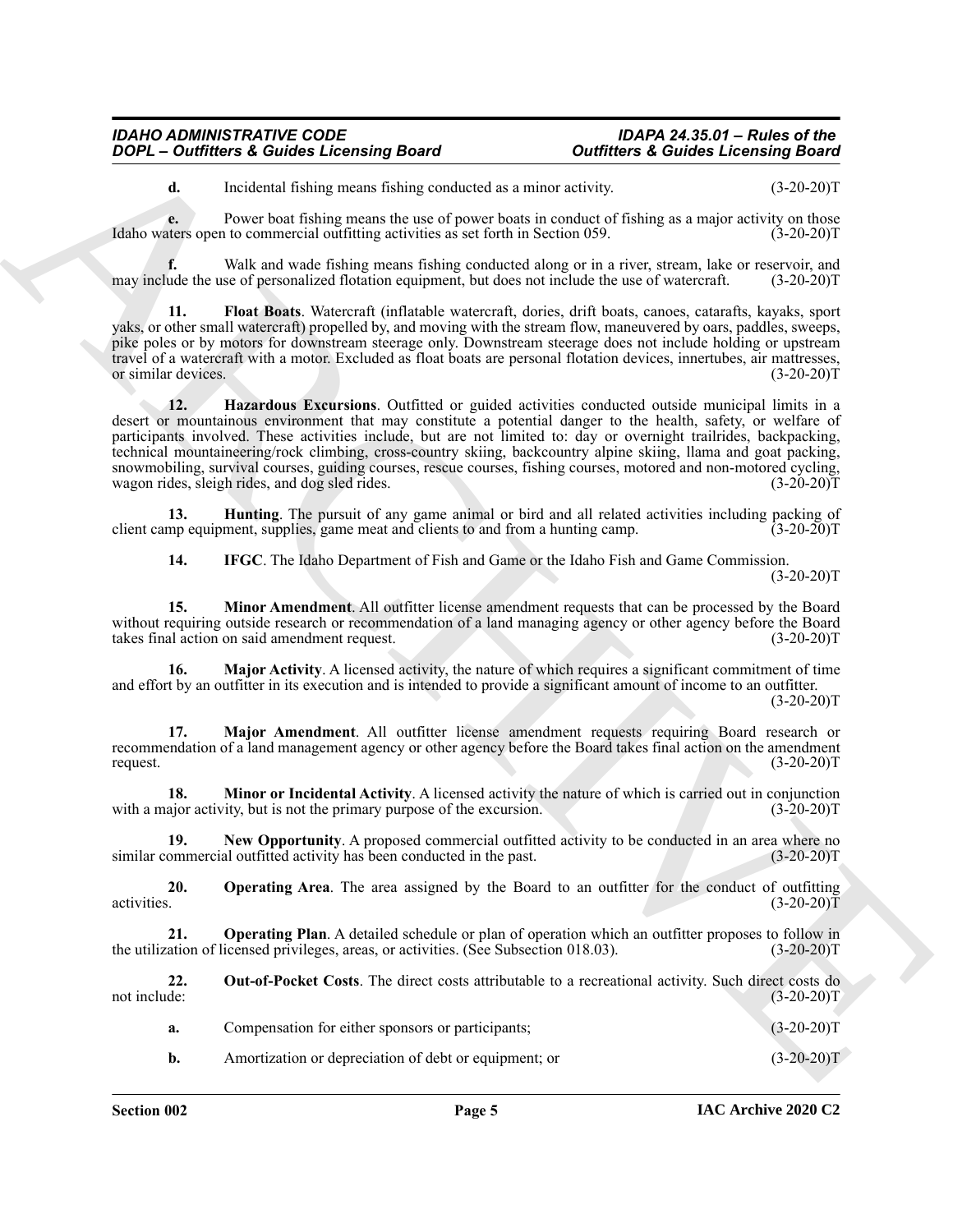<span id="page-5-1"></span><span id="page-5-0"></span>**c.** Costs of non-expendable supplies. (3-20-20)T

**23. Power Boats**. All motorized watercraft used on Idaho waters open to commercial outfitting activities. Excluded as power boats are hovercraft, jetskis or similar devices, and float boats using motors for downstream steerage. (3-20-20)T

**24. Third Party Agreement**. The allowing of the conduct of an outfitted or guided activity by the outfitter licensed to conduct those activities by any persons not directly employed by said outfitter. (See Section 023).  $(3-20-20)T$ 

<span id="page-5-3"></span><span id="page-5-2"></span>**25. Trainee**. A person not less than sixteen (16) years of age pursuing the necessary experience or skill qualifications for a guide license. A trainee may not provide any direct guiding services for clients, but may assist while under direct supervision. (3-20-20)T

**2006**  $\vec{r} = \vec{0}$  and so constraints a constraint phose of the constraint of the constraints and the constraint of the constraint of the constraint of the constraint of the constraint of the constraint of the constrain **26. Training Log**. A form approved by the Board and completed in detail and attested to by the outfitter documenting the training completed by a person pursuing training or licensure as a guide pursuant to these rules. The log is maintained and made available for inspection by the Board or its agent by the outfitter during the time the guide is employed by the outfitter and for one (1) complete license year following the termination of employment of the guide, and for three (3) years from the date of an accident or incident jeopardizing the health, safety or welfare of a client, in which the trainee or guide is involved. (3-20-20)T

<span id="page-5-4"></span>**27. Unethical/Unprofessional Conduct**. Any activity(ies) by a licensee which is inappropriate to the conduct of the outfitting or guiding profession. These activities include, but are not limited to: (10-1-20)T

**a.** Providing false, fraudulent or misleading information to the Board or another governmental entity regulating outfitting activities including the use or verification of allocated tags; (3-20-20)T

| Violation of an order of the Board: | $(3-20-20)T$ |
|-------------------------------------|--------------|

- **c.** Failure to provide services as advertised or contracted;  $(3-20-20)$ T
- **d.** Harassment of the public in their use of Idaho's outdoor recreational opportunities;  $(3-20-20)T$

**e.** Violation of state or federal fish and game laws or rules or to condone or willfully allow a client's violation of those laws and rules; (3-20-20)T

**f.** For a licensed boating outfitter or guide, violation of the Idaho Safe Boating Act (Title 67, Chapter 70, Idaho Code) and IDAPA 26.01.30 "Idaho Safe Boating Rules"; (3-20-20)T

**g.** Engaging in unlicensed activities or conducting outfitter/guide services outside the operating area for which the licensee is licensed; (3-20-20)T

**h.** Disregard for the conservation, maintenance or enhancement of fish, game, land and water s; resources; (3-20-20)T

|  | Killing a client's game or catching a client's fish. |  | $(3-20-20)T$ |
|--|------------------------------------------------------|--|--------------|
|--|------------------------------------------------------|--|--------------|

**j.** Failure to pay a supplier of goods or services to the outfitter business; (3-20-20)

**k.** Failure to pay state taxes; (3-20-20)T

**l.** Operating in a manner which endangers the health, safety, or welfare of the public. (3-20-20)T

**m.** Selling lifetime excursions, lifetime hunts, or selling of outfitted activities to an individual for the at individual and collecting fees accordingly. (3-20-20)<sup>T</sup> life of that individual and collecting fees accordingly.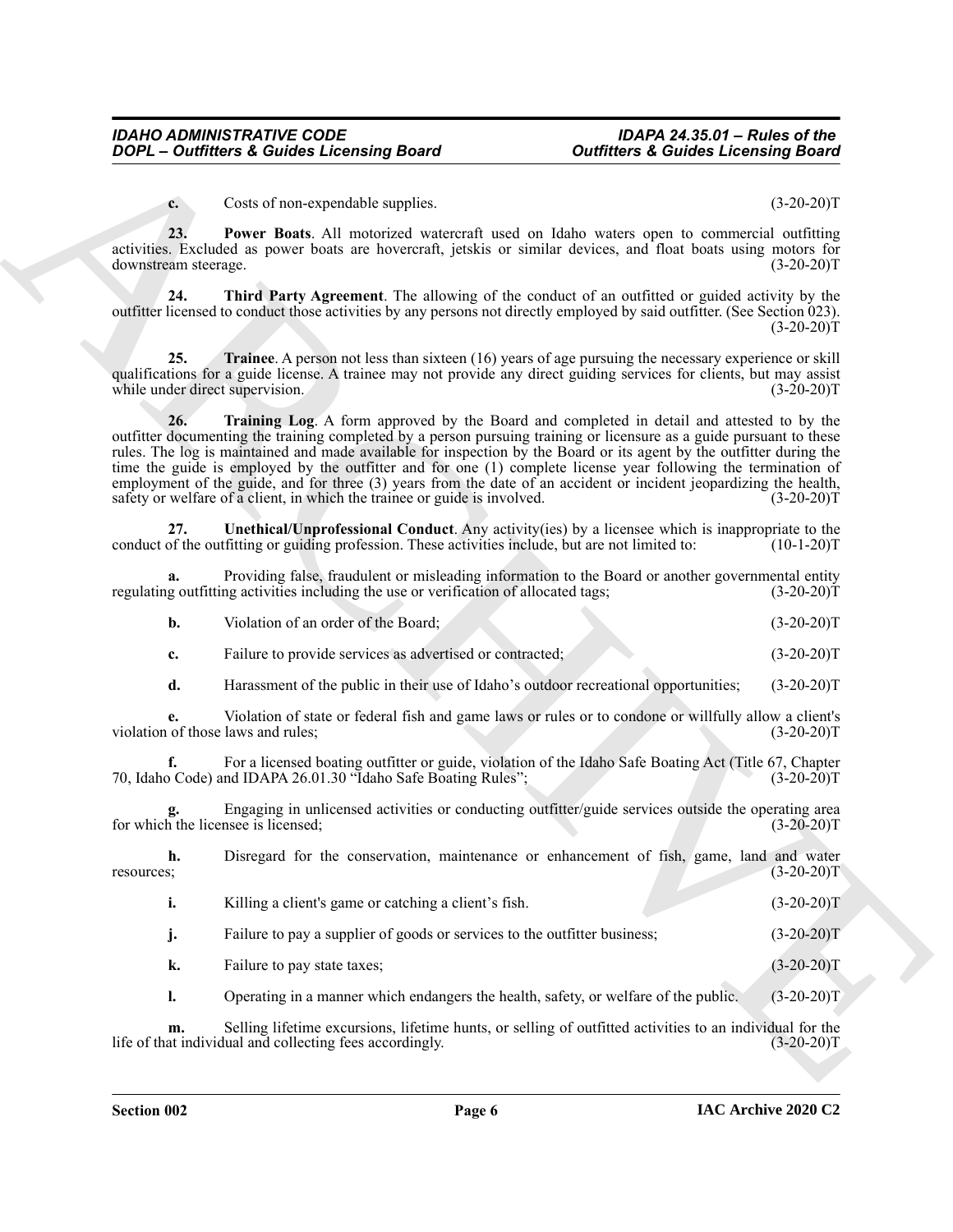<span id="page-6-5"></span>**n.** Operating under a name that is not associated with the license issued by the Board; or (3-20-20)T

**o.** Interference with private landowners, public land management agencies, and/or stockmen and their d privileges. (3-20-20) rights and privileges.

**28. Watercraft**. A boat or vessel propelled mechanically or manually, capable of operating on inland water surfaces. Excluded as watercraft are hovercraft, jetskis, personal flotation devices (PFD's), or similar devices.  $(3-20-20)$ T

#### <span id="page-6-0"></span>**003. -- 004. (RESERVED)**

#### <span id="page-6-12"></span><span id="page-6-1"></span>**005. LICENSE PRODUCTION.**

A license or proof of licensure must be in possession of the licensee while engaged in outfitting or guiding and be produced upon the request of an authorized person. (3-20-20)T

#### <span id="page-6-11"></span><span id="page-6-2"></span>**006. FIRST AID KIT.**

A first aid kit must be present and available on every outfitted excursion. (3-20-20)T

### <span id="page-6-13"></span><span id="page-6-3"></span>**007. LICENSE RESTRICTIONS.**

<span id="page-6-16"></span>**01.** Qualified. All outfitters must be qualified to guide or employ a licensed guide(s) qualified for the es) for which the outfitter is licensed. (3-20-20) activity(ies) for which the outfitter is licensed.

<span id="page-6-17"></span>**02.** Review. An outfitter's qualifications to guide will be reviewed by the Board and, if approved, a ense will be issued at no additional fee. guide license will be issued at no additional fee.

<span id="page-6-15"></span>**03.** Qualifications. The qualification(s) of an outfitter or guide licensee are determined in accordance Act and these rules. (3-20-20)T with the Act and these rules.

<span id="page-6-18"></span><span id="page-6-14"></span>**04. Limitation**. A limitation in number of clientele served, operating area, or any other criteria affecting the safety, health, and welfare, of the public or viability of the fish, and wildlife, or other natural resources will be imposed in licensing where such limitation is deemed necessary by the Board in accordance with the Act and these rules. (3-20-20)T

**2009** C-2008 Finder and Counter the state of the state of the state of the state of the state of the state of the state of the state of the state of the state of the state of the state of the state of the state of the st **05. Temporary Employment**. An outfitter may employ a licensed guide who is not currently licensed under the outfitter's license in the case of temporary employment, or short term "loan" or transfer (less than fifteen (15) days duration and not on a routine basis) of a guide between outfitters, or termination of employment of a guide upon completion of the seasonal activity for which the guide was employed. The employing outfitter or authorized agent must keep written documentation of the loan or transfer and dates and times. Repeated transfers or loans of guides require a license amendment. (3-20-20) guides require a license amendment.

#### <span id="page-6-6"></span><span id="page-6-4"></span>**008. EMPLOYMENT OF OUTFITTERS.**

An outfitter may guide for another outfitter or rent or lease equipment or services as follows: (3-20-20) (3-20-20)

<span id="page-6-10"></span>**01. Other Outfitter**. An outfitter may guide for another outfitter when properly employed by that and approved by the Board. (3-20-20) outfitter and approved by the Board.

<span id="page-6-9"></span>**Other**. If an outfitter is employed to guide activities not covered by his own guide license, the outfitter must apply to the Board for a license amendment and submit the employing outfitter certification prescribed in Subsection  $\overline{034.02}$ .

<span id="page-6-8"></span>**03. No Sharing of Profits**. While an outfitter is employed as a guide by another outfitter, the outfitters may not share profits or equipment and/or animals other than leased equipment and/or leased animals. An outfitter when employed as a guide may only render personal services as would any other guide.  $(3-20-20)$ T

<span id="page-6-7"></span>**Agreement**. When an outfitter utilizes equipment from another outfitter or a guide in the provision of facilities, services and transportation to clientele, a written notice of usage must be filed with the Board including a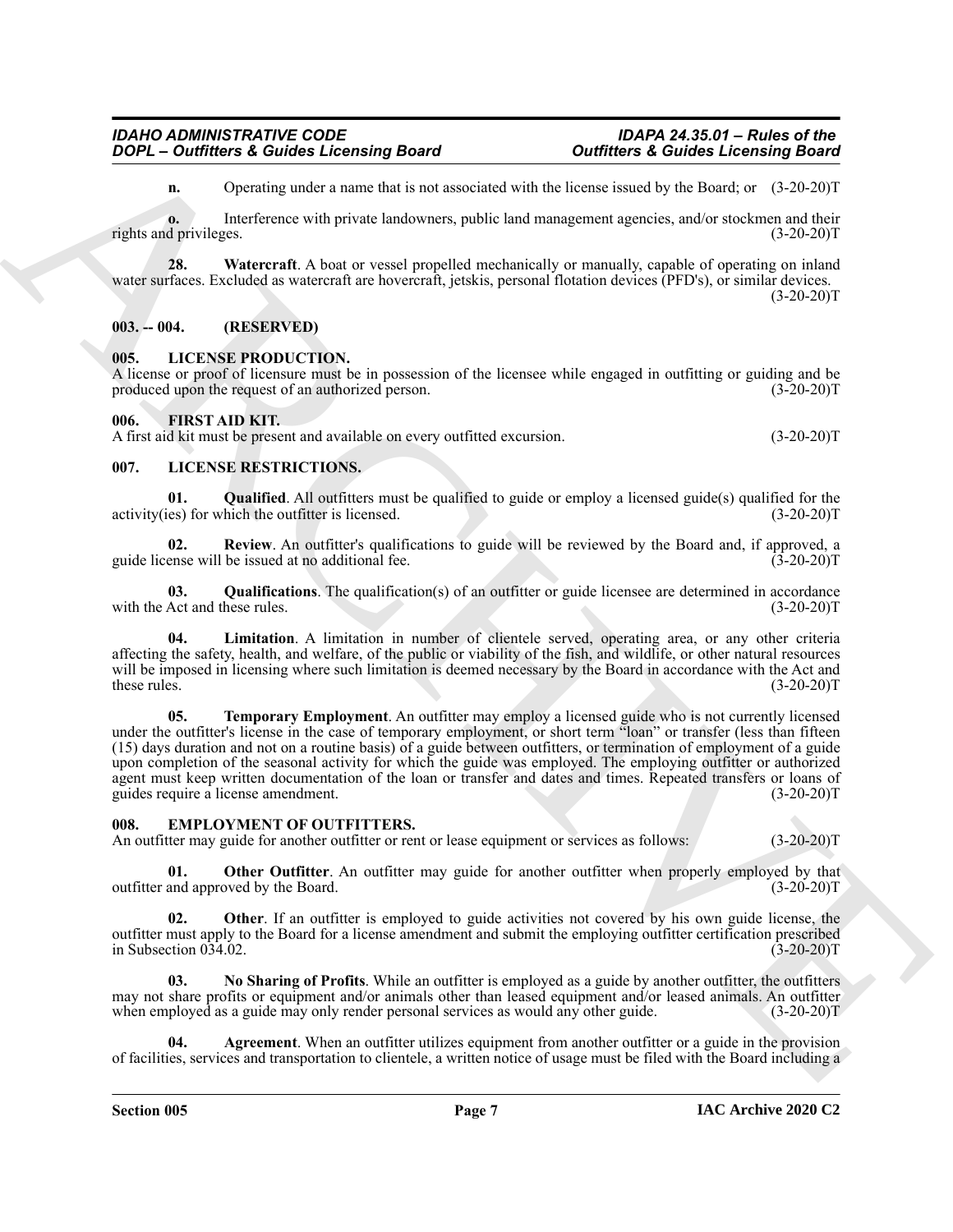current certificate or proof of non-owner liability insurance. (3-20-20)T

<span id="page-7-0"></span>**009. (RESERVED)**

#### <span id="page-7-11"></span><span id="page-7-1"></span>**010. COMPLIANCE WITH LAWS.**

All licensees must comply with all local, state, and federal laws, and they must report all violations to a law enforcement officer. In instances where violations of local, state, or federal laws have occurred, such violations will<br>be handled in accordance with the following discretionary criteria: (3-20-20) be handled in accordance with the following discretionary criteria:

<span id="page-7-13"></span><span id="page-7-12"></span>**01. Violations**. An applicant who has never held an outfitter or a guide license and who has been convicted of a violation of local, state, or federal law may be required to appear before the Board. Each such conviction will be appraised and a decision to approve or deny the application will be based upon the nature and the circumstances of the violation.

**2009**<br>
2009<sup>12</sup> – Outflier's & Guides Locensing Board<br>
controlled the provide contents of the state and points.<br>
ARCHIVENT (1930-1931)<br>
2010 – Convertication of the state and for the state and the state and the state and **02. Examination by Board**. When a license holder is convicted of a violation of local, state, or federal law, the Board will examine the nature of the violation and the circumstances in determining whether or not a hearing will be held for the purpose of restricting, suspending or revoking the outfitter or guide license or imposing an administrative fine for any violation. Any such violator may be required to appear before the Board before a license will be issued for the following year. (3-20-20)T

#### <span id="page-7-14"></span><span id="page-7-2"></span>**011. (RESERVED)**

<span id="page-7-3"></span>

| 012<br><b>OUTFITTER RESPONSIBILITIES.</b> |              |
|-------------------------------------------|--------------|
| An outfitter is responsible for:          | $(3-20-20)T$ |
|                                           |              |

<span id="page-7-19"></span><span id="page-7-18"></span><span id="page-7-16"></span>**01. Camps**. Maintaining safe and sanitary camps at all times. (3-20-20)T

**02. General**. Providing clean, fresh drinking water, protecting all food from contamination, and disposing of all garbage, debris, and human waste in the manner prescribed by regulations concerning use of private and public lands. (3-20-20)T

**03. Livestock Facilities**. Ensuring that livestock facilities are kept separate from camp facilities, and that streams are protected from contamination. (3-20-20)T

**04. Emergency Provisions**. Ensuring that all cross-country and backcountry alpine skiing and technical mountaineering/rock climbing tours have the necessary emergency provisions with them. (3-20-20)T

<span id="page-7-17"></span><span id="page-7-15"></span><span id="page-7-7"></span>**05. Actions**. The actions of all guides, and other persons, while in the scope of their employment.

 $(3-20-20)T$ 

#### <span id="page-7-4"></span>**013. -- 014. (RESERVED)**

#### <span id="page-7-6"></span><span id="page-7-5"></span>**015. ANNUAL DATE, FEES, AND PAYMENT.**

**01. Due Date**. All outfitter and designated agent license applications must be completed and received oard by January 31 of each year. (3-20-20) by the Board by January 31 of each year.

<span id="page-7-10"></span>**02. Penalty Fee**. When a completed renewal application is filed with the Board after the last day of the ear, a penalty fee must be paid before the license is issued. (3-20-20)<sup>T</sup> license year, a penalty fee must be paid before the license is issued.

**03. License Lapsed and Expired**. All licenses expire on March 31, and when a completed outfitter application has not been received by the Board after ninety (90) days after the last day of the license year, a renewal application will not be accepted for licensure. (10-1-20)T

<span id="page-7-9"></span><span id="page-7-8"></span>

| - 04. | Payment. | $(3-20-20)T$ |  |
|-------|----------|--------------|--|
|       |          |              |  |

**a.** Prior to the issuance of a license, an applicant must submit the appropriate fee.  $(3-20-20)$ T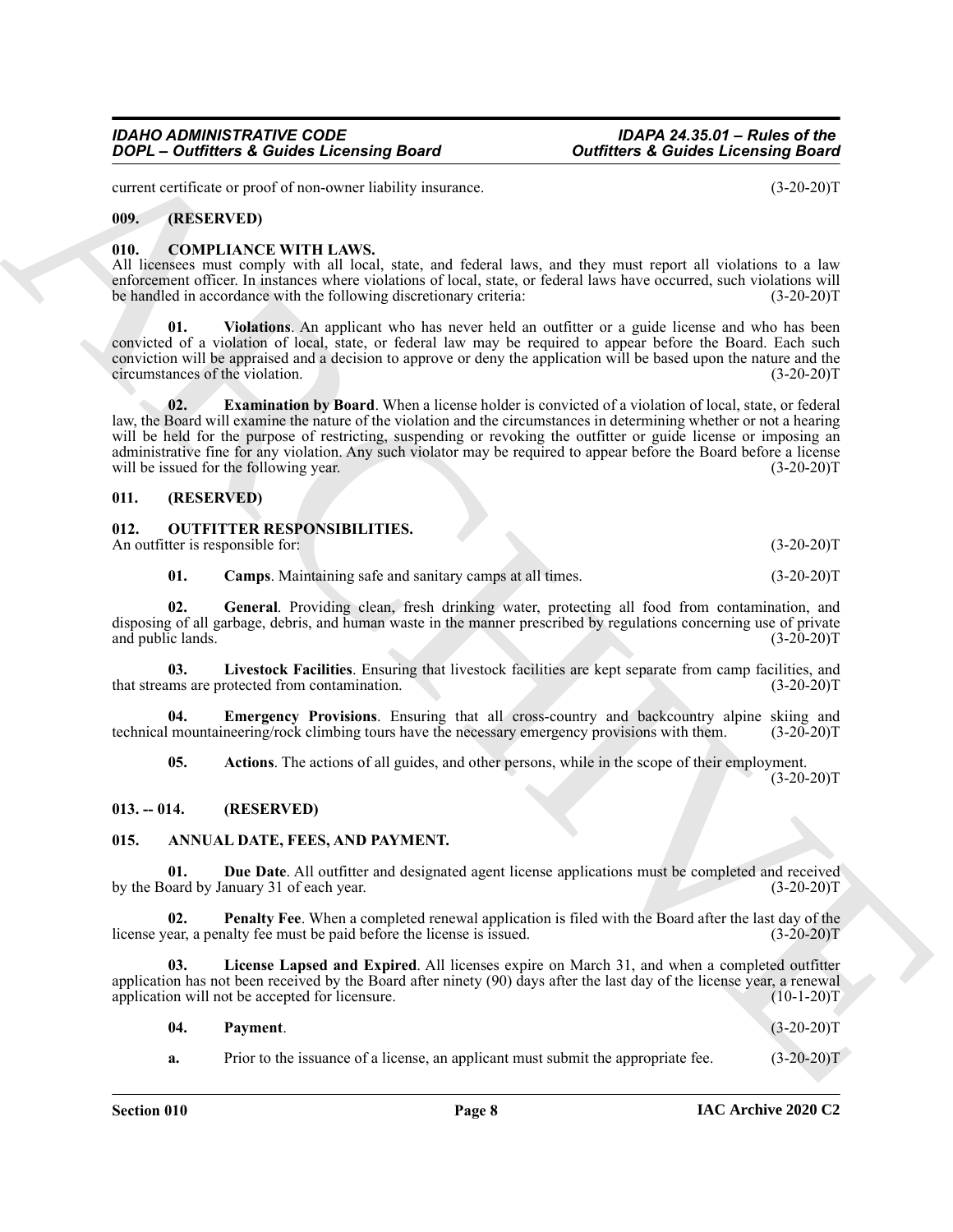**b.** The applicant must pay an annual license fee for each license issued, except for an outfitter licensed as a guide for the outfitter's operation. (3-20-20)T

### <span id="page-8-0"></span>**016. -- 017. (RESERVED)**

#### <span id="page-8-2"></span><span id="page-8-1"></span>**018. NEW OUTFITTER OR OUTFITTER LICENSE AMENDMENT APPLICATION.**

A complete application for a new outfitter license, outfitter license major amendment, or new landowner statement in existing areas must, in addition to all other requirements include: (3-20-20)T

**01.** Name. The name(s) registered with the Idaho Secretary of State as an assumed business name, the the business entity, or both.  $(3-20-20)$ name of the business entity, or both.

<span id="page-8-6"></span><span id="page-8-4"></span>**02.** Other Signatures. Signed landowner or land manager statement from:  $(3-20-20)T$ 

**2008** - **Contributes & Control** alternative proced <br>
The proposed matrix (see the system and livene live to result here we have been control to the system with the system of the system of the system and the system of the **a.** The affected state and federal land managers in all areas where an outfitter plans to utilize lands administered by the state or federal government (this may involve memorandum of understanding procedures as applicable to proposed operation on national forest or public domain lands); and, (3-20-20)T

**b.** Private land owners, or their agents, where an outfitter applicant proposes to use such private lands eration. (3-20-20) in his operation.

<span id="page-8-5"></span>**03. Operating Plan**. An operating plan that includes, among other things, the following: (3-20-20)T

**a.** A list of the activities to be conducted in the operating area(s) requested. (3-20-20)T

**b.** A detailed map showing the operating area(s) requested for each activity and a worded description of the boundaries of said operating area(s), described in terms of rivers, creeks, and ridges with prominent reference coordinates (section, township, and range). (3-20-20) coordinates (section, township, and range).

**c.** An outfitter whose operation is solely on rivers, streams, lakes or reservoirs should specify put-in-<br>out points but need not send maps. (3-20-20)T and take-out points but need not send maps.

**d.** A detailed description of how and when each operating area(s) will be used for each activity.  $(3-20-20)T$ 

**e.** The proposed number of guests intended to be accommodated for each activity within the proposed operating area(s). (3-20-20)T

**f.** A list of the names and locations of camps that will be used for each activity, and whether on public e land. (3-20-20) or private land.

A list of the basic equipment, facilities, and livestock, and proof of financial capability necessary to sed outfitted activity or business. (3-20-20)<sup>T</sup> conduct the proposed outfitted activity or business.

**h.** The number, title (guide, lead guide, etc.), and principal activities of individuals to be employed in the business operation. (3-20-20)T

<span id="page-8-7"></span>**i.** A plan to assure the safety and provide for emergency medical care of guests. (3-20-20)T

**04. Public Need and Existing Use**. Statement of the public need for the proposed service(s) in the area requested and the use by the general public and commercial use already licensed in the area. (10-1-20)T

<span id="page-8-3"></span>**05.** Insurance. Current certificate or proof of insurance for the following:  $(3-20-20)$ T

**a.** Insurance coverage against loss resulting from liability imposed by law for bodily injury or death or damage to property suffered by any person, excluding employees, caused by the outfitter's operation, in the minimum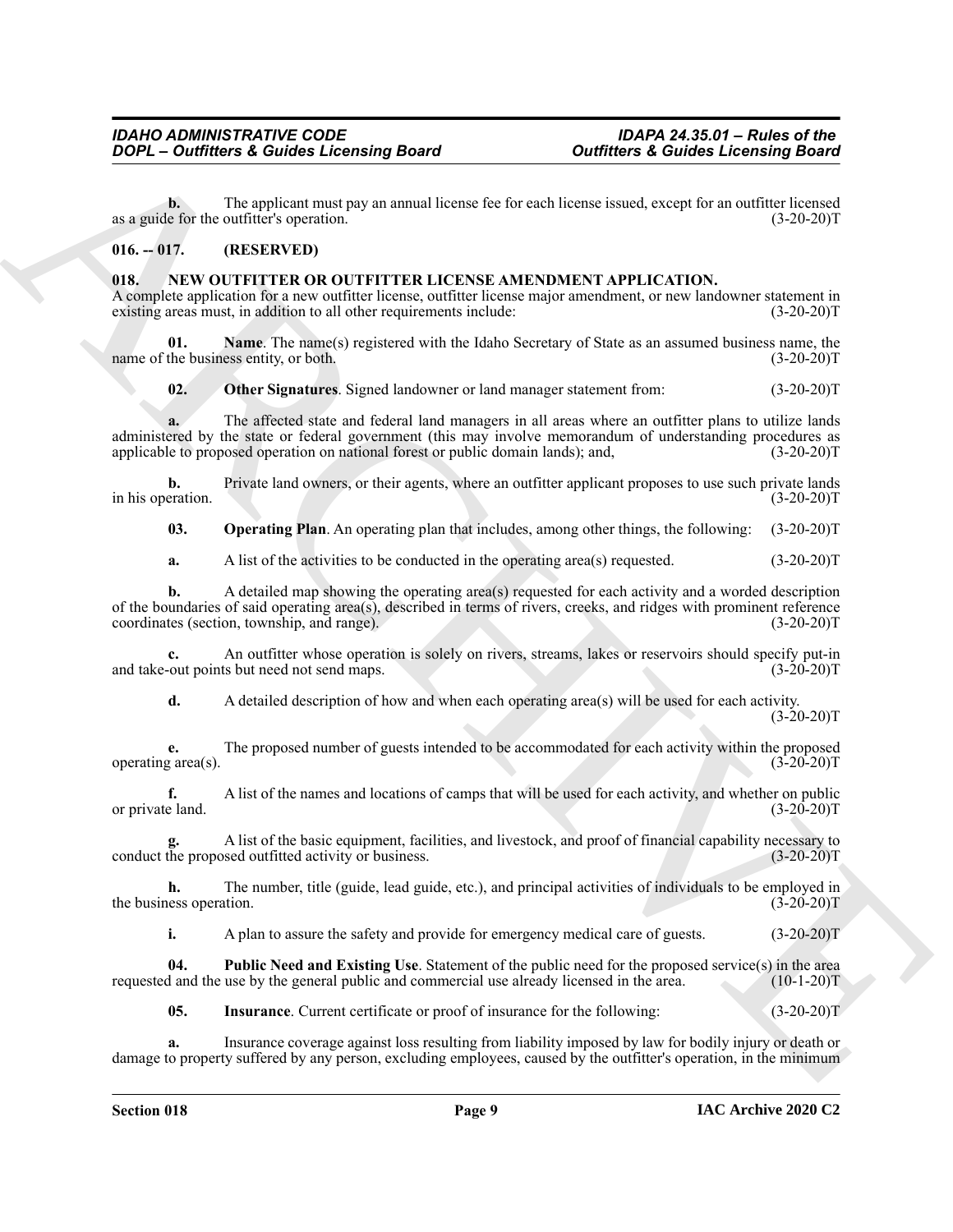amount of one hundred thousand (\$100,000) per accident, with the aggregate of three hundred thousand (\$300,000), because of bodily injury or death occurring in an accident.

**b.** Insurance coverage on vehicles carrying passengers against loss resulting from liability for bodily injury or death or property damage suffered by any person caused by the outfitter's operation, in the amount of three hundred thousand (\$300,000) for vehicles carrying one (1) to fifteen (15) passengers, and in the minimum amount of five hundred thousand (\$500,000) for vehicles carrying sixteen (16) or more passengers. (3-20-20)T five hundred thousand  $(\$500,000)$  for vehicles carrying sixteen  $(16)$  or more passengers.

<span id="page-9-8"></span>**Designated Agent**. When the applicant is a corporation, firm, partnership, or other organization or combination thereof, the designation at least one (1) designated agent who is a qualified outfitter, covered by the outfitter's bond, and who will be responsible for the outfitting business. The designated agent must apply for and be granted a license. (3-20-20)T

<span id="page-9-10"></span>**07. Hearing**. If more than one (1) applicant submits a complete application with landowner statement(s), a hearing will be held to decide the successful applicant. (3-20-20)T

<span id="page-9-9"></span>**08. Existing Operating Area**. A licensed outfitter may be given priority for any opportunities within the outfitter's existing operating area boundaries. (3-20-20)T

#### <span id="page-9-0"></span>**019. (RESERVED)**

#### <span id="page-9-6"></span><span id="page-9-1"></span>**020. EXAMINATION.**

All new applicants applying for an outfitter or designated agent license must successfully pass a written and/or oral examination on the Act, the rules, and general outfitting procedures. An applicant who fails the test may retake it after a five (5) day waiting period. (3-20-20)T

#### <span id="page-9-2"></span>**021. (RESERVED)**

#### <span id="page-9-7"></span><span id="page-9-3"></span>**022. ISSUANCE OF AN OUTFITTER LICENSE.**

In order to safeguard the health, safety, and welfare of the public and for the conservation of wildlife resources, the Board may place a limit on the number of outfitter licenses issued within an operating area. (3-20-20) Board may place a limit on the number of outfitter licenses issued within an operating area.

#### <span id="page-9-12"></span><span id="page-9-4"></span>**023. THIRD PARTY AGREEMENTS.**

An outfitter may not sublet or enter into any third party agreements involving the use of his activity(ies), operating area(s), or license. (3-20-20)  $area(s)$ , or license.

<span id="page-9-15"></span><span id="page-9-14"></span>**01. Employed**. No outfitter may allow any person to conduct any of the activities for which he is licensed unless said person is employed directly by the outfitter as a guide. (3-20-20)T

**To-1** Continuous & Contorio and Constraint Description Constraint Constraint Constraint Constraint Constraint Constraint Constraint Constraint Constraint Constraint Constraint Constraint Constraint Constraint Constraint **02.** Other Activities. Any arrangement wherein an outfitter licensed to conduct outfitted activity(ies) in an operating area(s) knowingly allows, condones, or otherwise abets and supports the conduct of outfitting activity(ies) by another, wherein said outfitter does not assume full and complete responsibility for all clients booked for such activity(ies), constitutes an unlawful third party agreement. Complete responsibility includes providing liability insurance to cover the client, collection of fees paid for the activity(ies), payment of user fees and taxes, and making the client aware as to who is the responsible outfitter(s). Such unlawful activity(ies) is grounds for discipline as unethical and unprofessional conduct in addition to any other penalties which may be assessed for violations of these rules or the laws of the state of Idaho. (3-20-20)T

<span id="page-9-13"></span>**03. Booking Agent**. This Rule does not apply to the conduct of a booking agent or an agreement between two (2) or more outfitters in which the outfitters provide services to the same party or parties within their respective operating areas. (3-20-20)T

#### <span id="page-9-11"></span><span id="page-9-5"></span>**024. STANDARDS FOR NON-USE.**

In order to carry out the intent of the Act to promote and encourage participation in the enjoyment and use of the state's natural resources and fish and game and ensure an outfitter adequately serves the public, the Board will monitor, prioritize, and fairly administer identified remedies based on, among other factors, interest or demand for the particular activity or area and as set forth in this rule. (3-20-20)T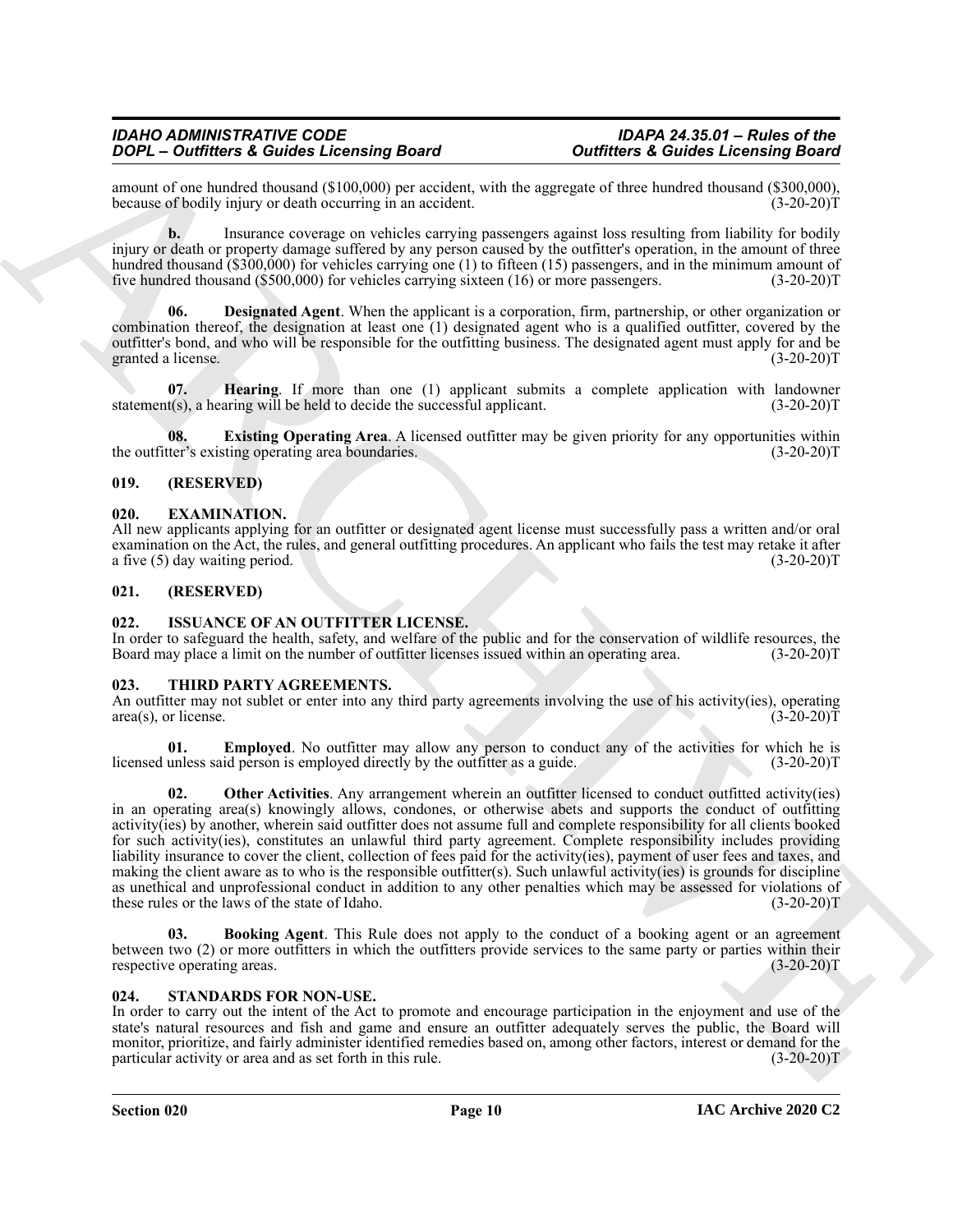#### <span id="page-10-5"></span><span id="page-10-3"></span><span id="page-10-1"></span><span id="page-10-0"></span>**02. Definitions**. (3-20-20)T

|                                       | <b>DOPL</b> - Outfitters & Guides Licensing Board                                                                                                                                                                                                                                                                                                                                                                                                                                                                                                                                                                                                  | <b>Outfitters &amp; Guides Licensing Board</b> |
|---------------------------------------|----------------------------------------------------------------------------------------------------------------------------------------------------------------------------------------------------------------------------------------------------------------------------------------------------------------------------------------------------------------------------------------------------------------------------------------------------------------------------------------------------------------------------------------------------------------------------------------------------------------------------------------------------|------------------------------------------------|
| 01.                                   | <b>Requirement</b> . The Board may annually review the outfitter's use reports for the preceding three<br>(3) years to determine whether any licensed activity or operating area fall within non-use. If the outfitter falls within<br>non-use, a "notice of non-use" may be issued to the outfitter.                                                                                                                                                                                                                                                                                                                                              | $(3-20-20)T$                                   |
| 02.                                   | Definitions.                                                                                                                                                                                                                                                                                                                                                                                                                                                                                                                                                                                                                                       | $(3-20-20)T$                                   |
| a.                                    | Non-use. When an outfitter is making zero (0) or negligible use of major licensed activities for any<br>two (2) of the three (3) preceding years unless the lack of use is due to an act of nature or because of state or federal<br>agency restrictions on hunting or fishing that limit the ability of the outfitter to seek and accommodate clients;                                                                                                                                                                                                                                                                                            | $(3-20-20)T$                                   |
| b.                                    | Zero (0) use. No recorded use by an outfitter of their licensed area or activities;                                                                                                                                                                                                                                                                                                                                                                                                                                                                                                                                                                | $(3-20-20)T$                                   |
|                                       | Negligible use. An unreasonable lack of use as determined by the Board for any one (1) or more of<br>the particular activities in the assigned operating area. Typically, use may be determined by comparison of use levels<br>for the same activity(s) in similar operating areas. Other factors in determining use are found in Subsection 024.04.                                                                                                                                                                                                                                                                                               | $(3-20-20)T$                                   |
| 03.                                   | Process.                                                                                                                                                                                                                                                                                                                                                                                                                                                                                                                                                                                                                                           | $(3-20-20)T$                                   |
|                                       | The notice of non-use will include the activity(s) and operating $area(s)$ that appear to be in non-use<br>and an explanation of how the determination was made. The outfitter will be given the opportunity to correct the use<br>records by supplying staff with evidence of use, prior to a hearing being scheduled. If adequate proof of use is not<br>provided, the matter will be scheduled for a hearing.                                                                                                                                                                                                                                   | $(3-20-20)T$                                   |
| b.<br>operating areas and activities. | When the Board determines that any activity or operating area has had zero (0) use or negligible<br>use, certain requirements may be imposed by the Board up to and including revocation of some or all of the outfitter's                                                                                                                                                                                                                                                                                                                                                                                                                         | $(3-20-20)T$                                   |
| 04.                                   | <b>Examples of Acceptable Use:</b>                                                                                                                                                                                                                                                                                                                                                                                                                                                                                                                                                                                                                 | $(3-20-20)T$                                   |
| a.                                    | Paying clients participating in activities occurring within a designated operating area;                                                                                                                                                                                                                                                                                                                                                                                                                                                                                                                                                           | $(3-20-20)T$                                   |
| b.                                    | Donated trips;                                                                                                                                                                                                                                                                                                                                                                                                                                                                                                                                                                                                                                     | $(3-20-20)T$                                   |
| c.                                    | Outfitter initiated applications for controlled hunts in their licensed operating area;                                                                                                                                                                                                                                                                                                                                                                                                                                                                                                                                                            | $(3-20-20)T$                                   |
| d.                                    | Outfitter initiated applications for trophy species; and                                                                                                                                                                                                                                                                                                                                                                                                                                                                                                                                                                                           | $(3-20-20)T$                                   |
| e.                                    | Use in conformance with a current and accepted operating plan.                                                                                                                                                                                                                                                                                                                                                                                                                                                                                                                                                                                     | $(3-20-20)T$                                   |
| 05.                                   | Required Records. Outfitters may be required to submit client records that include the name,<br>address, and date of activity of individual clients or groups for a period of three (3) consecutive years.                                                                                                                                                                                                                                                                                                                                                                                                                                         | $(3-20-20)T$                                   |
| 06.                                   | Non-Use During a Sale. Board staff reviews all full or partial business sales for non-use. If it is<br>determined a major activity or operating area has had zero (0) or negligible use, the Board may review the sale and<br>the issuance of a license may be denied. In some instances the Board may approve the sale with notification to the<br>buyer that use must be established within the following two (2) out of the next three (3) years or the area or activity<br>may be removed from their license.                                                                                                                                  | $(3-20-20)T$                                   |
| 07.                                   | Waiver of Compliance. The Board may waive compliance with the non-use standard upon a<br>showing of good cause, including an act of nature, state or federal agency seasonal restrictions on hunting or fishing<br>or personal circumstances such as illness or injury that limit the ability of the outfitter to seek and accommodate<br>clients. An outfitter must apply for a waiver prior to the beginning of the license year or immediately upon the event<br>constituting good cause. If a federal permit holder is requesting zero $(0)$ or negligible use, the request for a waiver<br>must be accompanied by a Land Manager's Statement. | $(3-20-20)T$                                   |

<span id="page-10-6"></span><span id="page-10-4"></span><span id="page-10-2"></span>**IAC Archive 2020 C2**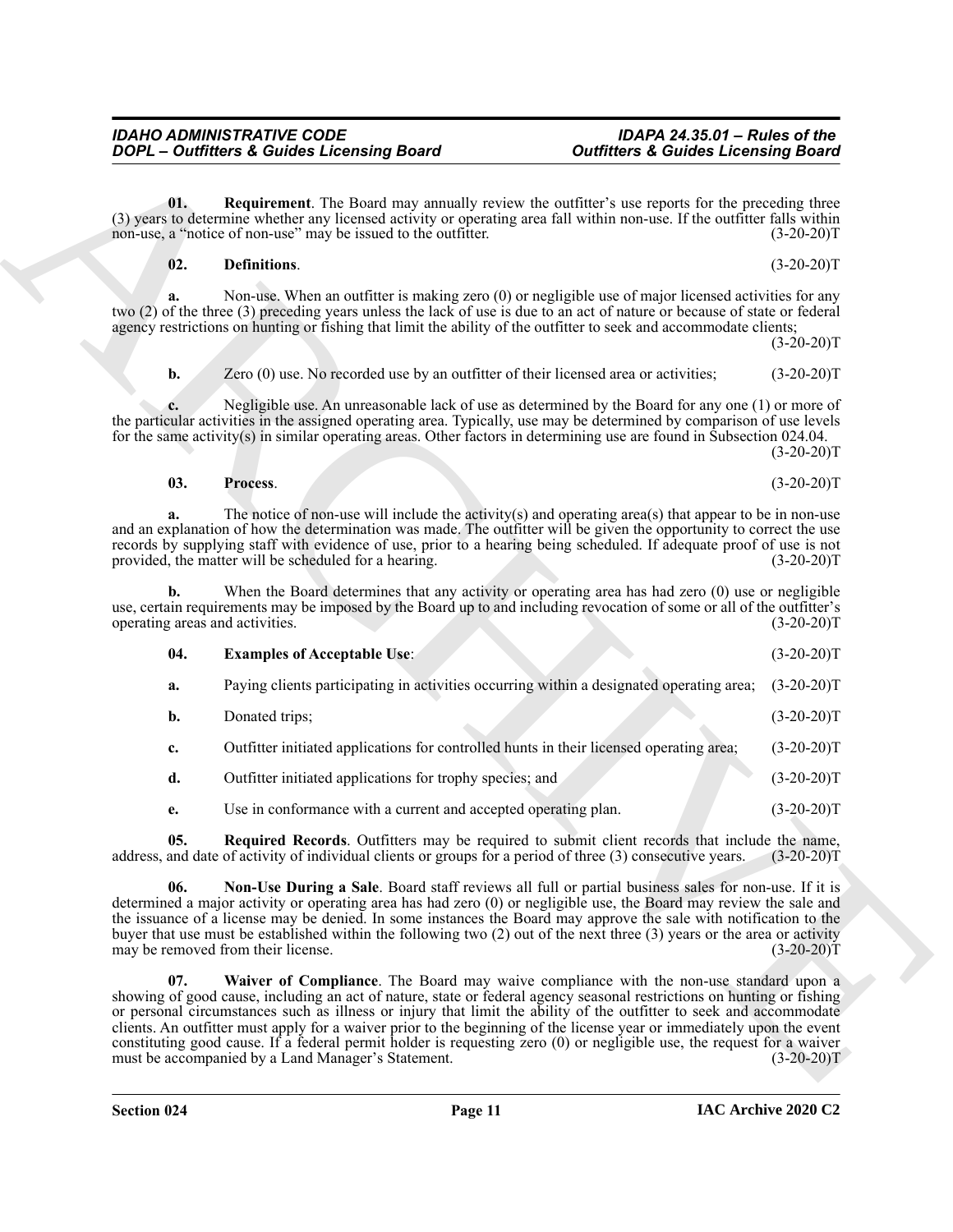#### <span id="page-11-7"></span><span id="page-11-0"></span>**025. OUTFITTER RENEWAL.**

All licenses expire on March 31 and every application for license renewal for an outfitter and designated agent must be complete and submitted by January 31 of the license year and include a use report containing an activity, use, and harvest report on the actual use during the preceding year and other information about outfitting or guiding activities.  $(3-20-20)T$ 

#### <span id="page-11-2"></span><span id="page-11-1"></span>**026. OPERATING AREA ADJUSTMENTS.**

An outfitter's operating area may be adjusted for reasons of wildlife harvest, where territorial conflict exists, or for the safety of persons utilizing the services of outfitters. (3-20-20)T

<span id="page-11-5"></span>**01. Hearing**. If the Board determines that a hearing is necessary prior to the adjustment of a licensee's operating area, such hearing will be conducted in accordance with the Idaho Administrative Procedures Act, Title 67, Chapter 52, Idaho Code, and all affected parties will be afforded an opportunity to participate. (3-20-20)T

<span id="page-11-4"></span>**02.** Consideration. In determining whether to adjust an operating area for reasons of wildlife harvest, d or the hearing officer considers, among other things, the following: (3-20-20) the Board or the hearing officer considers, among other things, the following:

**a.** Any changes in wildlife harvest, including any increase or decrease in wildlife harvest attributable ensee's activity(ies). (3-20-20) to the licensee's activity(ies).

**b.** Any new limitation(s) imposed or recommendation(s) made regarding wildlife harvest in the g area(s) by any governmental agency since the issuance of the license. (3-20-20) operating area(s) by any governmental agency since the issuance of the license.

**c.** Any environmental change(s) that have occurred in the operating area(s) that affect wildlife nent. (3-20-20) management.

**d.** Any undesirable wildlife impact(s) that may be ameliorated by a territorial adjustment. (3-20-20)T

**e.** Any new information discovered since the issuance of the license regarding wildlife management erating area(s).  $(3-20-20)T$ in the operating area(s).

**03. Consideration**. In determining whether to adjust an operating area for reasons of territorial conflict, the Board or the hearing officer considers, among other things, the following: (3-20-20)T

<span id="page-11-3"></span>**a.** Any incident(s) of territorial conflict and how they might be ameliorated by a territorial adjustment.  $(3-20-20)$ T

**b.** The extent of each licensee's legal use of the disputed area. (3-20-20)T

**c.** Any public or client safety concerns that might be ameliorated by or might arise from the inclusion of the disputed area as part of a particular licensee's operation. (3-20-20)T

**2007** Contribute a Guidel a Location Board<br>
On the contribute a Guidel a Location Board<br>
On the contribute a Contribute and Contribute and Contribute and Contribute and Contribute and Contribute and<br>
ARCHIVEN REVENUE AND **d.** Any environmental or operational factors that indicate which licensee will be able to make the best use of the disputed area in providing services to the public considering, among other things, each licensee's licensed activity(ies) and the relationship of that activity(ies) to the activity(ies) conducted in the disputed area, each licensee's total operating area, the financial stability of each licensee, and the accessibility of the disputed area from adjacent operating area(s).  $(3-20-20)T$ 

**e.** Any recommendation(s) submitted by any governmental agency that regulates or manages land or wildlife within the disputed area. (3-20-20)T

**04. Safety Adjustment**. In determining whether to adjust an operating area for reasons of safety of persons using the services of an outfitter, the Board or hearing officer considers, among other things, the following:  $(3-20-20)T$ 

<span id="page-11-6"></span>**a.** Any change(s) in the environmental condition(s) in the area that may pose a threat to the health and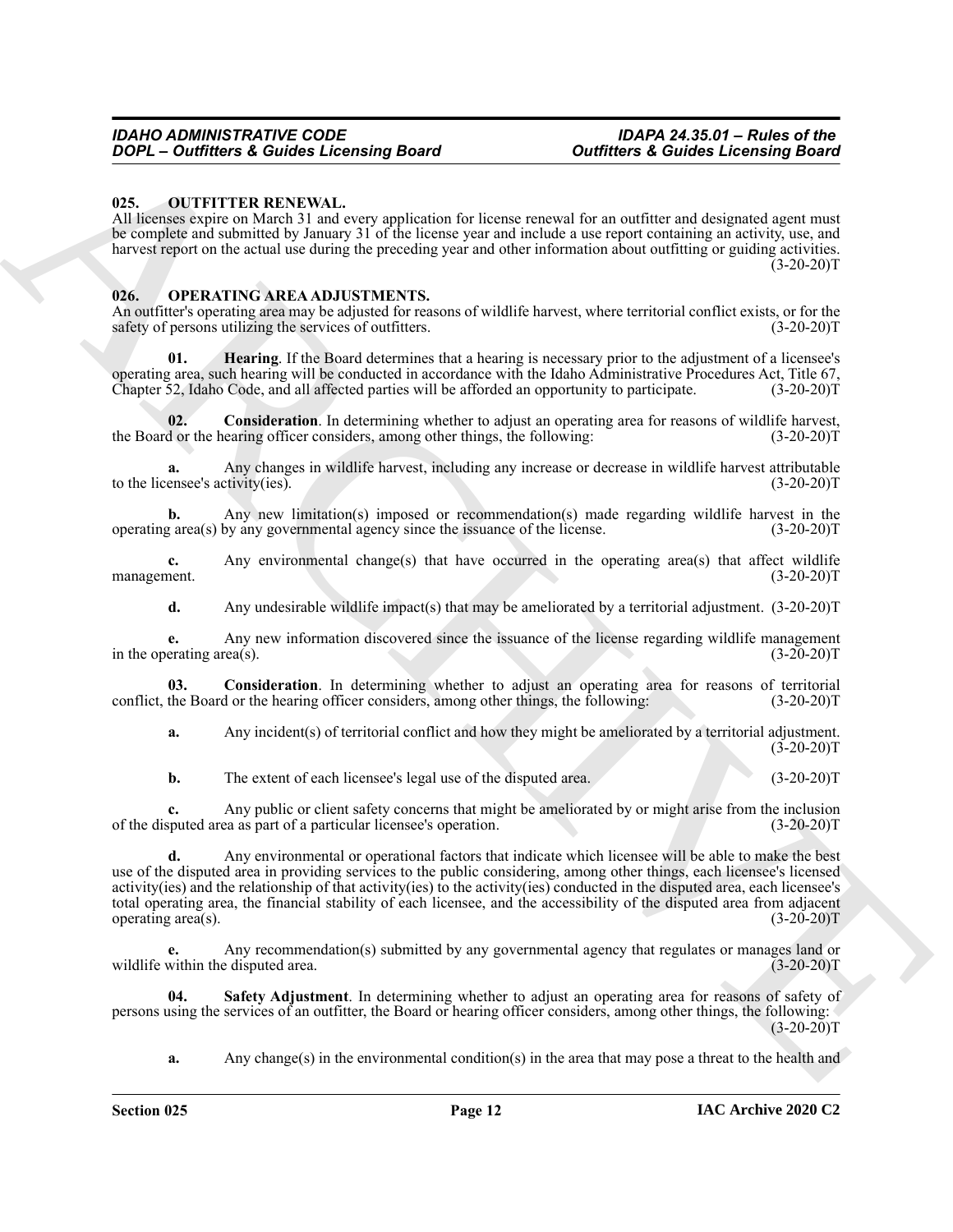safety of persons using the operating area. (3-20-20)T

**b.** Any change(s) in the manner or amount of public use of the operating area since the issuance of the halth and safety of persons using the operating area. (3-20-20)<sup>T</sup> license that may pose a threat to the health and safety of persons using the operating area.

**c.** Any change(s) in a licensee's manner of operation within the operating area that may affect clientele safety considering, among other things, change(s) in the condition(s) of the licensee's capability or equipment.  $(3-20-20)T$ equipment.  $(3-20-20)T$ 

**d.** Any safety-related incident(s) that have occurred in the operating area. (3-20-20)T

**e.** Any safety concern(s) expressed by any governmental agency that regulates or manages land or within the operating area. (3-20-20)<sup>T</sup> wildlife within the operating area.

<span id="page-12-13"></span>**f.** Any new information discovered since the issuance of the license regarding safety. (3-20-20)T

#### <span id="page-12-0"></span>**027. OUTFITTER LICENSE PRIORITY.**

Priority for licensure in any outfitter's operating area may be maintained by submitting a complete application for a license for the ensuing license period before the expiration date of the current license. (3-20-20)T

#### <span id="page-12-12"></span><span id="page-12-10"></span><span id="page-12-1"></span>**028. OUTFITTER BUSINESS PURCHASE, LICENSE CONSIDERATIONS.**

**2008**<br>
2009<sup>12</sup> – Outflies at Causes and the system of the system of the system and since the system of the system of the system of the system and the system of the system of the system of the system of the system of the **01. Sale of Outfitting Business**. The sale of an outfitting business requires an application for a new outfitter license by the purchaser, provided that the Board may give priority for licensure to an applicant who has negotiated an agreement related to a sale with a licensee if the applicant meets all other requirements or upon documentation from a court. documentation from a court.

<span id="page-12-11"></span>**02. Notification to Clients**. When an existing operation is acquired by another outfitter, all clients who have booked with the original outfitter must be promptly notified and refunded any advanced payment, unless the client is satisfied with the new arrangements. (3-20-20)T

#### <span id="page-12-9"></span><span id="page-12-2"></span>**029. OUTFITTER BOND OR INSURANCE CANCELLATION.**

An outfitter or designated agent must immediately notify the Board when their bond or insurance is canceled. The cancellation of an outfitter license bond or insurance by the insurer is grounds for emergency suspension of the outfitter's license under Section 67-5247, Idaho Code. (3-20-20) outfitter's license under Section 67-5247, Idaho Code.

#### <span id="page-12-4"></span><span id="page-12-3"></span>**030. AVAILABILITY OF OUTFITTING OPPORTUNITIES.**

Except as provided in other sections of this chapter, when a new opportunity or existing opportunity, which had previously been licensed to another outfitter, becomes available, the Board may use a competitive application process through a waiting list, public notice, or both to select a qualified applicant. A competitive application process may be coordinated with another governmental agency that has management or permitting authority over the opportunity.

 $(10-1-20)T$ 

<span id="page-12-8"></span>**01. Waiting List**. The waiting list will be maintained for each individual river, lake and reservoir outlined in Section 059 and for each specific IFGC unit listed in IDAPA 13.01.08, "Rules Governing the Taking of Big Game Animals in the State of Idaho."

<span id="page-12-7"></span>**02. Placement on Waiting List**. A written request, in a form specified by the Board, must be submitted to be placed on the waiting list, and a name on the waiting list will be maintained for a period of five  $(5)$  years or until December 31 of the fifth year that the name is placed on the list, whichever comes fi years or until December 31 of the fifth year that the name is placed on the list, whichever comes first.

<span id="page-12-6"></span>**Notification**. When public notice is used when an opening occurs, a public announcement will be made and may be made in conjunction with notice by another governmental agency. Persons on the waiting list will be notified of the available opportunity in any competitive application process. (10-1-20)T

<span id="page-12-5"></span>**04. Application Period and Consideration**. Anyone wishing to apply for the opportunity must submit a complete application or amendment, including all applicable fees, by the date specified in the notice. The Board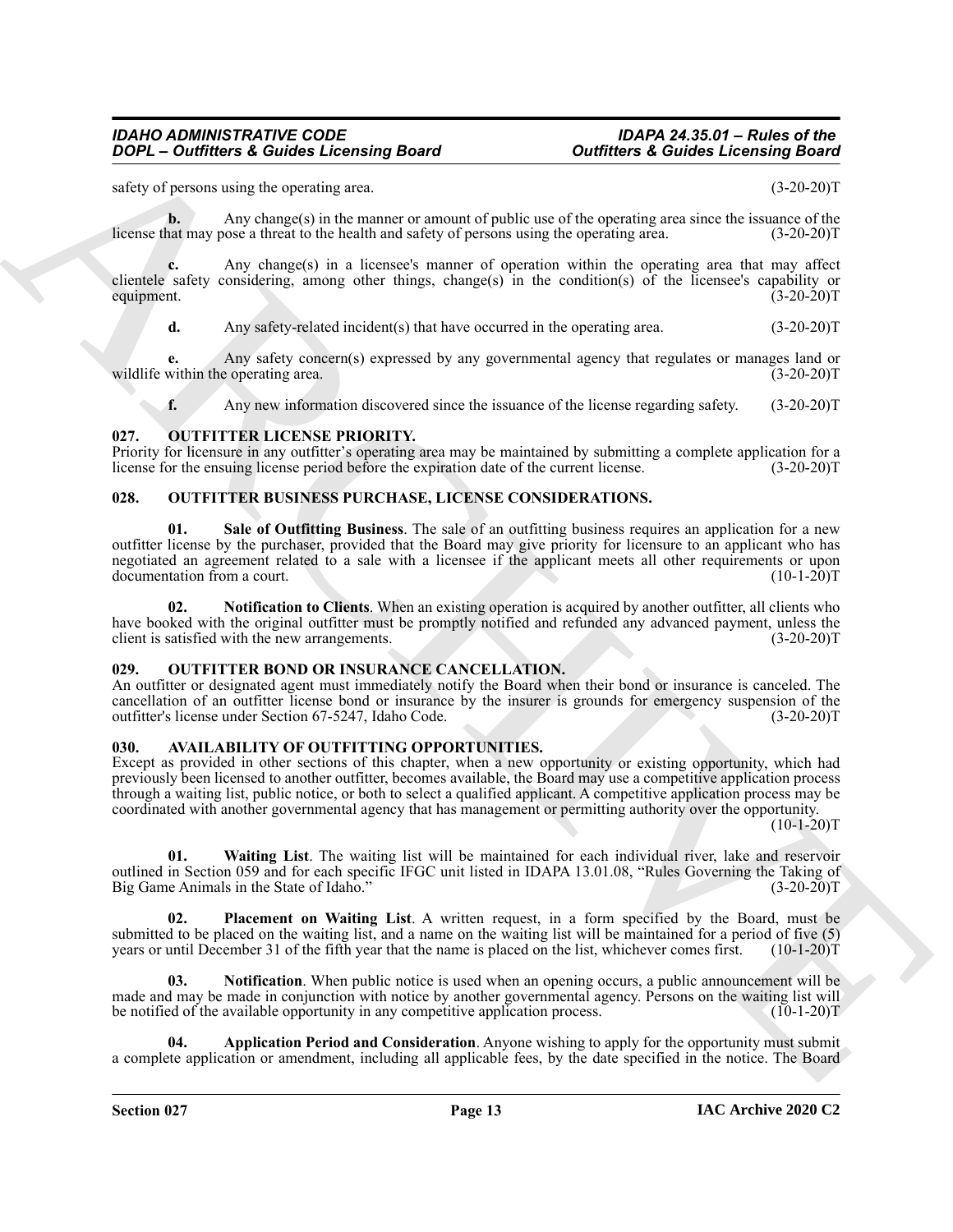will consider the qualifications of all applicants and in its discretion select the best qualified applicant. (10-1-20)T

#### <span id="page-13-0"></span>**031. -- 033. (RESERVED)**

#### <span id="page-13-5"></span><span id="page-13-1"></span>**034. GUIDE APPLICATION REQUIREMENTS - GENERAL.**

To be complete, an application for a guide license must:  $(3-20-20)T$ 

<span id="page-13-6"></span>First Aid Card. Be accompanied by an affidavit signed by the employing outfitter that the applicant will have a current, valid first aid card before they are employed as a guide. (3-20-20)T

**02. Signatures**. Be attested to by the applicant and certified by the licensed outfitter(s) who wishes to employ the applicant as a guide that the applicant: (3-20-20)T

<span id="page-13-7"></span>**a.** Is qualified to perform the type of guiding activity(ies) for which the applicant seeks licensure.  $(3-20-20)T$ 

**b.** Has extensive, first-hand knowledge of the operating area(s) and water(s) in or on which the applicant will be guiding. (3-20-20)T

**c.** If the applicant is land based, is able to read and understand a map and compass or operate a global positioning system (GPS) or other computerized map system. (3-20-20)T

**d.** If the applicant is water based, is proficient in reading the water and handling the type of boat required to be used.  $(3-20-20)T$ 

<span id="page-13-4"></span>**e.** Provide directly from the outfitter a training log or documentation demonstrating satisfaction of the training requirements pursuant to Sections 035 through 042, 044, 046, 047 and 048 of these rules, as applicable for the activities sought to be licensed to guide.  $(3-20-20)$ the activities sought to be licensed to guide.

**2009**<br> **Contribute & Contribute & Contribute & Contribute & Contribute & Contribute & Contribute & Contribute & Contribute & Contribute & Contribute & Contribute & Contribute & Contribute & Contribute & Contribute & Cont 03. Amendment**. A guide may apply for an amendment to add additional employing outfitters or additional activities by submitting complete application that includes certification from the outfitter that training requirements for the area and activity to be added have been met and proof of such training will be available at the Board's request. (3-20-20)T

#### <span id="page-13-8"></span><span id="page-13-2"></span>**035. GUIDE APPLICATION REQUIREMENTS - HUNTING.**

A guide applicant for big game hunting may be licensed either as an apprentice guide or as a guide. (3-20-20)T

<span id="page-13-9"></span>**01. Apprentice Guide**. A new applicant may be licensed as an apprentice guide to pursue training necessary for licensure as a guide by submitting a completed application form and fee.  $(3-20-20)T$ 

**02. Apprentice Guide**. An apprentice guide may assist a hunting guide in the scope of training, but may not be primarily responsible for guiding a hunt. (3-20-20)T

<span id="page-13-10"></span>**03. Guide**. In addition to Section 034, a new hunting guide applicant must have the following minimum training.  $(3-20-20)T$ 

**a.** Been in the outfitter's operating area(s) for at least ten (10) days and is knowledgeable of trails, terrain, drainages, and game habits and habitat. (3-20-20)T

**b.** Be able to care for meat and trophies, including the ability to correctly cape an animal and with adequate training to be able to instruct and assist clients in the proper care of meat. (3-20-20)T

<span id="page-13-11"></span>**04. Upgraded**. A licensed apprentice guide may apply by amendment to upgrade a guide license when the required training is completed as certified by the employing outfitter, and a copy of the completed training form is submitted to the Board. (3-20-20) submitted to the Board.

#### <span id="page-13-3"></span>**036. (RESERVED)**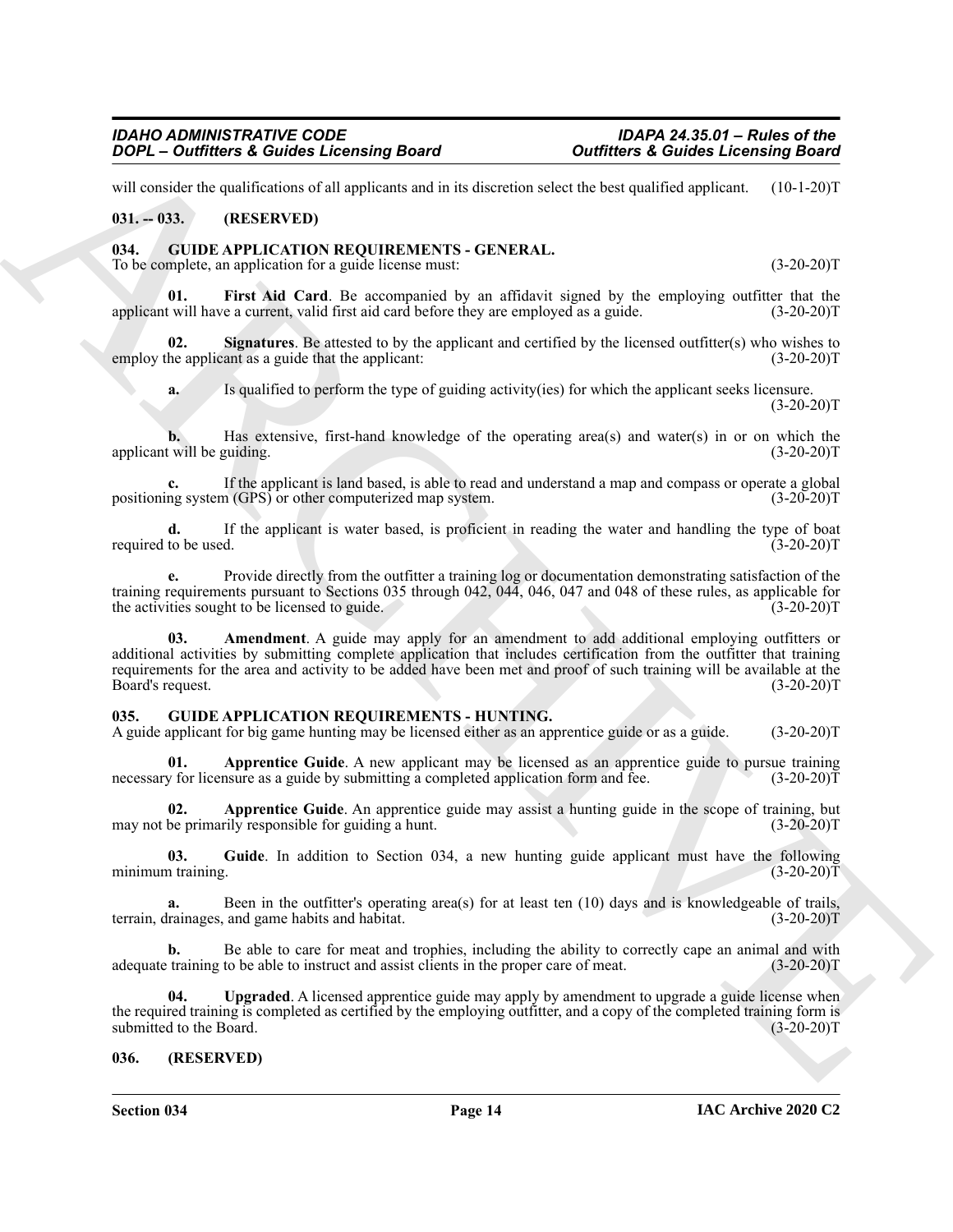#### <span id="page-14-5"></span><span id="page-14-0"></span>**037. BOATMAN LICENSE TRAINEES.**

A trainee boatman may not obtain a guide license until training is complete and may not operate a boat except as prescribed in Section 040 and provided that the boat trainee must be in a boat operated by a licensed boatman, or one in which the operation is closely monitored by a licensed boatman. The licensed boatman need not be in the same boat during training as long as the trainee's activity is closely monitored. (3-20-20)T

#### <span id="page-14-7"></span><span id="page-14-1"></span>**038. FLOAT BOAT GUIDE -- UNCLASSIFIED RIVERS.**

An applicant for a float boat guide on unclassified rivers and streams must have one (1) complete commercial float boat trip on each of the rivers applied for, (complete trip means the total section of river designated by the Board in Subsection 059.01), under the supervision of a float boat guide licensed for each of those rivers. (3-Subsection 059.01), under the supervision of a float boat guide licensed for each of those rivers.

#### <span id="page-14-6"></span><span id="page-14-2"></span>039. FLOAT BOAT GUIDE -- CLASSIFIED RIVERS.

A float boat guide on a classified river must be licensed as a float boatman or a float lead boatman according to his experience on that specific river. Each trip on a classified river must have a lead boat operated by a guide licensed as a lead boatman for that specific river and all other boats participating in that trip must follow the lead boat and must be operated by a guide licensed as a boatman or a lead boatman for that specific river. (Note exception for trainees in Section 040).  $(3-20-20)T$ 

#### <span id="page-14-8"></span><span id="page-14-3"></span>**040. FLOAT BOATMAN QUALIFICATIONS -- CLASSIFIED RIVERS.**

<span id="page-14-10"></span>An applicant for a float boatman license on classified rivers may qualify in one (1) of three (3) ways: (3-20-20)T

**2007** - **Contribute 3 Control in the control in the state of the state of the state of the state of the state of the state of the state of the state of the state of the state of the state of the state of the state of t 01. General**. Three (3) complete float boat trips on each of the classified rivers applied for under the direct supervision of a float boatman licensed for that river (complete trip means the total section of river designated by the Board in Subsection 059.01), or he must have had one (1) or more complete float boat trips on each of the classified rivers applied for under the direct supervision of a float boatman licensed for that river with the remaining trip(s) in a boat with no more than one (1) other trainee, following a licensed float boatman for that river, but he must<br>not have passengers in the boat. (3-20-20)T not have passengers in the boat.

**a.** Allowances may be made for experience gained as a commercial boat operator on selected whitewater rivers with characteristics similar to Idaho's classified rivers; e.g. Colorado River (Grand Canyon or Cataract Canyon), Yampa River, Rogue River, American and Toulumne Rivers, other Idaho classified rivers, or the unclassified section of the Salmon River from North Fork to Corn Creek, provided the applicant has logged at least five hundred (500) miles as a commercial float boat operator on one (1) or more of those rivers. (3-20-20)T

**b.** To document this experience, a statement signed by the applicant under oath or affirmation and notarized must be recorded on a form provided by the Board office that includes precise put-in and take-out points, miles logged for each trip, and the names and addresses of the boat operators who have employed them. (3-20-20)T

<span id="page-14-11"></span>**02. Other**. Logged at least five hundred (500) miles as a commercial float boat guide on any rivers applicable to Subsection 040.01.a., and must have one (1) complete float boat trip on each river applied for under the direct supervision of a float boatman licensed for that river, or in a boat with no more than one (1) other trainee, following a float boatman licensed for that river, but there must not be any passengers in the boat. (Complete trip means the total section of river designated by the Board in Subsection 059.01). (3-20-20)T

<span id="page-14-9"></span>**03. Float Lead Boatman**. Or, hold a license as a float lead boatman on a classified Idaho river and complete one (1) complete float boat trip on each other classified river applied for, under the direct supervision of a float boatman licensed for that river, or in a boat with no more than one (1) other trainee, following a float boatman licensed for that river, but he must not have passengers in the boat. (Complete trip means the total section of river designated by the Board in Subsection 059.01.) (3-20-20) designated by the Board in Subsection 059.01.)

#### <span id="page-14-12"></span><span id="page-14-4"></span>**041. FLOAT LEAD BOATMAN QUALIFICATIONS.**

An applicant for a float lead boatman license must have six (6) complete float boat trips except that upon Board approval, a licensee may train on and be licensed for a specific reach of a section only. (Complete trip means the total section or reach of a section of river designated by the Board in Subsection 059.01). One (1) trip must have been within the sixty (60) months preceding the date of the application on each of the classified rivers applied for.

 $(3-20-20)T$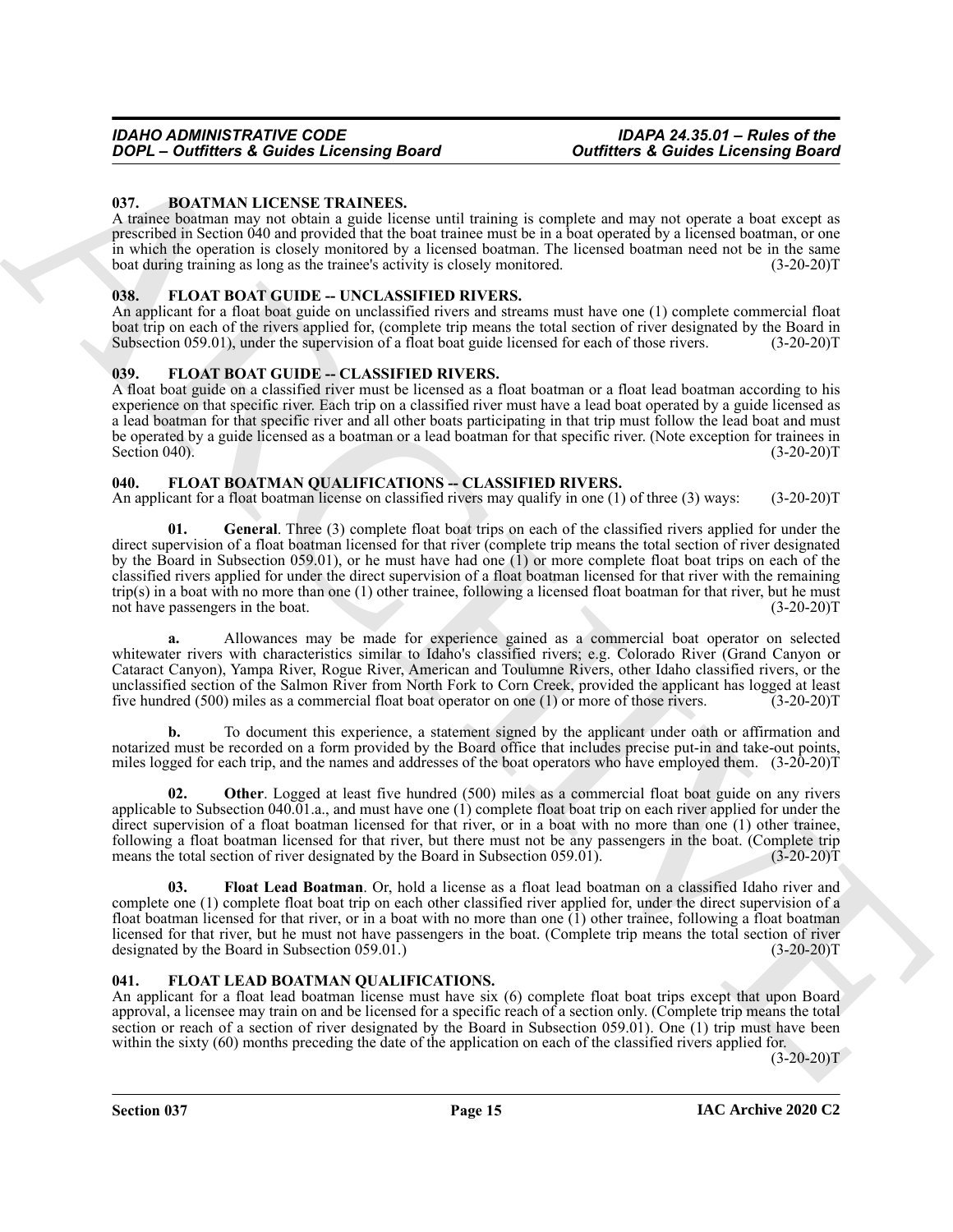#### <span id="page-15-3"></span><span id="page-15-0"></span>**042. POWER BOAT GUIDE.**

To qualify for a power boat guide license on the following waters, an applicant must have spent the following power boating hours that are distributed as evenly as possible along the total length or section of river or area of the lake or reservoir and under the direct supervision of a power boat guide licensed for the body of water for which qualification  $\frac{1}{3}$  is sought:  $(3-20-20)$ T

<span id="page-15-4"></span>**01. Classified Rivers**. Fifty (50) hours on the total length of the river or section of river designated on the application by the Board for which he wishes to operate, except that an applicant may have spent twenty-five (25) hours on each section for the Salmon River from the mouth of the Middle Fork to Salmon Falls, Salmon Falls to<br>Ludwig Rapids, and Ludwig Rapids to Vinegar Creek or Spring Bar. (3-20-20) Ludwig Rapids, and Ludwig Rapids to Vinegar Creek or Spring Bar.

**02. Unclassified Rivers and Streams**. At least ten (10) hours on the total length of the river or section of river designated by the Board on the application for which he wishes to operate. (3-20-20)T

<span id="page-15-7"></span><span id="page-15-6"></span><span id="page-15-5"></span>**03. Lakes and Reservoirs**. Ten (10) hours on the lake or reservoir on which he wishes to operate.  $(3-20-20)$ T

**04. Log**. The outfitter must maintain a log of this experience recorded on a form provided by the Board, showing the dates, river, lake or reservoir, location of put-in, destination, take-out, hours logged, and signature of outfitter.  $(3-20-20)T$ 

#### <span id="page-15-1"></span>**043. (RESERVED)**

#### <span id="page-15-8"></span><span id="page-15-2"></span>**044. SKIING, NON-HAZARDOUS AND HAZARDOUS TERRAIN OUTFITTER, DESIGNATED AGENT, SKI GUIDE AND SKI GUIDE TRAINEE.**

#### <span id="page-15-9"></span>**01. Applications**. (3-20-20)T

**a.** An outfitter, designated agent or guide must submit an outfitter or a guide application with current operating plan, if required, ski resume, and avalanche training certificates. (3-20-20) outfitter operating plan, if required, ski resume, and avalanche training certificates.

**2010**<br>
2010 - **Contribute & Contribute Lecturality these contributes are contributed and the state of the state of the state of the state of the state of the state of the state of the state of the state of the state of t b.** The Technical Advisory Committee (TAC) will evaluate and advise the Board on the scope and appropriate designations for licensure of any application for outfitting or guiding principally in non-hazardous and hazardous terrain skiing. The TAC is a five (5) member body of qualified backcountry ski outfitters and ski guides appointed by the Executive Director and confirmed by the Board. (3-20-20)T

<span id="page-15-10"></span>**02. Designations and Qualifications for Outfitters, Designated Agents, Guides and Trainees**. The designations and qualifications are as follows: (3-20-20)T

<span id="page-15-11"></span>**a.** Level I ski guide (non-hazardous terrain, principally sub-alpine or skiing operations in forests). Is qualified to lead ski tours in the outfitter's operating area. One (1) year training as a ski guide assistant in a nonhazardous backcountry setting. Level I Ski Guides may work in hazardous terrain as a Level II Ski Guide Trainee under the supervision of a Level II Ski Guide. Level I Ski Guides are required to have: (3-20-20)T

i. Level I field-based avalanche training consisting of a twenty-four (24) hour curriculum submitted and an instructor roster; (3-20-20)T

<span id="page-15-12"></span>ii. Knowledge of Outfitters Scope of Operation including logistics, services, terrain; and (3-20-20)T

**b.** Level II ski guide (hazardous terrain with a high degree of avalanche exposure). Has in-depth ski guiding experience on hazardous terrain and has the following qualifications: (3-20-20)T

i. Two (2) winter seasons training with licensed Level II Ski Outfitter or Guide or equivalent work experience with another Level II ski operation which conduct services principally in hazardous or avalanche terrain;  $(3-20-20)T$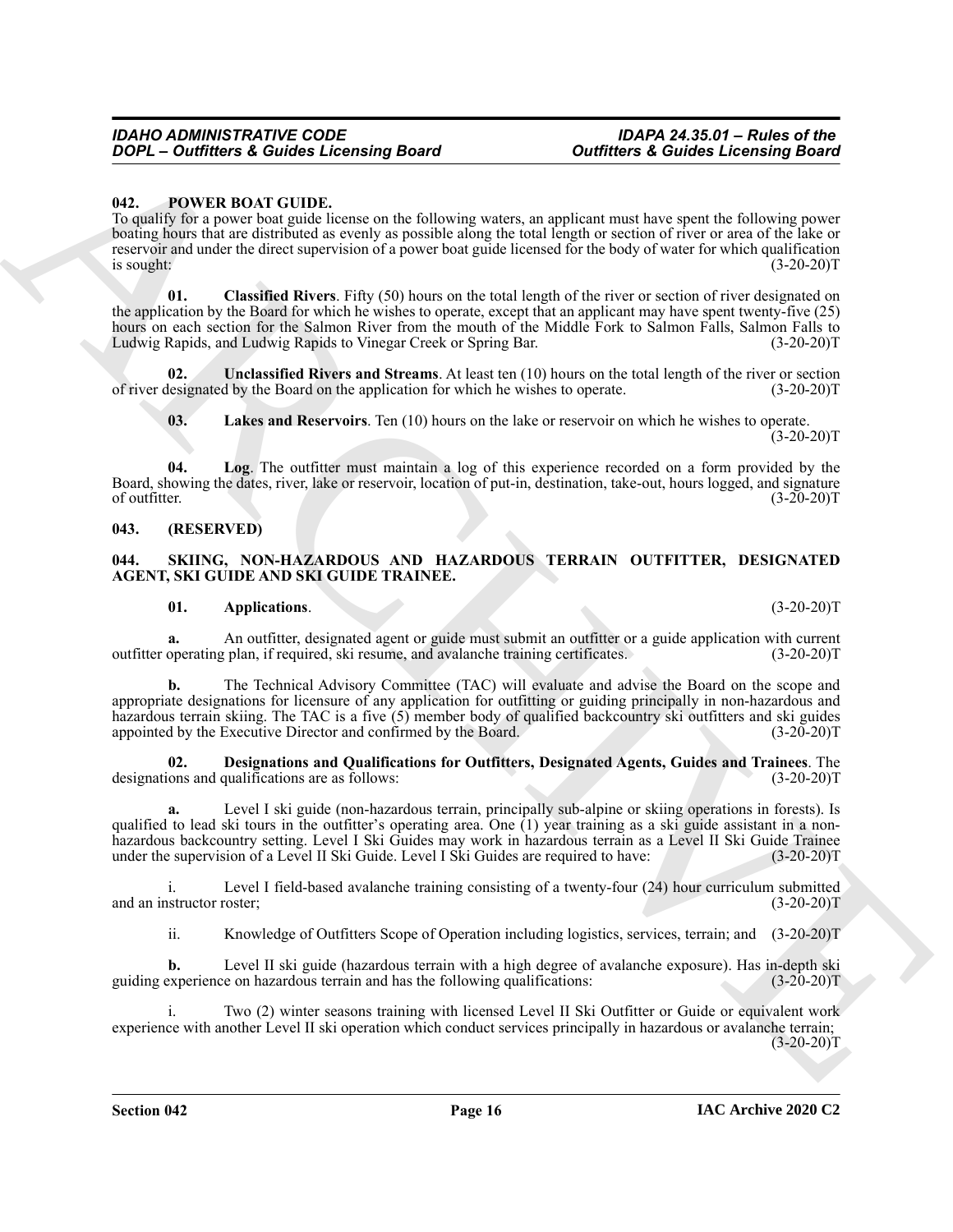ii. Advanced First Aid, WFR, or EMT of a minimum of forty-eight (48) hours; (3-20-20)T

iii. Level 1 and Level II field-based avalanche training consisting of at least forty-eight (48) hours<br>m with a submitted instructor roster: (3-20-20) curriculum with a submitted instructor roster;

iv. Knowledge of the Outfitters Scope of Operation including logistics, services, terrain; and  $(3-20-20)T$ 

<span id="page-16-6"></span>**03. Outfitters**. Outfitters who conduct winter ski-based operations may be designated as: (3-20-20)T

**a.** Level I: self-propelled, with snowcat, or with snowmobile assisted including day skiing, hut skiing azardous terrain; (3-20-20) in non-hazardous terrain;

**b.** Level II: self-propelled including day skiing, hut skiing, multi-day expeditions, in hazardous terrain; or (3-20-20)T

<span id="page-16-7"></span>**c.** Level II skiing operations with snowcats, helicopters, or ski from out of bounds from ski areas.  $(3-20-20)T$ 

**2009** C. **Curriculus & Couldes Lectuality Board**<br>
A Archives & Couldes Lectuality and the studies and constraints of the studies of the studies of the studies of the studies of the studies of the studies of the studies o **04. Outfitters Plan of Operation**. The outfitter's operating plan will include a plan for snowpack, terrain and avalanche safety assessment, additional transport utilized (i.e., snowmobiles, snowcats, helicopters) and instruction and training plans of guides working around related equipment, and any additional safety and training standards for guides.

<span id="page-16-5"></span>**05. Field Supervisor**. The Outfitter must employ at least one individual acting as a field supervisor who is a working Guide with the appropriate level of licensing for the operation and a minimum of five (5) years working at that level of guiding as to the scope of the operation, unless the outfitter or Designated Agent has this experience. (3-20-20)T experience. (3-20-20)T

<span id="page-16-8"></span>**06. Ski Guide Trainee**. An outfitter may employ an unlicensed trainee, provided the trainee may only assist when under the direct supervision of a licensed guide and a trainee may not provide guided services to clients. A trainee who applies for licensure must have thirty  $(30)$  days experience with a licensed ski guide in the outfitter's operating area and meet all other qualifications of Section 044. (3-20-20)T

#### <span id="page-16-0"></span>**045. (RESERVED)**

#### <span id="page-16-14"></span><span id="page-16-1"></span>**046. TECHNICAL MOUNTAINEERING/ROCK CLIMBING GUIDE.**

Any applicant for a technical mountaineering/rock climbing guide license must submit to the Board a detailed explanation of the applicant's qualifications, experience, and training. (3-20-20)T

#### <span id="page-16-9"></span><span id="page-16-2"></span>**047. SNOWMOBILING GUIDE.**

An applicant for a snowmobiling guide license must: (3-20-20)T

<span id="page-16-13"></span><span id="page-16-11"></span><span id="page-16-10"></span>**01. Snowmobiling Techniques**. Have working knowledge of snowmobiling techniques; (3-20-20)T

**02.** Avalanche. Have good leadership qualities and be knowledgeable in regards to potential avalanche is and proper route selection; (3-20-20) conditions and proper route selection;

**03. Hypothermia**. Be knowledgeable in the treatment of hypothermia and in winter survival (3-20-20) techniques; and

<span id="page-16-12"></span>**04. Mechanics**. Have knowledge of the mechanical characteristics of snowmobiles and other equipment being used. (3-20-20)T

#### <span id="page-16-4"></span><span id="page-16-3"></span>048. POWER BOAT FISHING GUIDE -- (LAKES AND RESERVOIRS).

All applicants for a power boat fishing guide license must possess the ability and knowledge to: (3-20-20)T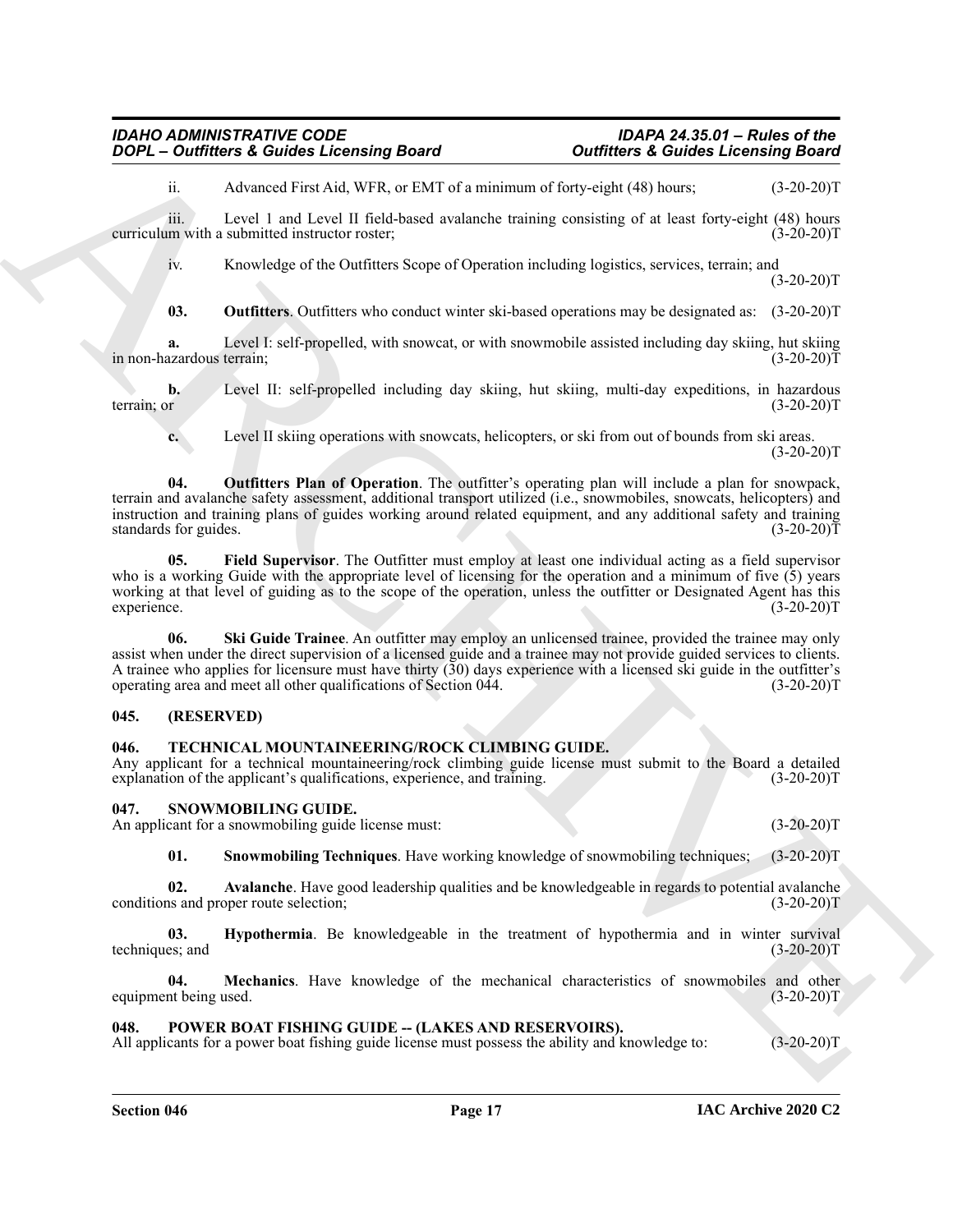<span id="page-17-7"></span>**01. Maneuver or Pilot**. Maneuver or pilot a power boat upon Idaho lakes and reservoirs open to power ing. boat fishing.

**02. Operation**. Have operated a power boat for a minimum of ten (10) hours upon the lakes and reservoirs being requested. (3-20-20)T

<span id="page-17-8"></span><span id="page-17-6"></span><span id="page-17-4"></span><span id="page-17-2"></span>**03.** Law. Comply with the Idaho Safe Boating Act (Title 67, Chapter 70, Idaho Code). (3-20-20)T

#### <span id="page-17-0"></span>**049. -- 050. (RESERVED)**

#### <span id="page-17-1"></span>**051. PLACEMENT OF HUNTING CAMPS AND LEAVING OUTFITTER'S OPERATING AREA, BIG GAME HUNTING AND INCIDENTAL TRAPPING.**

**2008** - **Contribute a Counter of Boston and Boston Contribute a Contribute a Contribute a Contribute a Control of the Control of the Control of the Control of the Control of the Control of the Control of the Control of t 01. Hot Pursuit of Bear and Cougar With Hounds and Hot Pursuit Agreements**. The Board may approve a minor amendment to allow an outfitter licensed for bear and cougar hunting to enter into an adjacent area with a client for hot pursuit of bear and cougar hunting when hunting with hounds, provided that the pursuit starts inside the outfitter's licensed area. The application for minor amendment must include:  $(3-20-20)$ inside the outfitter's licensed area. The application for minor amendment must include:

**a.** Written permission from all outfitters whose licensed area(s) will be directly involved in the hunt h will be provided annually to the Board; (3-20-20) and which will be provided annually to the Board;

<span id="page-17-3"></span>**b.** Written permission from all applicable landowners or land managers; (3-20-20)T

**c.** With prior Board approval, on a case by case basis and under special circumstances, the Board may e requirement for approval from the adjacent outfitter. (3-20-20) waive the requirement for approval from the adjacent outfitter.

**02. Camps**. A hunting outfitter may not place a camp, nor cause one to be placed, in an area for which he is not licensed, except as identified in his approved operating plan. Whenever possible, camps used for big game<br>hunting must be placed well within the operating area and not near the boundary line. (3-20-20) hunting must be placed well within the operating area and not near the boundary line.

<span id="page-17-5"></span>**03. Wolf Trapping Incidental to Big Game Hunts**. Outfitters licensed for big game hunting and for hunting wolves may qualify to provide wolf trapping as a hazardous excursion during the course of big game hunting as a minor (incidental) activity during open wolf trapping season as set forth below. (3-20-20)T

**a.** The Outfitter or Designated Agent and guide must have completed the mandatory wolf trapping education class prior to the activity taking place. The outfitter is responsible for maintaining the certificate(s) of completion on file and making it available for inspection. (3-20-20) completion on file and making it available for inspection.

**b.** Wolf trapping may not be advertised, promoted, or booked as an outfitted or guided service.  $(3-20-20)T$ 

**c.** Outfitter or Designated Agent may not kill or allow domestic livestock or animals to be killed for use as bait while in their operating area or to use live animals as bait and will be otherwise expected to follow existing state laws regarding handling of domestic livestock. (3-20-20) state laws regarding handling of domestic livestock.

**d.** A trapped animal must be killed quickly and humanely. It cannot be released and then "hunted" or killed. (3-20-20)T

Outfitters and guides may not directly engage a client in trapping activities handle or be involved<br>os or trapped animals. Clients may be allowed to: (3-20-20) with handling traps or trapped animals. Clients may be allowed to:

i. Hunt and kill any free ranging animal for which they have an appropriate license and tag, except when the animal is in or within two hundred  $(200)$  yards of the Outfitter's or guide's trap line.  $(3\text{-}20\text{-}20)$ T

ii. Accompany a properly licensed guide who is checking the outfitter's traps provided the client is accompanied by that guide at all times. (3-20-20) directly accompanied by that guide at all times.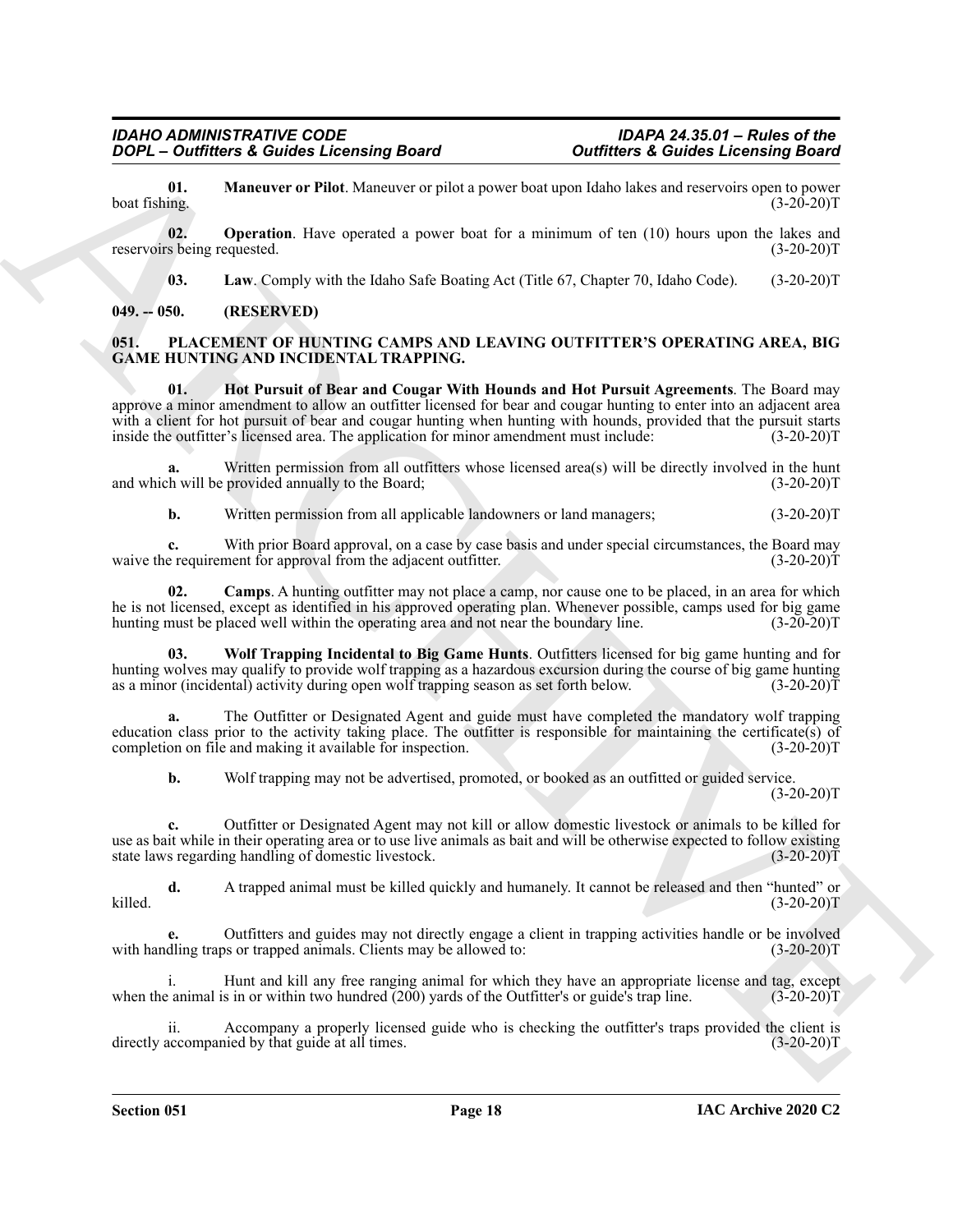iii. Only observe the handling of trapped animals by properly licensed guides. (3-20-20)T

**f.** Guides who have completed the required education in Paragraph 051.01.a. are subject to the following: (3-20-20)T following: (3-20-20)T

Guides may check their employing outfitter's or their own wolf traps as per state requirements as ig game hunts. (3-20-20) part of outfitted, big game hunts.

ii. May not provide services to the same client for two (2) different outfitters within a five (5) day period.  $(3-20-20)T$ 

#### <span id="page-18-9"></span><span id="page-18-0"></span>**052. BOAT TRANSPORT OF HUNTING CLIENTS.**

A boatman licensee (either power or float) must not transport big game hunters to any big game hunting area unless licensed to outfit for big game hunting in that area or is in the employ of the licensed outfitter for that area.  $(3-20-20)T$ 

### <span id="page-18-11"></span><span id="page-18-1"></span>**053. CONTROLLED HUNTS OUTSIDE OUTFITTER'S OPERATING AREA.**

The Board may authorize an outfitter who is licensed for a controlled hunt species to conduct a one-time hunt for a controlled hunt outside of the outfitter's licensed area when the outfitter submits a minor amendment fee and a written request with the following: (3-20-20)T

<span id="page-18-14"></span>**01.** Written Permission. Written permission from all outfitters whose licensed area(s) will be directly in the hunt and all applicable landowners or land managers; (3-20-20)<sup>T</sup> involved in the hunt and all applicable landowners or land managers;

<span id="page-18-13"></span>**02. Identification of Hunter**. The hunter name and address, hunting license, tag and permit numbers, d hunt number, and dates of hunt. controlled hunt number, and dates of hunt.

<span id="page-18-12"></span>**03. Compensation Between Outfitters**. No compensation is permitted between outfitters participating in the conduct of a controlled hunt in another outfitter's area, unless the outfitter supplies a service for that compensation. (3-20-20)T

#### <span id="page-18-6"></span><span id="page-18-2"></span>**054. BOAT EQUIPMENT REQUIREMENTS.**

Each float or power boat must be identified as follows: (3-20-20)T

<span id="page-18-8"></span><span id="page-18-7"></span>**01. Identification**. Identification recorded with the Board on the outfitter application consisting of words, names, or letters not less than three (3) inches in height, and be of a contrasting color indicating the current licensed outfitter and that is placed above the water line on each side of the bow or stern of the boat utilized by that outfitter in letters. (Does not apply to single person boats or two (2) person inflatable boats). (3-20-20)T

**2009**<br>
2009<sup>12</sup> – **Our Britain A. 2008-2 Licensing Board**<br>
2009<sup>12</sup> – **Our Solution A. 2008-2 Licensing Board**<br>
2009<sup>12</sup> – Current A. 2008-2 Conservation A. 2009-2 Licensing Board<br>
2009<sup>12</sup> – Current A. 2008-2 Conservati **02. Clearwater**. On Sections CL2 and CL3 of the Clearwater River, a sticker affixed to the surface of any boat used for anadromous fishing that is not less than eight (8) inches in height and placed immediately adjacent to the identification words, names or letters on each side of the boat towards the bow, identifying the boat as operated by a licensed outfitter. Stickers will be provided and sold annually by the Board or a vendor designated by the Board.  $(3-20-20)T$ 

#### <span id="page-18-10"></span><span id="page-18-3"></span>**055. BOATING CLIENT/GUIDE RATIO.**

All float boats, occupied by three (3) or more clients, must be under the control of a licensed guide; except a boat guide trainee may operate a boat under the direct supervision of a licensed boatman, or may train as indicated in Section 040. Kayaks and canoes and clients rowing rafts that they provide are exempt from this rule. (3-20-20)T

### <span id="page-18-4"></span>**056. (RESERVED)**

#### <span id="page-18-15"></span><span id="page-18-5"></span>**057. DESIGNATION OF ALLOCATED DEER AND ELK TAGS.**

For the purposes of this section, an outfitting operation is an outfitter licensee whose licensed activities include hunting for the species in the area of the allocated tag being designated. When IFGC sets big game seasons all allocated tags will be designated pursuant to Section 36-2120, Idaho Code, and IDAPA 24.35.01.057. The designation applies until the next big game season setting by IFGC. (10-1-20)T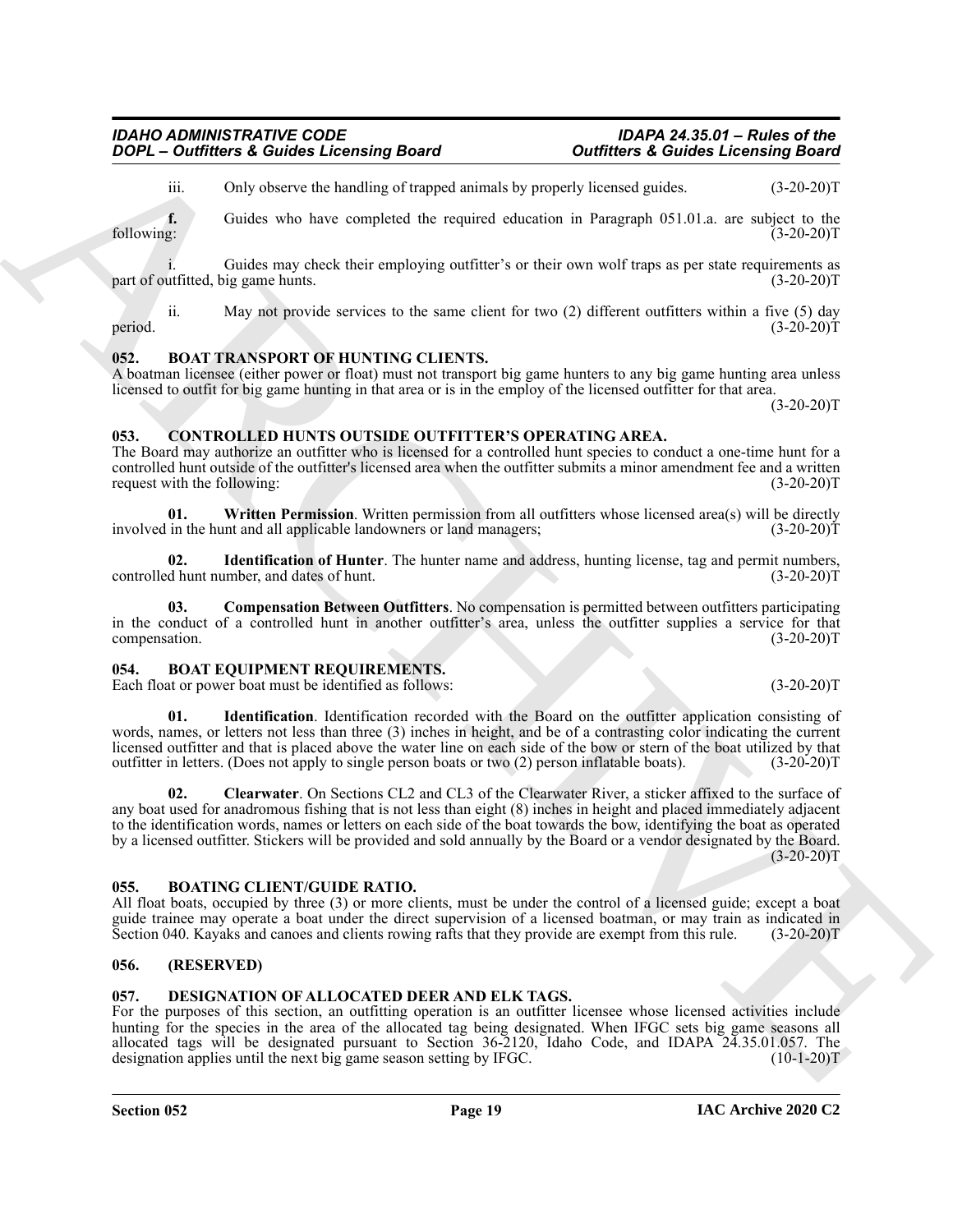<span id="page-19-2"></span><span id="page-19-0"></span>**01. Base Allocation**. The base allocation number is computed pursuant to Section 36-2120(b), Idaho  $\text{Code.}$  (10-1-20)T

**Contribute & Contribute Research in the Southern Process Contribute & Contribute & Contribute Books (1990)**<br>
Crisis and the southern process of the southern contribute control in the southern process (1990) (a) the south **02. Outfitted Hunter Tag Use History**. Until the IFGC is able to collect and verify outfitted tag use pursuant to Section 36-408(4), Idaho Code, the use history will be based on each outfitter's use reports, or the best data available, and subject to verification by documentation or other reliable information acceptable to the Board showing that the outfitter provided outfitting services to the hunter using the tag.  $(10-1-20)T$ 

The use history for a capped hunt is the number of tags used by clients of each outfitter for the hunt ilar framework to the hunt for which the allocated tag is being designated. (10-1-20)T with the most similar framework to the hunt for which the allocated tag is being designated.

**b.** The use history for a controlled hunt is the number of tags used by clients of each outfitter in the hunt or hunts that have the most similar framework to the hunt for which the allocated tag is being designated. Both the hunt with allocated tags and the matching hunt with non-allocated tags will be used. (10-1-20)T

**c.** Transfers – The original outfitter may transfer a designated allocated tag(s) to another outfitting if or use that year in the same hunt and still retain credit for the tag. (10-1-20) operation for use that year in the same hunt and still retain credit for the tag.

**d.** Surrenders - An outfitter may surrender a designated allocated tag(s) to the undesignated tag pool at any time after notification of its tag designation. The surrendering outfitter does not retain credit for the surrendered tag unless it later uses the tag from the pool. The surrendered tag will be available to any outfitter in the same hunt pursuant to IDAPA 24.35.01.057.09. pursuant to IDAPA 24.35.01.057.09.

<span id="page-19-1"></span>**03.** New Hunt Allocated Tag Designation. When the IFGC initially allocates tags for a new capped or d hunt, allocated tags will be designated for that hunt proportionately as follows: (10-1-20) controlled hunt, allocated tags will be designated for that hunt proportionately as follows:

**a.** Divide each outfitting operation's base allocation by the total of all base allocations in the hunt, in a percentage of total use. Truncate the decimal at the hundredths place. (10-1-20) resulting in a percentage of total use. Truncate the decimal at the hundredths place.

**b.** Multiply the percentage of total use from IDAPA 24.35.01.057.03.a. by the total number of allocated tags for the hunt, which determines the number of allocated tags designated to the outfitting operation.  $(10-1-20)T$ 

<span id="page-19-4"></span>**04. Use of Previously Designated Allocated Tags**. For established capped or controlled hunts, allocated tags will first be designated to each outfitting operation in an amount equal to the outfitting operation's use<br>of the allocated tags previously designated to it for the same hunt. of the allocated tags previously designated to it for the same hunt.

In a capped hunt, the use of previously designated allocated tags is the average use of allocated tags wo (2) years. (10-1-20)<sup>T</sup> in the preceding two  $(2)$  years.

**b.** In a controlled hunt, the use of previously designated allocated tags is the highest year of use of ltags in the preceding two (2) years. (10-1-20) allocated tags in the preceding two  $(2)$  years.

<span id="page-19-3"></span>**05. Remaining or Additional Allocated Tags**. Allocated tags that were not designated pursuant to  $(10-1-20)T$ IDAPA  $24.35.01.057.04$  will be designated proportionately as follows:

**a.** Subtract each outfitting operation's use of previously designated allocated tags from its base n number to determine the number of non-allocated tags it used; then (10-1-20) allocation number to determine the number of non-allocated tags it used; then

**b.** Divide the result by the total number of non-allocated tags used by all outfitting operations, resulting in a percentage of the total non-allocated tags used by all outfitting operations in that hunt. Truncate the decimal at the hundredths place; and finally (10-1-20)T

**c.** Multiply the percentage of total use from IDAPA 24.35.01.057.05.b. by the number of allocated tags yet to be designated, which determines the number of allocated tags designated to the outfitting operation.

 $(10-1-20)T$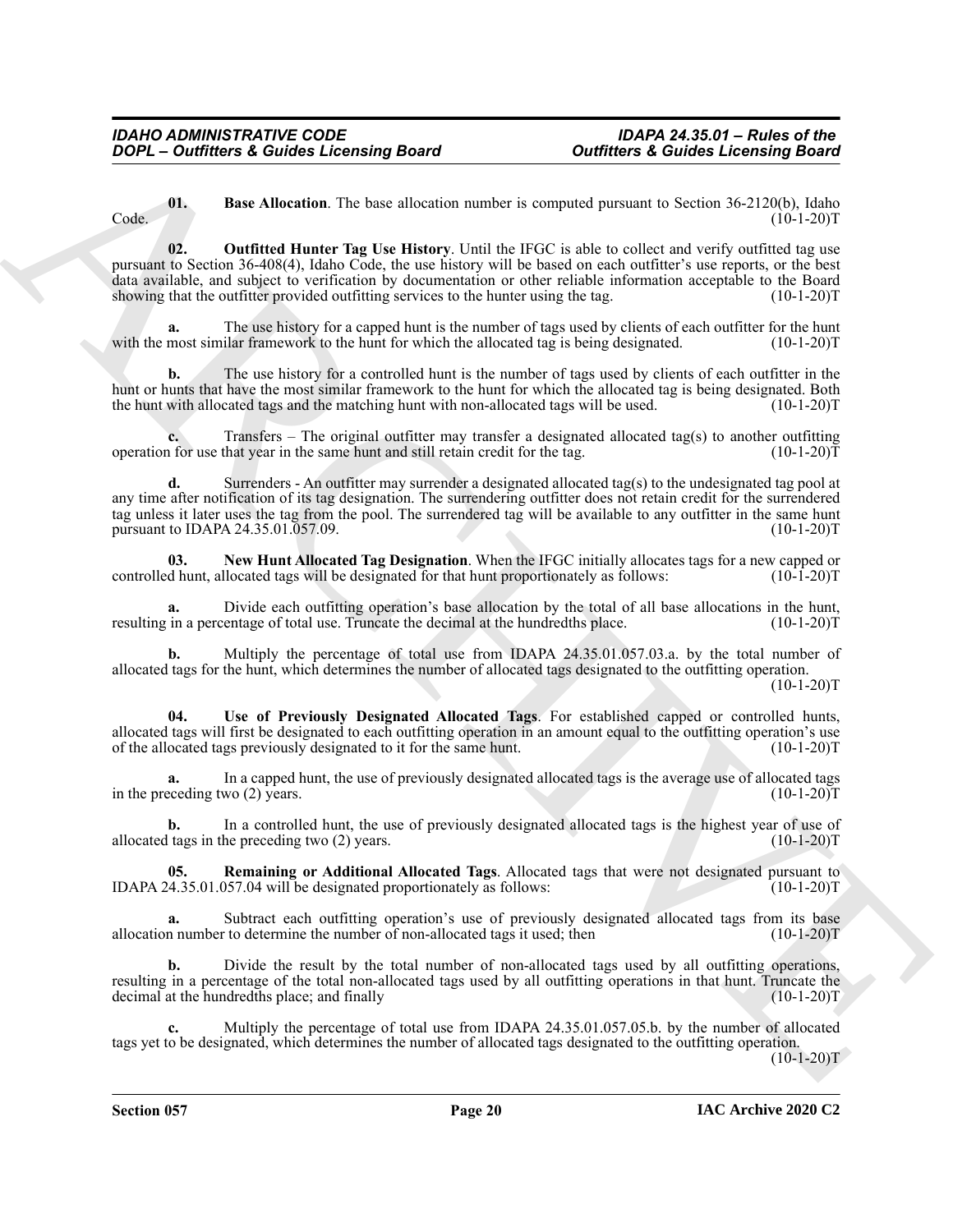<span id="page-20-2"></span>**06. Rounding**. If allocated tag designation results in a partial tag, the calculation will be rounded up when a decimal equals or exceeds six tenths (.6) and rounded down when a decimal is less than six tenths (.6). When calculating the reduction to the designation of allocated tags pursuant to Section 36-2120(4), Idaho Code, the calculation will be rounded up when a decimal equals or exceeds five tenths (.5) and rounded down when a decimal is less than five tenths (.5). (10-1-20)T

<span id="page-20-4"></span>**07. Tie-breaker**. If after applying IDAPA 24.35.01.057.03-06 there is a surplus or deficit of allocated tags to be designated, the unrounded proportion, with as many decimal places as necessary, will be used as follows:  $(10-1-20)T$ 

**a.** A surplus allocated tag will be designated to the outfitting operation whose unrounded proportion is the greatest. In the event there is more than one outfitting operation with the same unrounded proportion, the undesignated tag will be designated based on a random drawing between those outfitting operations. (10-1-20)T

<span id="page-20-3"></span>**b.** A deficit will be resolved from the outfitting operation whose unrounded proportion is closest to six tenths (.6). If there is more than one (1) outfitting operation with the same unrounded proportion, a random drawing will be held between those outfitters. (10-1-20) T

**2007** - **Curities** a Guidea Locensing Board<br>
United states a Counter of Curities a Counter of Curities and the series and the business of the series and the series and the series and the series and the series and the ser **08.** Stipulation by Outfitters. Outfitting operations in a hunt may submit to the Board a written stipulation determining the number of allocated tags designated for each outfitting operation within that hunt. The stipulation must be signed by all eligible outfitting operations for the hunt. If the Board approves the stipulation, the stipulation will be effective until the IFGC sets the next big game season. On or before November 1 preceding the hunt, any outfitting operation may petition the Board to vacate the stipulation for good cause that would make it unconscionable or unjust to enforce the stipulation. If the Board vacates the stipulation, the allocated tags in that hunt will be designated pursuant to Section  $36-2120$ , Idaho Code, and IDAPA 24.35.01.057.

<span id="page-20-5"></span>**09. Undesignated Tag Pool**. Any designated allocated tags that are surrendered or have not been utilized by an outfitting operation on or before the tenth (10) business day prior to July 31 for a capped hunt, or on or before September 10 or the next business day for a controlled hunt, will be available in an undesignated pool for any outfitting operation, as follows: outfitting operation, as follows:

**a.** Beginning April 10 preceding the hunt, an outfitting operation without any designated allocated tags or who has utilized all of its designated allocated tags may submit a request for an allocated tag from the pool.<br>The request must be in such a form as designated by the Board. (10-1-20) The request must be in such a form as designated by the Board.

**b.** Beginning April 20 preceding the hunt or next business day, an allocated tag will be designated from the pool on a first-come, first-served basis, using a waiting list when as necessary, with a maximum of two (2) allocated tags designated to each requesting outfitting operation until all other requesting outfitting operations have been served, then a requesting outfitting operation is eligible to receive a maximum of two (2) additional allocated tags from the pool, repeated until all requesting outfitting operations are served or until no tags remain. (10-1-20)T

**10. Objection to Calculation**. If an outfitting operation believes the calculation is incorrect it may object by filing a petition with the Board within fourteen  $(14)$  days from the date the notification was sent and in accordance with the Idaho administrative procedures act. The petition will include any supporting information or documentation. (10-1-20)T documentation.

<span id="page-20-1"></span>**a.** All outfitting operations in the hunt in question will be notified of the petition. (10-1-20)T

<span id="page-20-0"></span>**b.** The outfitting operation bears the burden of establishing that the calculation was incorrect.

 $(10-1-20)T$ 

**11. Hardship Request.** A written hardship request to maintain all or a portion of previous outfitted hunter tag use history may be submitted to the Board on or before the November 1 preceding the biennial IFGC big game season setting. If a hardship occurs after October 21 but prior to the hunt being completed the request may be submitted within ten (10) days of the occurrence. A hardship may include health, act of nature, state or federal restrictions on hunting or access, or other good cause that prevented or limited the outfitting operation's ability to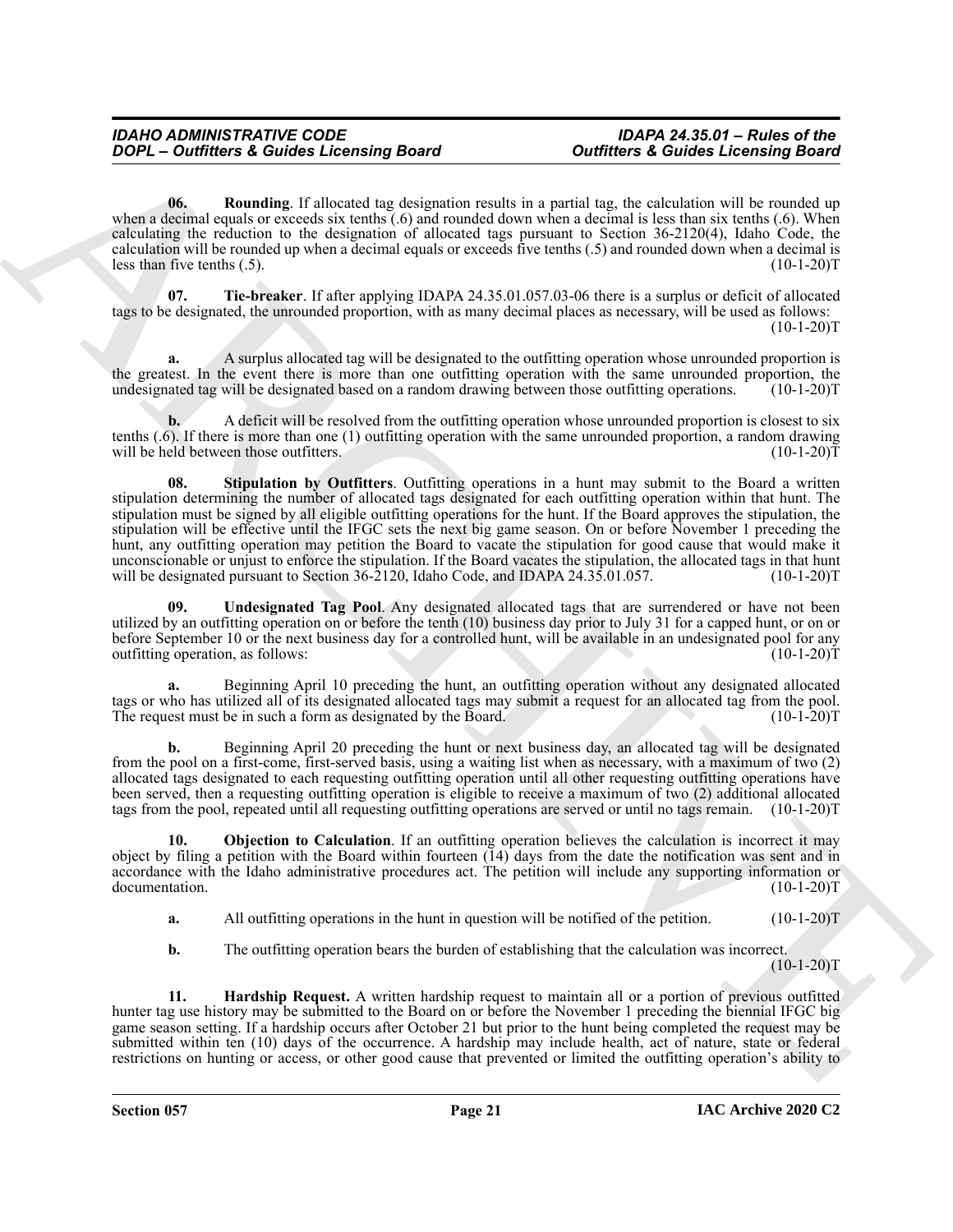#### <span id="page-21-3"></span><span id="page-21-2"></span><span id="page-21-0"></span>**058. NUMBER OF OUTFITTERS AND GUIDES LIMITED.**

#### <span id="page-21-4"></span><span id="page-21-1"></span>**059. RIVER, LAKE AND RESERVOIR POWER AND FLOAT OUTFITTER LIMITS.**

#### <span id="page-21-5"></span>**01. Licensable Waters -- River Sections (BL1) Blackfoot River through (PR1) Priest River -- Table**.

| seek and accommodate clients and impacted its use of designated allocated tags. The outfitting operation must                                                                                                                                                                                                                                                                                         |                                                                     |                             |
|-------------------------------------------------------------------------------------------------------------------------------------------------------------------------------------------------------------------------------------------------------------------------------------------------------------------------------------------------------------------------------------------------------|---------------------------------------------------------------------|-----------------------------|
| provide any information requested by the Board to substantiate the request.                                                                                                                                                                                                                                                                                                                           |                                                                     | $(10-1-20)T$                |
| Change in Operating Area or Owner of Business. When an outfitting operation is sold or when<br>12.<br>an operating area is adjusted and designated allocated tags are associated with the affected operating area, the<br>associated designated allocated tags will transfer to the new owner.                                                                                                        |                                                                     | $(3-20-20)T$                |
| NUMBER OF OUTFITTERS AND GUIDES LIMITED.<br>058.<br>Big Lost and Little Lost Rivers and the Big Wood and the Little Wood Rivers -- All reaches from headwaters to the<br>termination of the flow of the Big Lost and the Little Lost Rivers and all reaches of the Big Wood and Little Wood<br>Rivers are limited to a maximum of five (5) outfitters on both rivers combined.                        |                                                                     | $(3-20-20)T$                |
| 059.<br>RIVER, LAKE AND RESERVOIR POWER AND FLOAT OUTFITTER LIMITS.<br>The following rivers and streams or sections that lie totally or partially within the state of Idaho are open to<br>commercial boating operations by outfitters and guides. The Board may open other rivers and streams or sections<br>upon a petition to adopt rules under Section 67-5230, Idaho Code.                       |                                                                     | $(3-20-20)T$                |
| 01.<br>Licensable Waters -- River Sections (BL1) Blackfoot River through (PR1) Priest River --<br>Table.                                                                                                                                                                                                                                                                                              |                                                                     |                             |
| <b>River/Section</b>                                                                                                                                                                                                                                                                                                                                                                                  | <b>Maximum</b><br>No. Power                                         | <b>Maximum</b><br>No. Float |
| (BL1) Blackfoot River - Morgan Bridge to Trail Creek Bridge                                                                                                                                                                                                                                                                                                                                           | none                                                                | $\overline{2}$              |
|                                                                                                                                                                                                                                                                                                                                                                                                       |                                                                     |                             |
| (BO1) Boise River, South Fork - Danskin Bridge to the Neal Bridge EXCEPT<br>on weekends or holidays. Each outfitter may use only one (1) boat for fishing<br>only with a maximum of two (2) fisherman. No overnight camping or walk-and-<br>wade fishing allowed.                                                                                                                                     | none                                                                | 2                           |
|                                                                                                                                                                                                                                                                                                                                                                                                       |                                                                     |                             |
| (BO1A) Boise River - Eckert Road Bridge to Main Street Bridge.                                                                                                                                                                                                                                                                                                                                        | none                                                                |                             |
|                                                                                                                                                                                                                                                                                                                                                                                                       |                                                                     |                             |
| (BO1B) Boise River - Main Street Bridge to West side of Garden City limits.                                                                                                                                                                                                                                                                                                                           | none                                                                |                             |
|                                                                                                                                                                                                                                                                                                                                                                                                       |                                                                     |                             |
| (BO2) Boise River - Downstream from the west side of the Garden City<br>municipal limits to the east side of the Caldwell municipal limits. Each outfitter<br>may use at any time a maximum of four (4) boats for boating activities. The<br>Board may approve adjustments of these boat limitations to accommodate<br>canoeing or kayaking activities that are part of an outfitters operating plan. | none                                                                |                             |
|                                                                                                                                                                                                                                                                                                                                                                                                       |                                                                     |                             |
| (CF1) Clark Fork River - Montana stateline to Lake Pend Oreille<br>(boating closing date September 30)                                                                                                                                                                                                                                                                                                | 4 outfitters for either<br>power or float or<br>combination thereof |                             |
|                                                                                                                                                                                                                                                                                                                                                                                                       |                                                                     |                             |
|                                                                                                                                                                                                                                                                                                                                                                                                       |                                                                     |                             |
|                                                                                                                                                                                                                                                                                                                                                                                                       |                                                                     |                             |
|                                                                                                                                                                                                                                                                                                                                                                                                       |                                                                     |                             |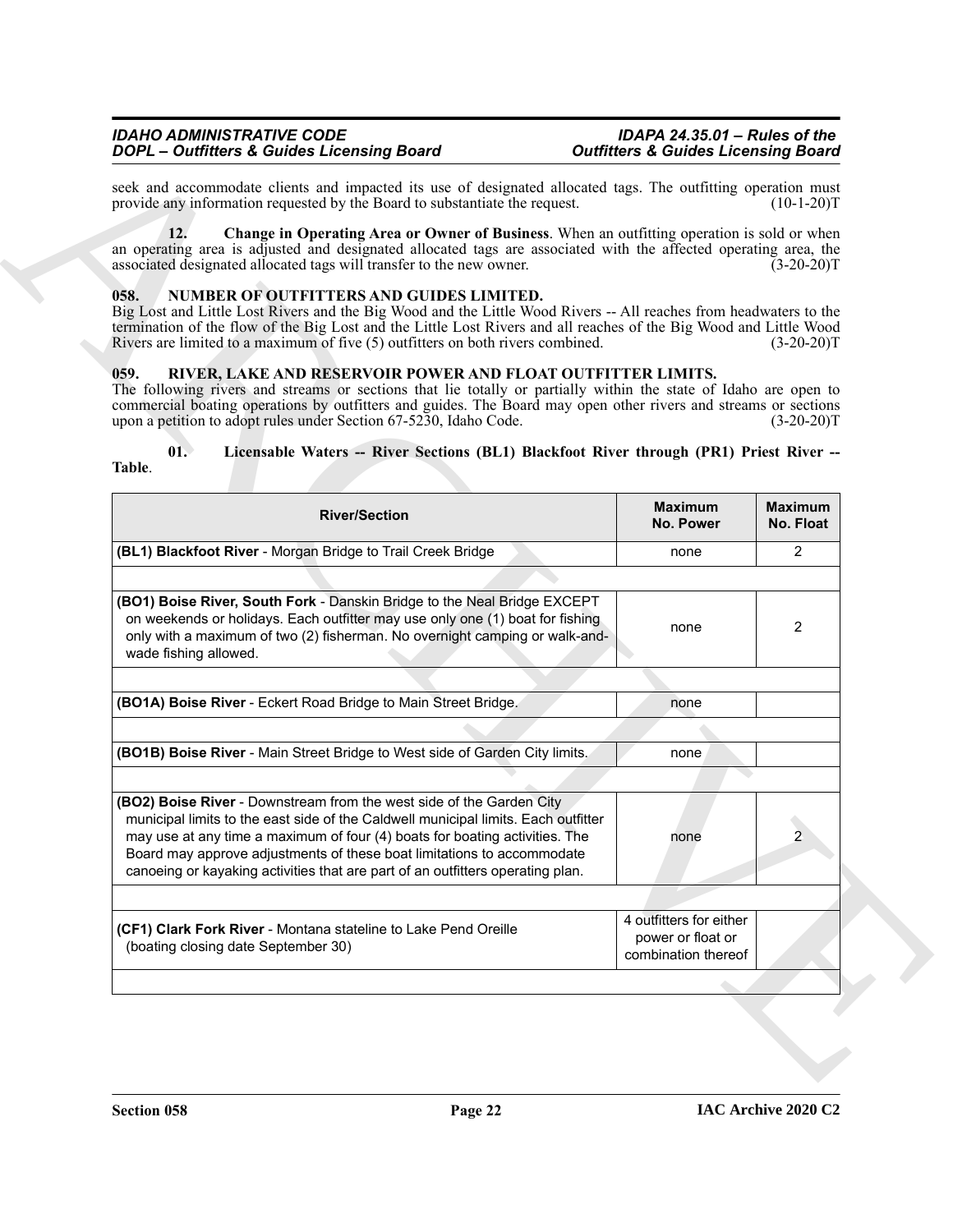| <b>River/Section</b>                                                                                                                                                                                                                                                                                                                                                                                                                                                            | <b>Maximum</b><br>No. Power | <b>Maximum</b><br>No. Float |
|---------------------------------------------------------------------------------------------------------------------------------------------------------------------------------------------------------------------------------------------------------------------------------------------------------------------------------------------------------------------------------------------------------------------------------------------------------------------------------|-----------------------------|-----------------------------|
| (CL1) Clearwater River - Lowell to the Lower Bridge at Kooskia. Each outfitter<br>may use at any one time a maximum of (a) three (3) boats for fishing, and (b)<br>five (5) boats for other boating activities. Fishing may not be conducted<br>downstream from the Upper Bridge at Kooskia by CL1 outfitters. The Board<br>may approve adjustments of these boat limitations to accommodate canoeing<br>or kayaking activities that are part of an outfitter's operating plan. | none                        | 5                           |
|                                                                                                                                                                                                                                                                                                                                                                                                                                                                                 |                             |                             |
| (CL2) Clearwater River - The Upper Bridge at Kooskia to the Orofino Bridge.<br>Each outfitter may use at any one time a maximum of (a) three (3) boats for<br>fishing, and (b) five (5) boats for other boating activities. The Board may<br>approve adjustments of these boat limitations to accommodate canoeing or<br>kayaking activities that are part of an outfitter's operating plan.                                                                                    | 6                           | 10                          |
|                                                                                                                                                                                                                                                                                                                                                                                                                                                                                 |                             |                             |
| (CL3) Clearwater River - The Orofino Bridge to the mouth of the Clearwater<br>River with the Snake River at Lewiston. Each outfitter may use at any one time<br>a maximum of (a) three (3) boats for fishing, and (b) five (5) boats for other<br>boating activities. The Board may approve adjustments of these boat<br>limitations to accommodate canoeing or kayaking activities that are part of an<br>outfitters operating plan.                                           | 10                          | 10                          |
|                                                                                                                                                                                                                                                                                                                                                                                                                                                                                 |                             |                             |
| * (NFCL) North Fork Clearwater River - Kelly Forks Bridge downstream<br>to backwaters of Dworshak Reservoir                                                                                                                                                                                                                                                                                                                                                                     | none                        | 4                           |
|                                                                                                                                                                                                                                                                                                                                                                                                                                                                                 |                             |                             |
| (CDNF) Headwaters of North Fork Coeur d'Alene - Including tributaries<br>(Independence and Tee Pee Creeks) upstream from Devils Elbow<br>Campground. Three (3) walk and wade only licenses. Up to four (4) clients on<br>the river at one time per license.                                                                                                                                                                                                                     | none                        | none                        |
|                                                                                                                                                                                                                                                                                                                                                                                                                                                                                 |                             |                             |
| (CD1) Coeur d'Alene River - Devil's Elbow to South Fork confluence.<br>Fishing limit is two (2) float boats per license with a maximum of two (2) clients<br>at a time per boat. Two (2) additional walk and wade licenses can be issued.<br>Walk and wade limited to a maximum of two (2) clients at a time per license.                                                                                                                                                       | none                        |                             |
|                                                                                                                                                                                                                                                                                                                                                                                                                                                                                 |                             |                             |
| (CD2) Coeur d'Alene River - South Fork confluence downstream to Cataldo<br>Mission Boat Ramp. Fishing limit is one (1) float boat per license with a<br>maximum of two (2) clients or two walk and wade clients per license at a time.<br>Walk and wade activities do not have to be initiated from a float boat.                                                                                                                                                               | none                        | 1                           |
|                                                                                                                                                                                                                                                                                                                                                                                                                                                                                 |                             |                             |
|                                                                                                                                                                                                                                                                                                                                                                                                                                                                                 |                             |                             |
|                                                                                                                                                                                                                                                                                                                                                                                                                                                                                 |                             |                             |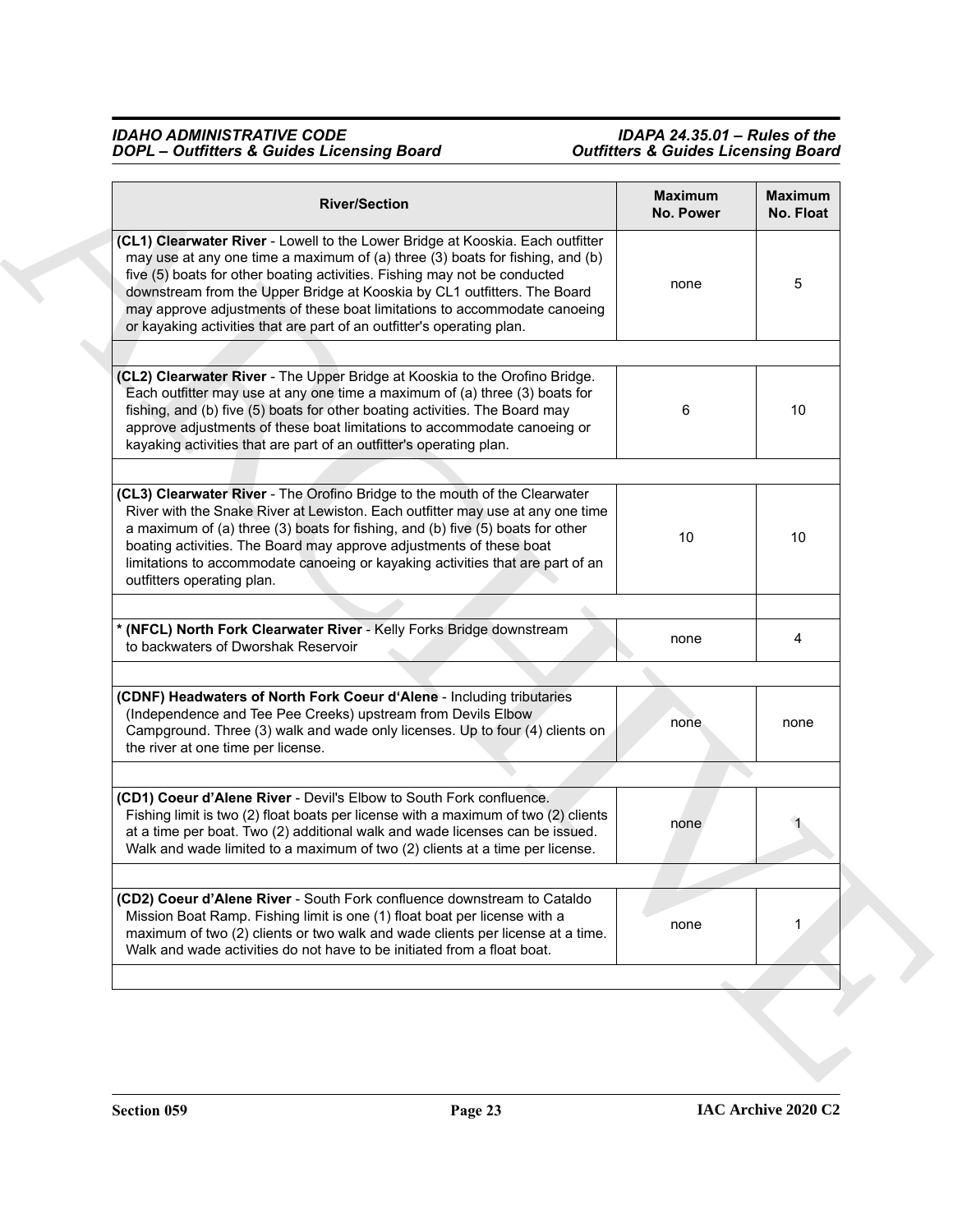| <b>River/Section</b>                                                                                                                                                                                                                                                                                                                                                                                                             | <b>Maximum</b><br>No. Power | <b>Maximum</b><br>No. Float |
|----------------------------------------------------------------------------------------------------------------------------------------------------------------------------------------------------------------------------------------------------------------------------------------------------------------------------------------------------------------------------------------------------------------------------------|-----------------------------|-----------------------------|
| (CD3) Lateral (Coeur d'Alene chain) Lakes - Connected by the Coeur d' Alene<br>river. Cataldo Mission Boat Ramp to Highway 97 Bridge. A limit of one (1)<br>power boat per license with a maximum of two (2) clients at a time or a limit of<br>one (1) guide per license and two (2) float tubes at a time or two (2) clients<br>walking and wading. The walk and wade activities must be associated with the<br>power boating. | 3                           | none                        |
|                                                                                                                                                                                                                                                                                                                                                                                                                                  |                             |                             |
| (JB1) Jarbidge/Bruneau Rivers                                                                                                                                                                                                                                                                                                                                                                                                    | none                        | 4                           |
|                                                                                                                                                                                                                                                                                                                                                                                                                                  |                             |                             |
| (KO1) Kootenai River - Montana stateline to Canada boundary                                                                                                                                                                                                                                                                                                                                                                      | 5                           | 5                           |
|                                                                                                                                                                                                                                                                                                                                                                                                                                  |                             |                             |
| (LCL1) Little North Fork Clearwater River - Mouth of Canyon Creek to first<br>bridge on the Little North Fork Clearwater River. Fishing only. Each outfitter<br>may use only two (2) boats per day with a maximum of two (2) fishermen per<br>boat.                                                                                                                                                                              | none                        | 2                           |
| * (LO1) Lochsa River                                                                                                                                                                                                                                                                                                                                                                                                             | none                        | 5                           |
| (MO1) Moyie River - Canada boundary to Bonners Ferry Municipal Dam<br>(boating closing date July 20)                                                                                                                                                                                                                                                                                                                             | none                        | 5                           |
|                                                                                                                                                                                                                                                                                                                                                                                                                                  |                             |                             |
| (OW1) Owyhee River - Nevada stateline to Oregon stateline or South Fork<br>to confluence with Owyhee River and continuing on to a take-out point.                                                                                                                                                                                                                                                                                | none                        | 6                           |
|                                                                                                                                                                                                                                                                                                                                                                                                                                  |                             |                             |
| (PN1) Payette River, North Fork - Payette Lakes Outlet to Hartsell Bridge.<br>Restrictions: NO FISHING ALLOWED. Four (4) boat or ten (10) canoe limit<br>per trip, and only two (2) trips per day per outfitter.                                                                                                                                                                                                                 | none                        | 2                           |
|                                                                                                                                                                                                                                                                                                                                                                                                                                  |                             |                             |
| (PN1A) Payette River, North Fork - Cascade City Park, 1/4 mile south of<br>Cascade on Highway 55 to Cabarton. Restrictions: Catch and release for<br>TROUT ONLY, other species F & G rules apply. No stopping by commercial<br>groups from 1/4 mile above to 1/4 mile below heron nesting trees. Four (4)<br>boat or ten (10) canoe limit per trip, and only two (2) trips per day per outfitter.                                | none                        | 2                           |
|                                                                                                                                                                                                                                                                                                                                                                                                                                  |                             |                             |
| (PN2) Payette River, North Fork - Cabarton to Smiths Ferry Bridge                                                                                                                                                                                                                                                                                                                                                                | none                        | 5 <sub>1</sub>              |
| (PS1) Payette River, South Fork - Grandjean to Deadwood River                                                                                                                                                                                                                                                                                                                                                                    | none                        | 5                           |
|                                                                                                                                                                                                                                                                                                                                                                                                                                  |                             |                             |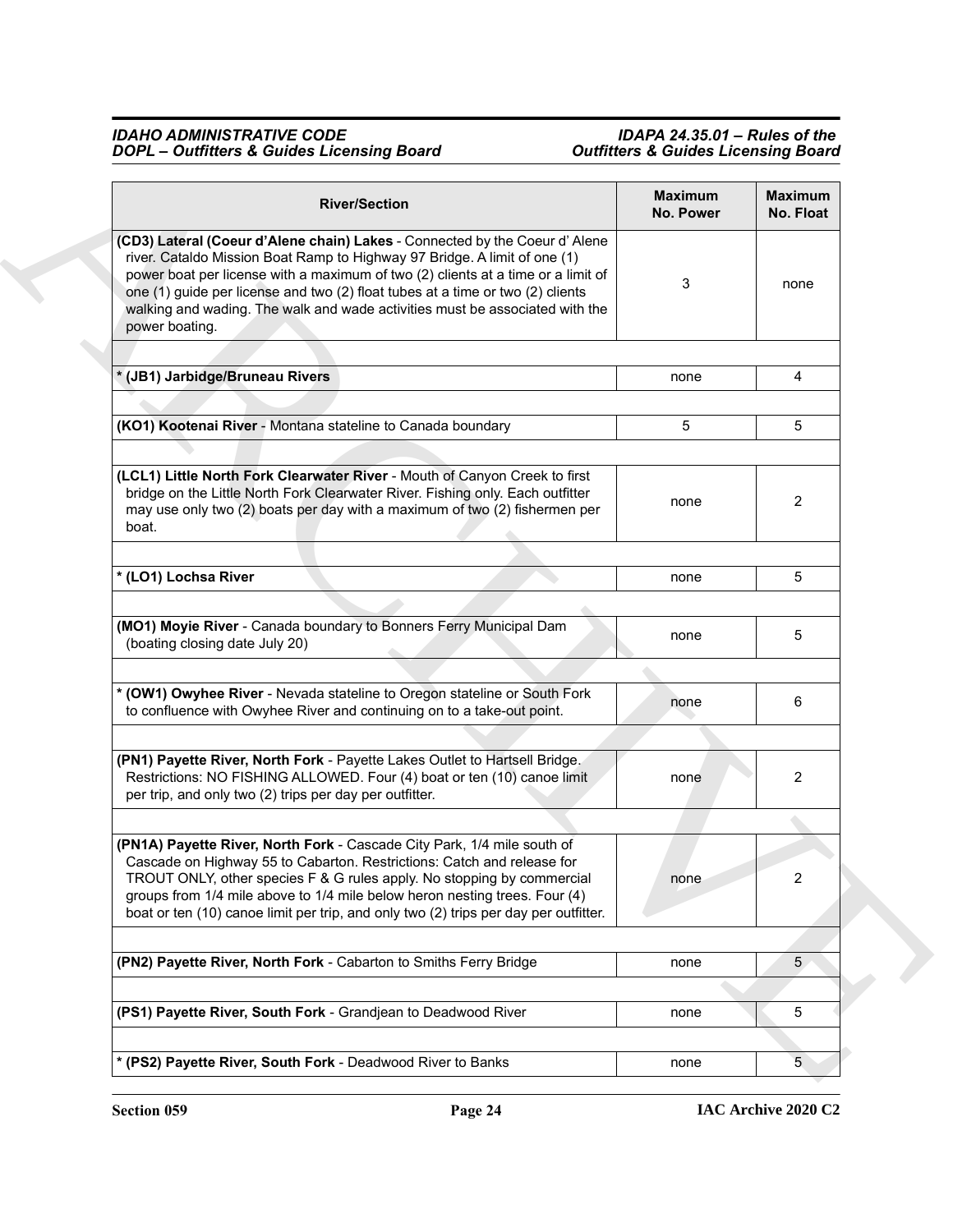| <b>River/Section</b>                                             | <b>Maximum</b><br><b>No. Power</b> | <b>Maximum</b><br>No. Float |
|------------------------------------------------------------------|------------------------------------|-----------------------------|
|                                                                  |                                    |                             |
| (PA1) Payette River - Banks to Black Canyon Dam                  | none                               | 5                           |
|                                                                  |                                    |                             |
| (PO1) Pend Oreille River                                         | 5                                  | 5                           |
|                                                                  |                                    |                             |
| (PR1) Priest River - Dickensheet Campground to Priest River City | none                               | 5                           |
|                                                                  |                                    |                             |

### <span id="page-24-0"></span>**02. Licensable Waters -- River Sections (MF1) Middle Fork Salmon River Through (SE2) Selway River -- Table**.

| <b>River/Section</b>                                                                                                                                                                                                                                                                                                                                                                                      | <b>Maximum</b><br>No. Power | Maximum<br>No. Float           |
|-----------------------------------------------------------------------------------------------------------------------------------------------------------------------------------------------------------------------------------------------------------------------------------------------------------------------------------------------------------------------------------------------------------|-----------------------------|--------------------------------|
|                                                                                                                                                                                                                                                                                                                                                                                                           |                             |                                |
| (PA1) Payette River - Banks to Black Canyon Dam                                                                                                                                                                                                                                                                                                                                                           | none                        | 5                              |
|                                                                                                                                                                                                                                                                                                                                                                                                           |                             |                                |
| (PO1) Pend Oreille River                                                                                                                                                                                                                                                                                                                                                                                  | 5                           | 5                              |
|                                                                                                                                                                                                                                                                                                                                                                                                           |                             |                                |
| (PR1) Priest River - Dickensheet Campground to Priest River City                                                                                                                                                                                                                                                                                                                                          | none                        | 5                              |
| Licensable Waters -- River Sections (MF1) Middle Fork Salmon River Through (SE2) Selway<br>02.<br>River -- Table.<br><b>River/Section</b>                                                                                                                                                                                                                                                                 | <b>Maximum</b>              | $(3-20-20)T$<br><b>Maximum</b> |
|                                                                                                                                                                                                                                                                                                                                                                                                           | <b>No. Power</b>            | No. Float                      |
| *##(MF1) Salmon River, Middle Fork - Boundary Creek to Cache Bar on the<br>Salmon River                                                                                                                                                                                                                                                                                                                   | none                        | 27                             |
|                                                                                                                                                                                                                                                                                                                                                                                                           |                             |                                |
| (SA1) Salmon River - First bridge across Salmon River above Redfish Lake<br>Creek to Torrey's Bar                                                                                                                                                                                                                                                                                                         | none                        | 6                              |
|                                                                                                                                                                                                                                                                                                                                                                                                           |                             |                                |
| (SA2) Salmon River - Torrey's Bar to first Highway 93 bridge above Challis.<br>Each outfitter may use at any one time a maximum of (a) three (3) boats<br>for fishing, and (b) five (5) boats for other boating activities. The Board may<br>approve adjustments of these boat limitations to accommodate canoeing or<br>kayaking activities that are a part of an outfitter's operating plan.            | none                        | 5                              |
|                                                                                                                                                                                                                                                                                                                                                                                                           |                             |                                |
| (SA3) Salmon River - First Highway 93 bridge above Challis to Kilpatrick River<br>access. Each outfitter may use at any one time a maximum of (a) three (3)<br>boats for fishing, and (b) five (5) boats for other boating activities. The Board<br>may approve adjustments of these boat limitations to accommodate canoeing<br>or kayaking activities that are a part of an outfitter's operating plan. | none                        | 6                              |
|                                                                                                                                                                                                                                                                                                                                                                                                           |                             |                                |
| (SA4A) Salmon River - Kilpatrick River access to North Fork - License period<br>from May 1 to September 30. Each outfitter may use at any one time a<br>maximum of (a) three (3) boats for fishing and (b) five (5) boats for other<br>boating activities. The Board may approve adjustments of these boat<br>limitations to accommodate canoeing or kayaking activities that are part of an              | 5                           | 11                             |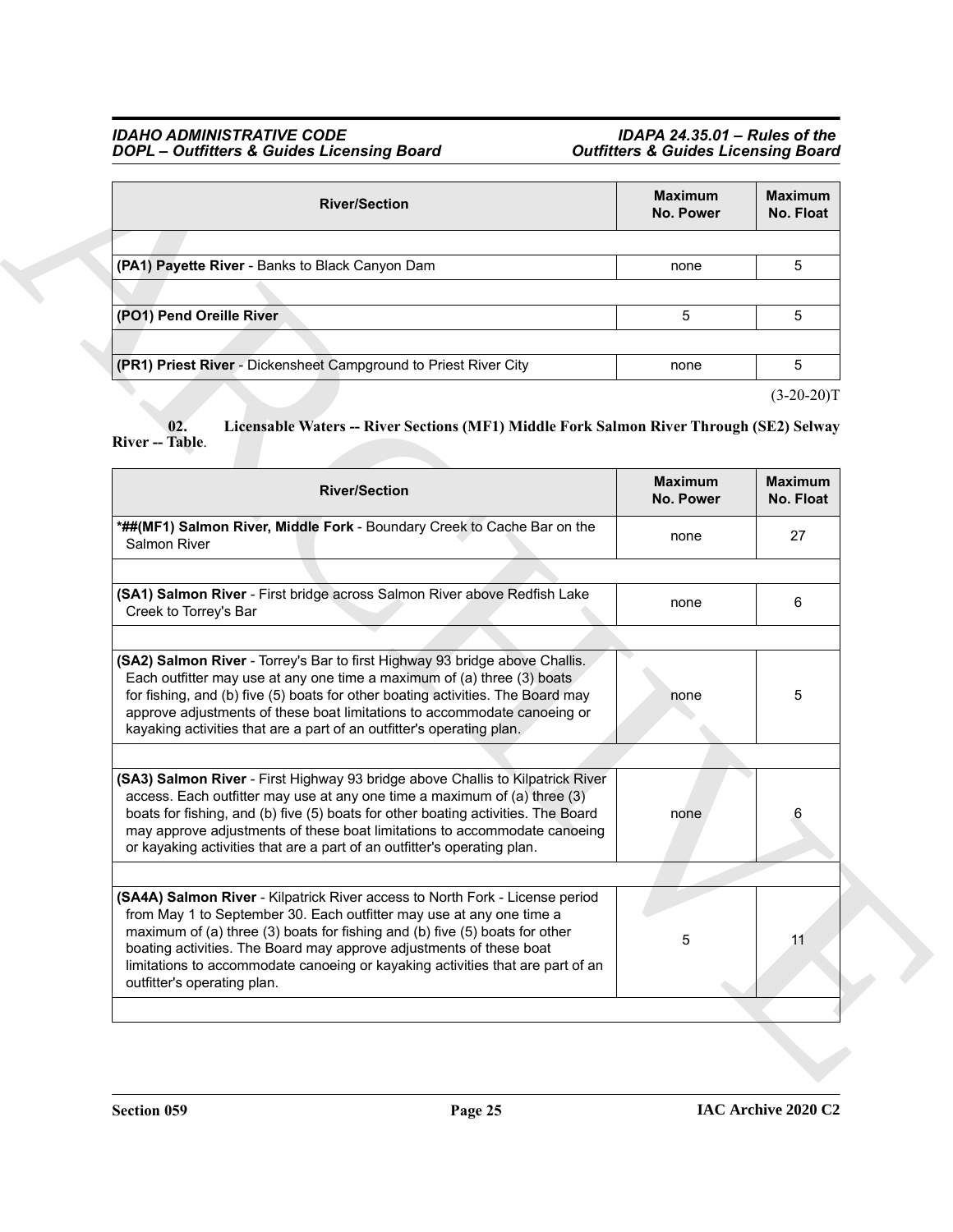| <b>River/Section</b>                                                                                                                                                                                                                                                                                                                                                                                                                                                                                                                                                                                                                                                                               | <b>Maximum</b><br>No. Power | <b>Maximum</b><br>No. Float |
|----------------------------------------------------------------------------------------------------------------------------------------------------------------------------------------------------------------------------------------------------------------------------------------------------------------------------------------------------------------------------------------------------------------------------------------------------------------------------------------------------------------------------------------------------------------------------------------------------------------------------------------------------------------------------------------------------|-----------------------------|-----------------------------|
| (SA4B) Salmon River - Kilpatrick River access to North Fork - License period<br>from October 1 to April 30. Each power boat outfitter may use at any one time a<br>maximum of one (1) boat and each float boat outfitter may use at any one time<br>a maximum of three (3) boats.                                                                                                                                                                                                                                                                                                                                                                                                                  | 2                           | 8                           |
| (SA5) Salmon River - North Fork to Corn Creek                                                                                                                                                                                                                                                                                                                                                                                                                                                                                                                                                                                                                                                      | 3                           | 9                           |
| *##(SA6) Salmon River - Corn Creek to Spring Bar Boat Ramp with no outfitter<br>fishing below Vinegar Creek from September 15 through March 31 except that<br>on a case-by-case basis, outfitter fishing may occur when permitted by the<br>BLM and with the notification to and concurrence of the Board Executive<br>Director.                                                                                                                                                                                                                                                                                                                                                                   | 14                          | 31                          |
| * (SA7A) Salmon River - Vinegar Creek to Hammer Creek - License period<br>from March 15 to October 15. No power boating is allowed from the Saturday<br>before Memorial Day through Labor Day from 10:30 a.m./Mountain Time to<br>5:00 p.m./Mountain Time daily between the Riggins City Boat Dock and Lucile.                                                                                                                                                                                                                                                                                                                                                                                     | 10                          | 26                          |
| (SA7B) Salmon River - Power boats from Vinegar Creek to Spring Bar Boat<br>Ramp and float boats from Vinegar Creek to Island Bar Boat Ramp, open from<br>September 15 to March 31 only. Each float boat outfitter may use at any one<br>time a maximum of three (3) boats for fishing, or two (2) additional boats for<br>fishing when permitted by the BLM and with the notification to and concurrence<br>of the Board Executive Director; and each power boat outfitter may use at any<br>one time a maximum of two (2) boats for fishing, or one (1) additional boat for<br>fishing when permitted by the BLM and with the notification to and concurrence<br>of the Board Executive Director. | 6                           | $12 \overline{ }$           |
| * (SA7C) Salmon River - Riggins City Park Boat Ramp to Hammer Creek.<br>Three (3) designated outfitters may utilize float boats to fish from the Riggins<br>City Boat Dock to Hammer Creek during the period from September 15 to<br>March 31.                                                                                                                                                                                                                                                                                                                                                                                                                                                     | none                        | 3 <sup>2</sup>              |
| *##(SA8) Salmon River - Hammer Creek to Heller Bar<br>or Lewiston on the Snake River                                                                                                                                                                                                                                                                                                                                                                                                                                                                                                                                                                                                               | 15                          | 35                          |
| * (SE1) Selway River - Paradise Campground to Selway Falls                                                                                                                                                                                                                                                                                                                                                                                                                                                                                                                                                                                                                                         | none                        | $\overline{4}$              |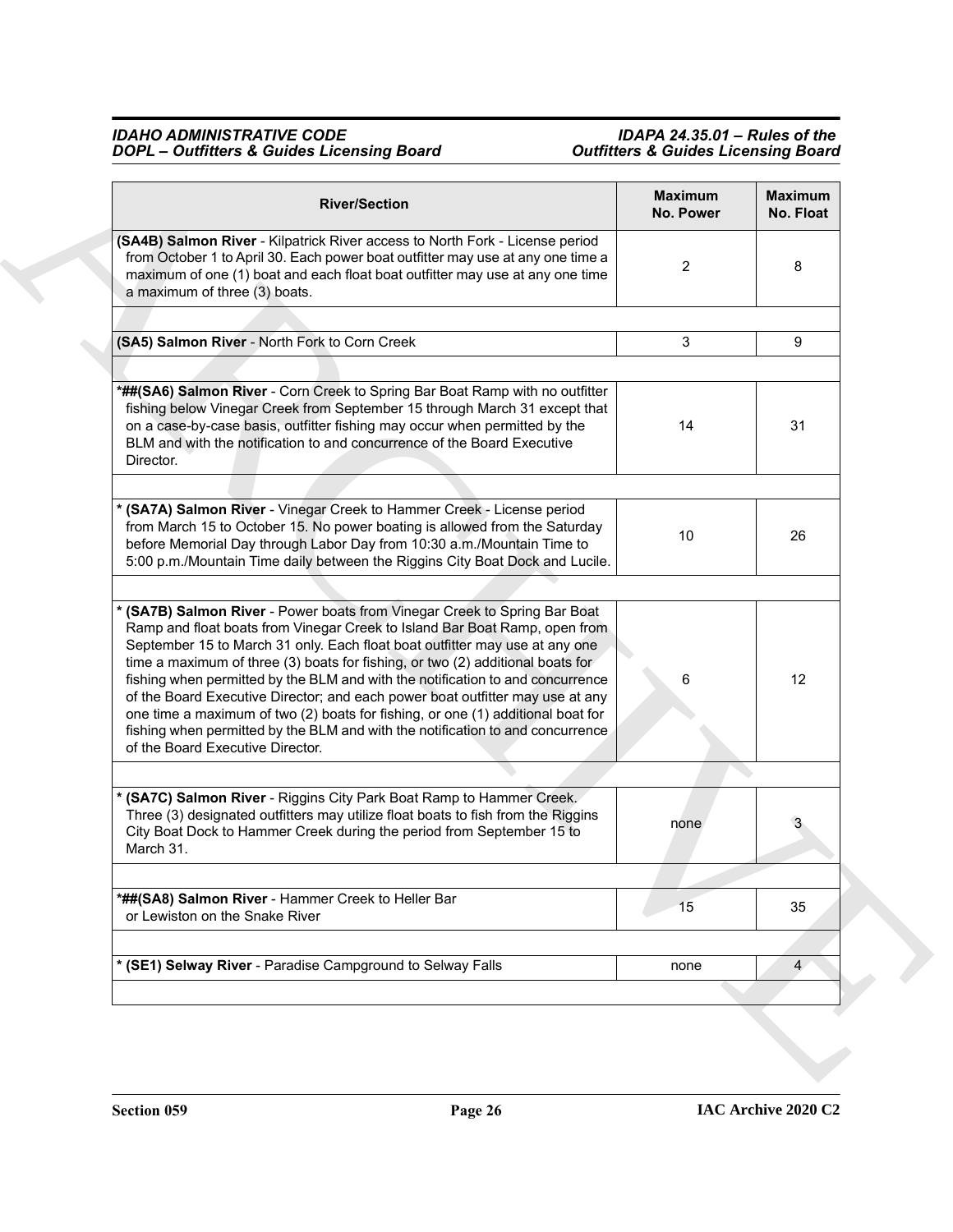| <b>River/Section</b>                                                                                                                                                                                                                                                                                                                                                                                  | <b>Maximum</b><br>No. Power | <b>Maximum</b><br>No. Float |
|-------------------------------------------------------------------------------------------------------------------------------------------------------------------------------------------------------------------------------------------------------------------------------------------------------------------------------------------------------------------------------------------------------|-----------------------------|-----------------------------|
| <b>(SE2) Selway River</b> - Selway Falls to the mouth of the Selway River at Lowell.<br>Each outfitter may use at any one time a maximum of (a) three (3) boats for<br>fishing, and (b) five (5) boats for other boating activities. The Board may<br>approve adjustments to these boat limitations to accommodate canoeing or<br>kayaking activities that are part of an outfitter's operating plan. | none                        | 5                           |

#### <span id="page-26-0"></span>**03. Licensable Waters -- River Sections (SH1) Henry's Fork Snake River Through (TE3) Teton River -- Table**.

| <b>River/Section</b>                                                                                                                                                                                                                                                                                                                                                                                                                                                                                                                                                                                                                                  | <b>Maximum</b><br>No. Power | <b>Maximum</b><br>No. Float |
|-------------------------------------------------------------------------------------------------------------------------------------------------------------------------------------------------------------------------------------------------------------------------------------------------------------------------------------------------------------------------------------------------------------------------------------------------------------------------------------------------------------------------------------------------------------------------------------------------------------------------------------------------------|-----------------------------|-----------------------------|
| (SE2) Selway River - Selway Falls to the mouth of the Selway River at Lowell.<br>Each outfitter may use at any one time a maximum of (a) three (3) boats for<br>fishing, and (b) five (5) boats for other boating activities. The Board may<br>approve adjustments to these boat limitations to accommodate canoeing or<br>kayaking activities that are part of an outfitter's operating plan.                                                                                                                                                                                                                                                        | none                        | 5                           |
| 03.<br>Licensable Waters -- River Sections (SH1) Henry's Fork Snake River Through (TE3) Teton<br>River -- Table.                                                                                                                                                                                                                                                                                                                                                                                                                                                                                                                                      |                             | $(3-20-20)T$                |
| <b>River/Section</b>                                                                                                                                                                                                                                                                                                                                                                                                                                                                                                                                                                                                                                  | <b>Maximum</b><br>No. Power | <b>Maximum</b><br>No. Float |
| (SH1) Snake River, Henry's Fork - Henry's Lake Outlet to Hatchery Ford.<br>(Each outfitter may use at any one time a maximum of (a) eight (8) boats for<br>fishing No more than three (3) of these boats may be used at any one time on<br>any of the following river reaches: Henry's Lake Outlet to Island Park Dam,<br>Island Park Dam to Last Chance, Last Chance to Osborn Bridge, and Osborn<br>Bridge to Hatchery Ford), and (b) five (5) boats for other boating activities. The<br>Board may approve adjustments to these boat limitations to accommodate<br>canoeing or kayaking activities that are part of an outfitter's operating plan. | none                        | $\overline{7}$              |
|                                                                                                                                                                                                                                                                                                                                                                                                                                                                                                                                                                                                                                                       |                             |                             |
| (SH2) Snake River, Henry's Fork - Mesa Falls to St. Anthony. Each outfitter<br>may use at any one time a maximum of (a) eight (8) boats for fishing, no more<br>than three (3) of these boats may be used at any one time on any one of the<br>following river reaches: Mesa Falls to Warm River, Warm River to Ashton Dam,<br>and Ashton Dam to St. Anthony, and (b) five (5) boats for other boating<br>activities. The Board may approve adjustments of these boat limitations to<br>accommodate canoeing or kayaking activities that are part of an outfitter's<br>operating plan.                                                                | none                        | 8                           |
|                                                                                                                                                                                                                                                                                                                                                                                                                                                                                                                                                                                                                                                       |                             |                             |
|                                                                                                                                                                                                                                                                                                                                                                                                                                                                                                                                                                                                                                                       |                             |                             |
|                                                                                                                                                                                                                                                                                                                                                                                                                                                                                                                                                                                                                                                       |                             |                             |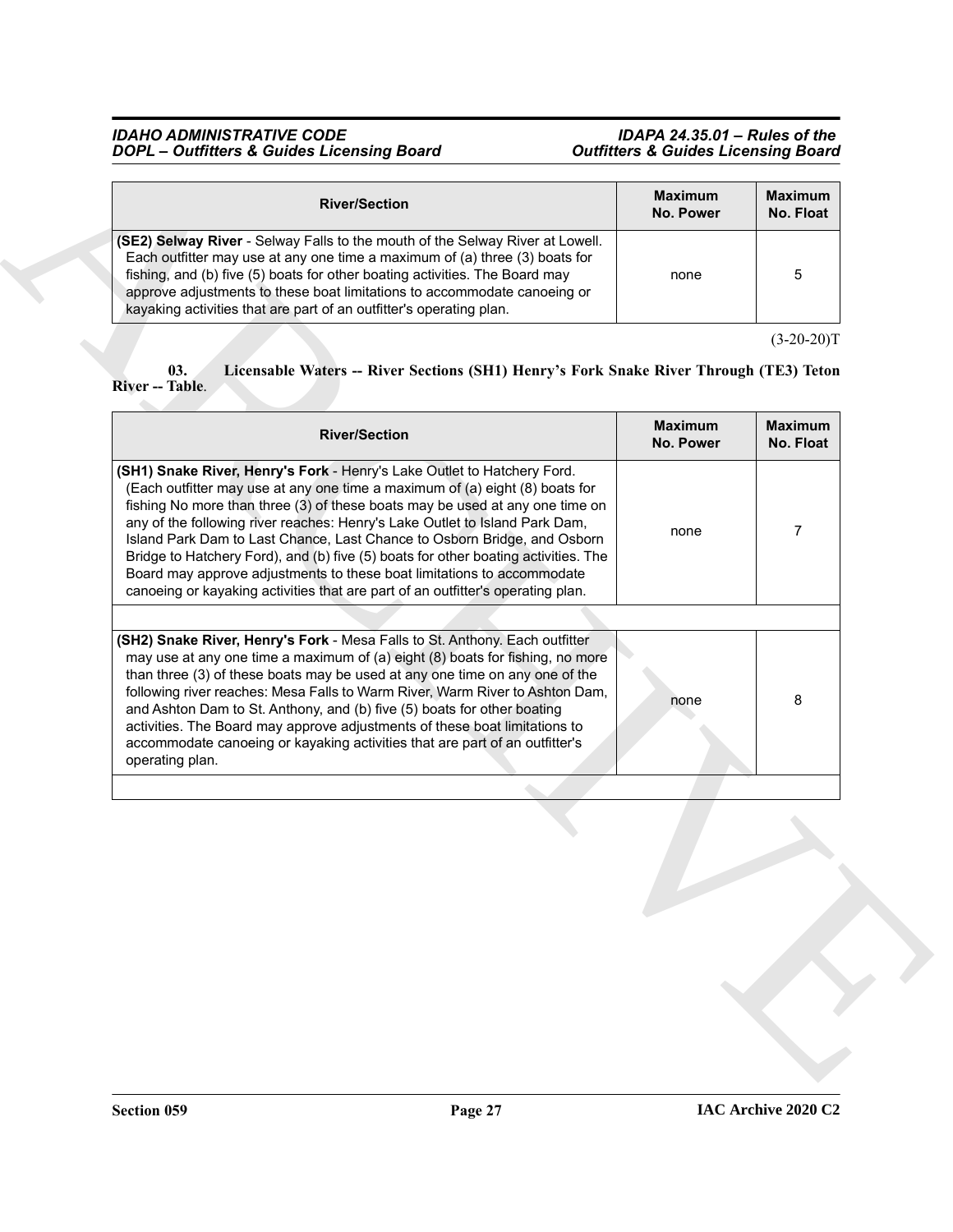| (SH3) Snake River, Henry's Fork - No more than three (3) boats for fishing may<br>be used by an outfitter at any one (1) time in each of the following river<br>sections:<br>St. Anthony to Red Road Bridge Boat Access (i.e., Parker/Salem or<br>a)<br>Fort Henry)<br>Red Road Bridge Boat Access to Warm Slough Boat Access<br>b)<br>Warm Slough Boat Access to Menan Boat Access<br>$\vert$ C)<br>No outfitter may have more than six (6) boats on the SH3 in any one (1) day.<br>4<br>none<br>When permitted by the BLM and with the notification to and concurrence of the<br>IOGLB Executive Director, each outfitter may be allowed adjustments to the<br>maximum boat limits in order to accommodate non-fishing boating activities<br>(e.g., canoeing, paddle boards, and kayaks) and hazardous excursions that<br>are part of an outfitter's operating plan. These adjustments must be reviewed<br>and approved annually.<br>IOGLB licenses are for the entire SH3 segment; a section of SH3 cannot be<br>separated from SH3 for the purposes of selling a portion of an outfitter's<br>business. |
|-------------------------------------------------------------------------------------------------------------------------------------------------------------------------------------------------------------------------------------------------------------------------------------------------------------------------------------------------------------------------------------------------------------------------------------------------------------------------------------------------------------------------------------------------------------------------------------------------------------------------------------------------------------------------------------------------------------------------------------------------------------------------------------------------------------------------------------------------------------------------------------------------------------------------------------------------------------------------------------------------------------------------------------------------------------------------------------------------------------|
|                                                                                                                                                                                                                                                                                                                                                                                                                                                                                                                                                                                                                                                                                                                                                                                                                                                                                                                                                                                                                                                                                                             |
|                                                                                                                                                                                                                                                                                                                                                                                                                                                                                                                                                                                                                                                                                                                                                                                                                                                                                                                                                                                                                                                                                                             |
|                                                                                                                                                                                                                                                                                                                                                                                                                                                                                                                                                                                                                                                                                                                                                                                                                                                                                                                                                                                                                                                                                                             |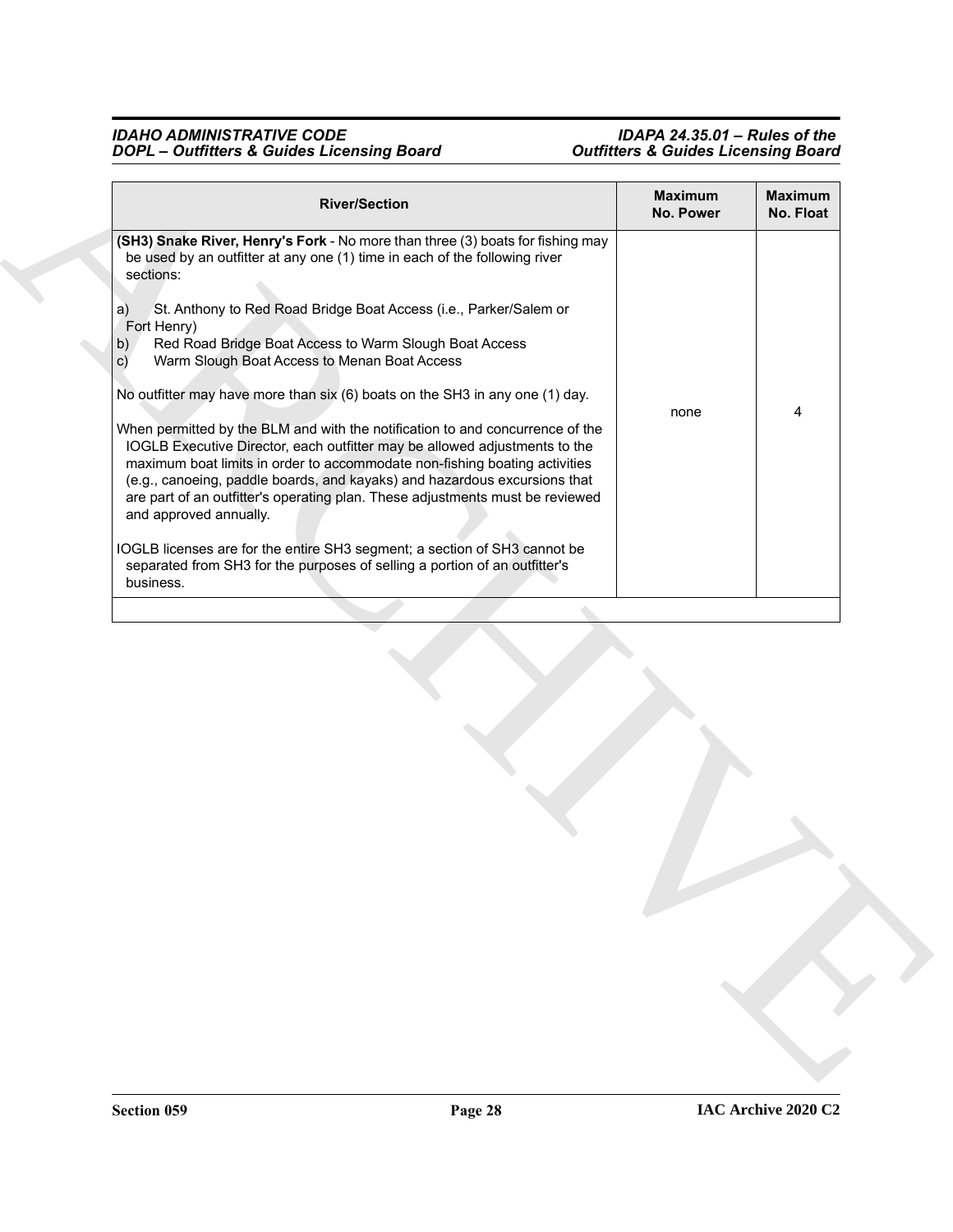| <b>River/Section</b>                                                                                                                                                                                                                                                                                                                                                                                                                                                                                                                                                                                                                                                                                                                                                                                                                                                                                                                                                                                                                                                                                                                                                                                                                                                                                                                                                                                                                                                                                                                                                              | <b>Maximum</b><br>No. Power | Maximum<br>No. Float |
|-----------------------------------------------------------------------------------------------------------------------------------------------------------------------------------------------------------------------------------------------------------------------------------------------------------------------------------------------------------------------------------------------------------------------------------------------------------------------------------------------------------------------------------------------------------------------------------------------------------------------------------------------------------------------------------------------------------------------------------------------------------------------------------------------------------------------------------------------------------------------------------------------------------------------------------------------------------------------------------------------------------------------------------------------------------------------------------------------------------------------------------------------------------------------------------------------------------------------------------------------------------------------------------------------------------------------------------------------------------------------------------------------------------------------------------------------------------------------------------------------------------------------------------------------------------------------------------|-----------------------------|----------------------|
| (SS1) Snake River - South Fork - No more than four (4) boats per section/per<br>day may be used by an outfitter at any one (1) time in each of the following<br>river sections:<br>Palisades Dam to the Conant Boat Access;<br>a)<br>Conant Boat Access to Fullmer Boat Access. Exception: Not more than<br>b)<br>eight (8) boats would be permitted in Section (b) on the same day, provided<br>that no more than four (4) of said boats are in this Section after 11:00 a.m. due<br>to overnight use at designated outfitter camps;<br>Fullmer Boat Access to Byington Boat Access;<br>C)<br>Byington Boat Access to Lorenzo Boat Access; and<br>d)<br>Lorenzo Boat Access to Menan Boat Access;<br>e)<br>Additionally, no outfitter may have more than twelve (12) boats on the SS1 in any<br>one day.<br>A one-time per year exception after July 15 may be granted from Conant Boat<br>Access to Byington Boat Access that would allow two (2) additional boats per<br>section to accommodate large client groups. During this one-time exception, if<br>the two (2) additional boats do not accommodate the large client group,<br>additional boats must come from slots allocated to other outfitters. The<br>maximum daily boat limit for SS1 may not be exceeded. This would require<br>written concurrence from the BLM/USFS and the IOGLB Executive Director.<br>Float boats may use motors (5HP or less) for downstream steerage only within<br>the entire SS1 reach. Downstream steerage would not include holding or<br>upstream travel of watercraft with a motor. | None*                       | $8**$                |
| IOGLB licenses are for the entire SS1 segment; a section of SS1 cannot be                                                                                                                                                                                                                                                                                                                                                                                                                                                                                                                                                                                                                                                                                                                                                                                                                                                                                                                                                                                                                                                                                                                                                                                                                                                                                                                                                                                                                                                                                                         |                             |                      |
| separated from SS1 for the purposes of selling a portion of an outfitter's<br>business.<br>Each licensed float boat outfitter may use one (1) supply boat (float or power)<br>that does not carry clients. During periods of preparing overnight camps (i.e.,<br>setting up tents and portable toilet facilities, boating in grills and other cooking<br>supplies) for the season, usually May or June of each year; and removing the<br>same items listed above from overnight camps at the end of the season,<br>usually October or November; multiple supply boats may be used.                                                                                                                                                                                                                                                                                                                                                                                                                                                                                                                                                                                                                                                                                                                                                                                                                                                                                                                                                                                                |                             |                      |
| ** One (1) license additional for waterfowl hunting covering both BLM and USFS<br>managed lands and waters for the South Fork (Palisades Dam to Wolf Flats<br>Boat Access may be issued. This license opportunity is in addition to the eight<br>(8) float licenses and is limited to providing waterfowl hunting during waterfowl<br>hunting season as defined by Idaho Fish and Game Rules and where no more<br>than two (2) float or power boat boats per day per section a and b only can be<br>used by the outfitter at any one time for that purpose. Fishing may not be<br>provided or conducted unless the outfitter is also licensed and permitted as<br>one (1) of the eight (8) outfitters addressed in this rule who may not provide<br>hunting activities. This business opportunity may be sold separately.                                                                                                                                                                                                                                                                                                                                                                                                                                                                                                                                                                                                                                                                                                                                                         |                             |                      |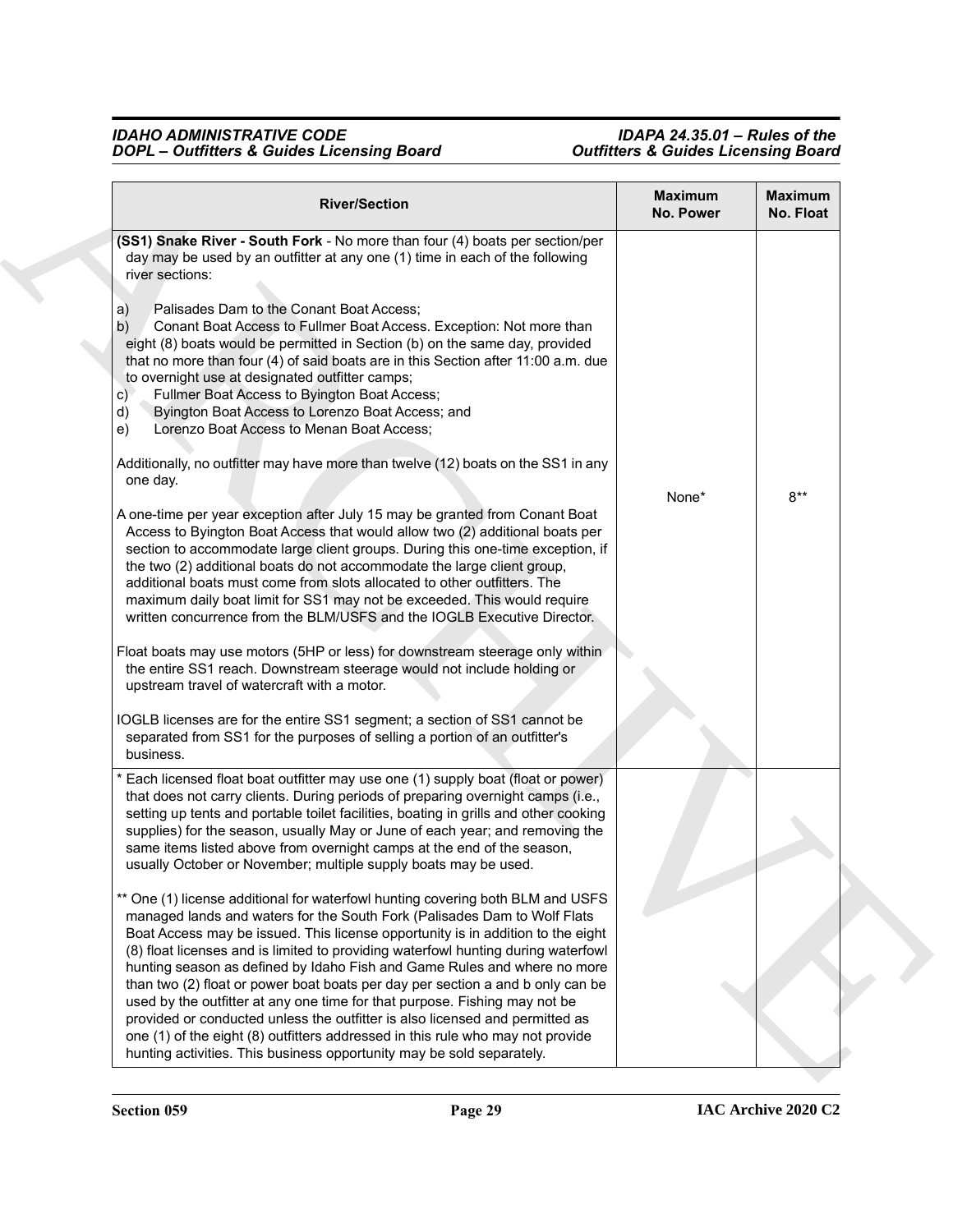| <b>River/Section</b>                                                                                                                                                                                  | <b>Maximum</b><br>No. Power                                         | <b>Maximum</b><br>No. Float |
|-------------------------------------------------------------------------------------------------------------------------------------------------------------------------------------------------------|---------------------------------------------------------------------|-----------------------------|
| (SN1) Snake River - For each license/permit issued, no more than four (4) boats<br>per section/per day may be used by an outfitter at any one time in each of the<br>following river sections:        |                                                                     |                             |
| Menan Boat Access to Mike Walker Boat Access (includes Federally<br>a)<br>managed lands);<br>Mike Walker Boat Access to Gem State Power Plant (includes non-<br>b)<br>Federal lands).                 | 3 outfitters either<br>float or power or                            |                             |
| Float boats may use motors (5HP or less) for downstream steerage only within<br>the entire SS1 reach. Downstream steerage would not include holding or<br>upstream travel of watercraft with a motor. | combination thereof                                                 |                             |
| OGLB licenses are for the entire SN1 segment; a section of SN1 cannot be<br>separated from SN1 for the purposes of selling a portion of an outfitter's<br>business.                                   |                                                                     |                             |
| (SN2) Snake River - Gem State Power Plant downstream to headwaters of<br>American Falls Reservoir                                                                                                     | 3                                                                   | 3                           |
|                                                                                                                                                                                                       |                                                                     |                             |
| (SN3) Snake River - American Falls Dam to Massacre Rocks State Park                                                                                                                                   | 3                                                                   | 3                           |
|                                                                                                                                                                                                       |                                                                     |                             |
| (SN4) Snake River - Massacre Rocks State Park to Milner Dam                                                                                                                                           | 3                                                                   | 3                           |
| * (SN5) Snake River - Milner Dam to Star Falls                                                                                                                                                        | none                                                                | 3                           |
|                                                                                                                                                                                                       |                                                                     |                             |
| * (SN6) Snake River - Star Falls to Twin Falls                                                                                                                                                        | none                                                                | 5                           |
|                                                                                                                                                                                                       |                                                                     |                             |
| (SN7) Snake River - Twin Falls to Lower Salmon Falls Dam                                                                                                                                              | 3                                                                   | 3                           |
| (SN8) Snake River - Lower Salmon Falls Dam to Bliss Dam                                                                                                                                               | 3                                                                   | 5                           |
|                                                                                                                                                                                                       |                                                                     |                             |
| (SN9) Snake River - Bliss Dam to headwaters of C.J. Strike Reservoir                                                                                                                                  | 5                                                                   | 5                           |
|                                                                                                                                                                                                       |                                                                     |                             |
| (SN10) Snake River - C.J. Strike Dam to Walter's Ferry                                                                                                                                                | 5 outfitters for either<br>power or float or<br>combination thereof |                             |
| (SN11) Snake River - Walter's Ferry to headwaters of Brownlee Reservoir                                                                                                                               | 5                                                                   | none                        |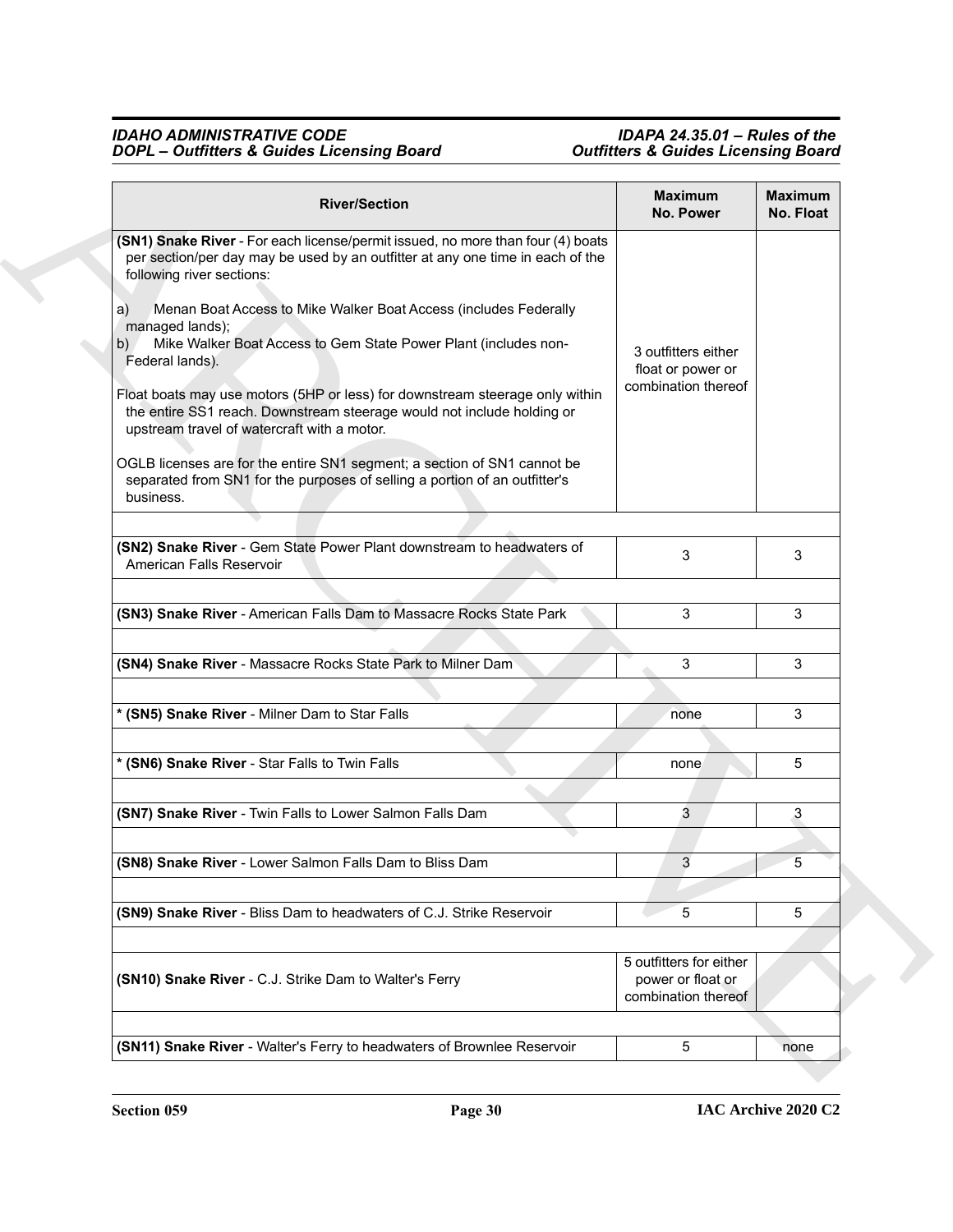| <b>River/Section</b>                                                                                                                                                                                     | <b>Maximum</b><br>No. Power                                                                               | <b>Maximum</b><br>No. Float |  |
|----------------------------------------------------------------------------------------------------------------------------------------------------------------------------------------------------------|-----------------------------------------------------------------------------------------------------------|-----------------------------|--|
|                                                                                                                                                                                                          |                                                                                                           |                             |  |
| * (SN12) Snake River - Hells Canyon Dam to Pittsburg Landing                                                                                                                                             | 18                                                                                                        | 15                          |  |
|                                                                                                                                                                                                          |                                                                                                           |                             |  |
| (SN13) Snake River - Hells Canyon Dam to Pittsburg Landing,<br>two (2) one-day float trips only                                                                                                          | none                                                                                                      | $\overline{2}$              |  |
|                                                                                                                                                                                                          |                                                                                                           |                             |  |
| (SN14) Snake River - Pittsburg Landing to Heller Bar or Lewiston                                                                                                                                         | 19                                                                                                        | 15                          |  |
|                                                                                                                                                                                                          |                                                                                                           |                             |  |
| (SN15) Snake River - Washington/Oregon stateline to Lewiston                                                                                                                                             | Limitations pending.<br>(This section is set<br>aside for future<br>rules of fishing<br>only outfitters.) |                             |  |
|                                                                                                                                                                                                          |                                                                                                           |                             |  |
| (SJ1) St. Joe River - St. Joe River Headwaters to Red Ives. No outfitted boating.<br>One (1) walk and wade only fishing outfitter.                                                                       | none<br>2                                                                                                 | none                        |  |
|                                                                                                                                                                                                          |                                                                                                           |                             |  |
| (SJ2) St. Joe River - Red Ives to Avery. In addition to one (1) float boat license,<br>three (3) walk and wade only outfitters. No fishing from float boats, boat clients<br>may fish via walk and wade. | none                                                                                                      | 1                           |  |
|                                                                                                                                                                                                          |                                                                                                           |                             |  |
| (SJ3) St. Joe River - Avery to St. Joe City Bridge                                                                                                                                                       | none                                                                                                      | $\overline{2}$              |  |
|                                                                                                                                                                                                          |                                                                                                           |                             |  |
| (SJ4) St. Joe River - St. Joe City Bridge to Lake Coeur d'Alene                                                                                                                                          | 2                                                                                                         | none                        |  |
|                                                                                                                                                                                                          |                                                                                                           |                             |  |
| (SM1) St. Maries River                                                                                                                                                                                   | 5                                                                                                         | 5                           |  |
|                                                                                                                                                                                                          |                                                                                                           |                             |  |
| (TE1) Teton River - Upper put-in to Cache Bridge,<br>motors not to exceed 10 hp                                                                                                                          | 5 outfitters for either<br>power or float or<br>combination thereof                                       |                             |  |
|                                                                                                                                                                                                          |                                                                                                           |                             |  |
| (TE2) Teton River - Cache Bridge to Harrop Bridge,<br>motors not to exceed 10 hp                                                                                                                         | 6 outfitters for either<br>power or float or<br>combination thereof                                       |                             |  |
|                                                                                                                                                                                                          |                                                                                                           |                             |  |
|                                                                                                                                                                                                          |                                                                                                           |                             |  |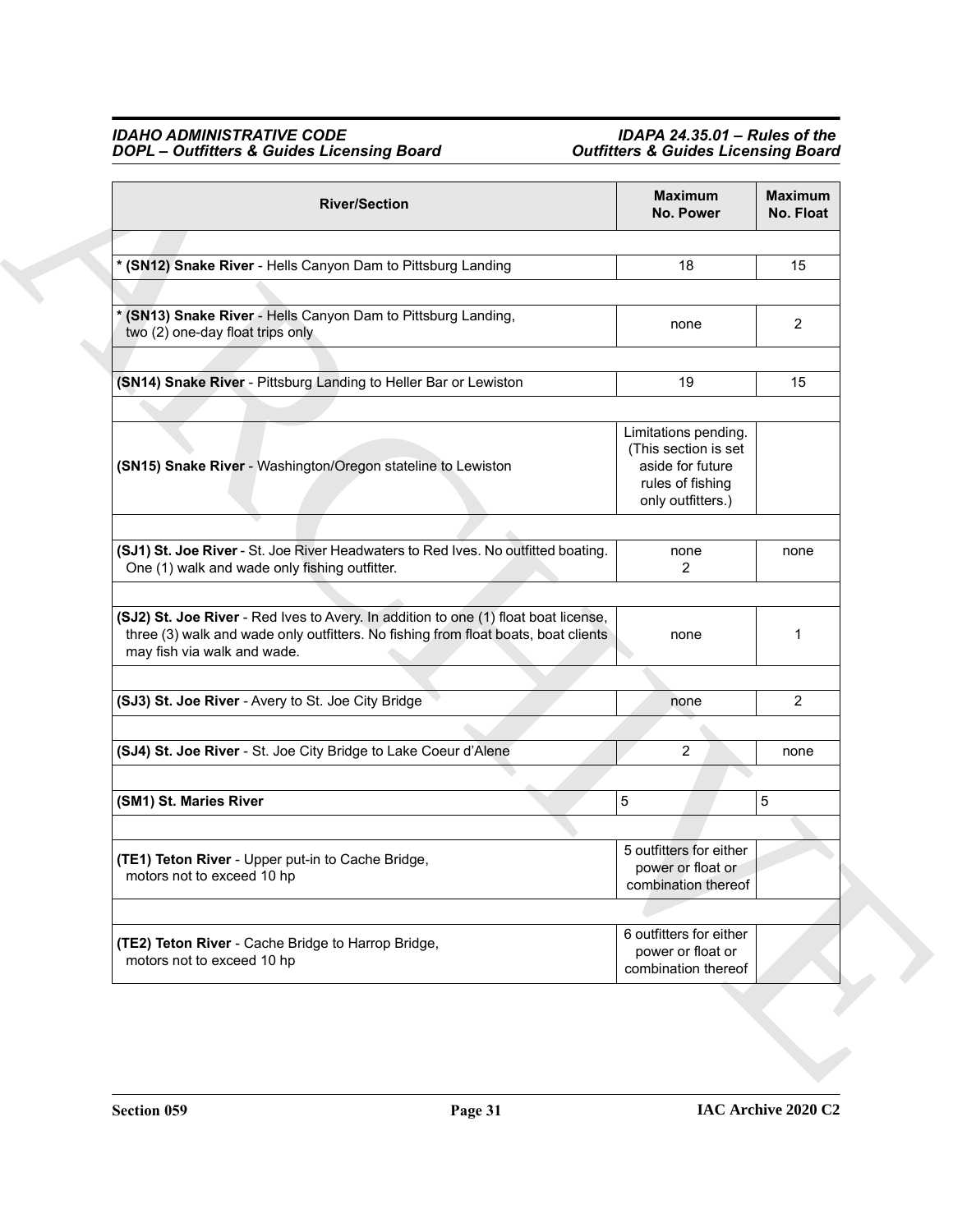| (TE3) Teton River - No more than two (2) boats per section/per day may be<br>used by an outfitter at any one time in each of the following river sections: a),<br>b), d), e) and f). No more than four (4) boats per section/per day may be used<br>by an outfitter at any one time on river section c) and where two (2) boats from<br>Spring Hollow Boat Access to Teton Dam Site Boat Access;<br>Teton Dam Site Boat Access to Hog Hollow Bridge Boat Access<br>Teton Highway to confluence with the Henrys Fork of the Snake River.<br>Note: No boat access exists at the confluence with the Henrys Fork of the<br>Snake River. Outfitters would utilize Hibbard Bridge or Warm Slough Access on | same outfitter must be spaced at three-hour (3) intervals:<br>Harrop Bridge Boat Access to Felt Dam Boat Access;<br>Felt Dam Boat Access to Spring Hollow Boat Access;<br>Hog Hollow Bridge Boat Access to Teton Highway;                                                                                                                                                                                                                                                                                                                                                                                                                                                                                                                                                                                                                                                                                                                                                                                           |
|-------------------------------------------------------------------------------------------------------------------------------------------------------------------------------------------------------------------------------------------------------------------------------------------------------------------------------------------------------------------------------------------------------------------------------------------------------------------------------------------------------------------------------------------------------------------------------------------------------------------------------------------------------------------------------------------------------|---------------------------------------------------------------------------------------------------------------------------------------------------------------------------------------------------------------------------------------------------------------------------------------------------------------------------------------------------------------------------------------------------------------------------------------------------------------------------------------------------------------------------------------------------------------------------------------------------------------------------------------------------------------------------------------------------------------------------------------------------------------------------------------------------------------------------------------------------------------------------------------------------------------------------------------------------------------------------------------------------------------------|
|                                                                                                                                                                                                                                                                                                                                                                                                                                                                                                                                                                                                                                                                                                       | SH3. No fishing on SH3<br>travel of watercraft with a motor.<br>business.<br>* Classified rivers<br>land-based outfitters will be handled on a case-by-case basis.                                                                                                                                                                                                                                                                                                                                                                                                                                                                                                                                                                                                                                                                                                                                                                                                                                                  |
|                                                                                                                                                                                                                                                                                                                                                                                                                                                                                                                                                                                                                                                                                                       | No outfitter may have more than eight (8) boats on the TE3 in any one day.<br>Float boats may use motors not to exceed 10 hp in section a) (Harrop Bridge to<br>Felt Dam Access) only. Float boats may use motors (5HP or less) for<br>downstream steerage only in sections d), e) and f). Motors are not allowed in<br>other sections. Downstream steerage does not include holding or upstream<br>IOGLB licenses are for the entire TE3 segment; a section of TE3 cannot be<br>separated from TE3 for the purposes of selling a portion of an outfitter's<br>## Floatboat and powerboat outfitters on these sections are considered within their area of operations when hiking<br>from the river or fishing in tributaries away from the river, but does not include overnight activities. Conflicts with<br>Other -- Table. The following lakes and reservoirs or portions thereof that lie totally or partially<br>within the state of Idaho are open to fishing by outfitters with the following limitations: |

### \* Classified rivers

<span id="page-31-0"></span>

| Lake or Reservoir            | <b>Maximum No. of Operators</b> | Maximum No. Boats per<br>Operator per Lake or<br><b>Reservoir</b> |
|------------------------------|---------------------------------|-------------------------------------------------------------------|
| Lake Coeur d'Alene           | 8                               |                                                                   |
| Dworshak Reservoir           |                                 | $\mathcal{P}$                                                     |
| Hayden Lake                  |                                 | 2                                                                 |
| Henry's Lake                 | 8                               | 2                                                                 |
| <b>Island Park Reservoir</b> | 7                               | 2                                                                 |
| Magic Reservoir              | 3                               | 2                                                                 |
| Palisades Reservoir          | 10                              | 2                                                                 |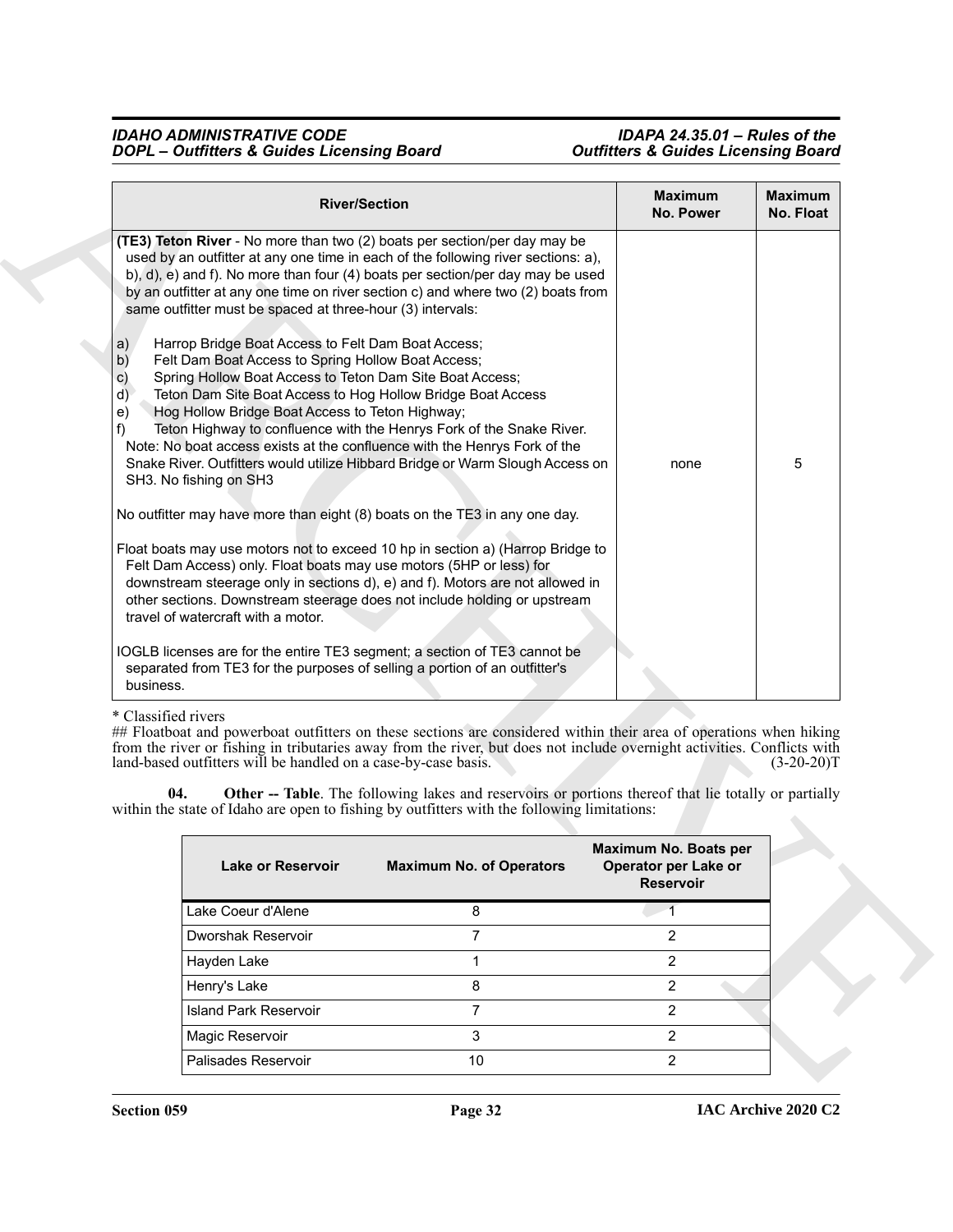| Maximum No. Boats per<br><b>Lake or Reservoir</b><br>Operator per Lake or<br><b>Maximum No. of Operators</b><br><b>Reservoir</b><br>Lake Pend Oreille<br>11<br>1<br>5<br><b>Priest Lake</b><br>1<br>3<br>$\overline{c}$<br>American Falls Reservoir<br>2<br>C.J. Strike Reservoir<br>4<br>5<br>2<br><b>Brownlee Reservoir</b><br>Oxbow Reservoir<br>3<br>$\overline{c}$<br>$\overline{2}$<br>3<br>Hells Canyon Reservoir<br>05.<br>with a maximum of two $(2)$ boats (float or power) per outfitter.<br>(RESERVED)<br>TECHNICAL MOUNTAINEERING/ROCK CLIMBING.<br>061.<br>and skill.<br>(RESERVED)<br>SNOWMOBILING.<br>In addition to other requirements, outfitters and guides for snowmobiling must ensure the following:<br>01.<br>exceed thirty $(30)$ . One $(1)$ guide leads and one $(1)$ trails where more than five $(5)$ snowmachines are involved.<br>02.<br>snowmachines allowed in one group may not exceed thirty $(30)$ .<br>03.<br>tools, and spare parts for the machine(s) in use.<br>04.<br>communication for summoning assistance at all times during the excursion.<br>AUTHORIZATION FOR GRANTING, DENIAL AND REVOCATION OF LICENSES.<br>01.<br>with the concurrence of the Board, under the following conditions:                                                                                                                                                                                                                                                                                                                                                                                                                                                                                                                                                                                  |      | <b>DOPL</b> - Outfitters & Guides Licensing Board | <b>Outfitters &amp; Guides Licensing Board</b> |              |
|-------------------------------------------------------------------------------------------------------------------------------------------------------------------------------------------------------------------------------------------------------------------------------------------------------------------------------------------------------------------------------------------------------------------------------------------------------------------------------------------------------------------------------------------------------------------------------------------------------------------------------------------------------------------------------------------------------------------------------------------------------------------------------------------------------------------------------------------------------------------------------------------------------------------------------------------------------------------------------------------------------------------------------------------------------------------------------------------------------------------------------------------------------------------------------------------------------------------------------------------------------------------------------------------------------------------------------------------------------------------------------------------------------------------------------------------------------------------------------------------------------------------------------------------------------------------------------------------------------------------------------------------------------------------------------------------------------------------------------------------------------------------------------------------------------------------------|------|---------------------------------------------------|------------------------------------------------|--------------|
|                                                                                                                                                                                                                                                                                                                                                                                                                                                                                                                                                                                                                                                                                                                                                                                                                                                                                                                                                                                                                                                                                                                                                                                                                                                                                                                                                                                                                                                                                                                                                                                                                                                                                                                                                                                                                         |      |                                                   |                                                |              |
|                                                                                                                                                                                                                                                                                                                                                                                                                                                                                                                                                                                                                                                                                                                                                                                                                                                                                                                                                                                                                                                                                                                                                                                                                                                                                                                                                                                                                                                                                                                                                                                                                                                                                                                                                                                                                         |      |                                                   |                                                |              |
|                                                                                                                                                                                                                                                                                                                                                                                                                                                                                                                                                                                                                                                                                                                                                                                                                                                                                                                                                                                                                                                                                                                                                                                                                                                                                                                                                                                                                                                                                                                                                                                                                                                                                                                                                                                                                         |      |                                                   |                                                |              |
|                                                                                                                                                                                                                                                                                                                                                                                                                                                                                                                                                                                                                                                                                                                                                                                                                                                                                                                                                                                                                                                                                                                                                                                                                                                                                                                                                                                                                                                                                                                                                                                                                                                                                                                                                                                                                         |      |                                                   |                                                |              |
|                                                                                                                                                                                                                                                                                                                                                                                                                                                                                                                                                                                                                                                                                                                                                                                                                                                                                                                                                                                                                                                                                                                                                                                                                                                                                                                                                                                                                                                                                                                                                                                                                                                                                                                                                                                                                         |      |                                                   |                                                |              |
|                                                                                                                                                                                                                                                                                                                                                                                                                                                                                                                                                                                                                                                                                                                                                                                                                                                                                                                                                                                                                                                                                                                                                                                                                                                                                                                                                                                                                                                                                                                                                                                                                                                                                                                                                                                                                         |      |                                                   |                                                |              |
|                                                                                                                                                                                                                                                                                                                                                                                                                                                                                                                                                                                                                                                                                                                                                                                                                                                                                                                                                                                                                                                                                                                                                                                                                                                                                                                                                                                                                                                                                                                                                                                                                                                                                                                                                                                                                         |      |                                                   |                                                |              |
| $(3-20-20)T$<br>Other Lakes and Reservoirs. All other Idaho lakes and reservoirs are limited to two (2) outfitters<br>$(3-20-20)T$<br>Any outfitter applicant for technical mountaineering/rock climbing must appear before the Board to explain in full<br>detail his qualifications, experience, plans, and areas of operation demonstrating the necessary specialized training<br>$(3-20-20)T$<br>Non-Groomed Trails. All machines are accompanied by at least one (1) guide for one (1) through<br>five (5) snowmachines, two (2) guides for six (6) through twelve (12) snowmachines, and one (1) additional guide for<br>each additional ten (10) snowmachines. The maximum number of snowmachines allowed in one (1) group may not<br>Groomed Trails. All machines are accompanied by at least one (1) guide for one (1) through<br>fifteen (15) snowmachines, and two (2) guides for sixteen (16) through a total of thirty (30) snowmachines. One (1)<br>guide leads and one (1) trails where more than fifteen (15) machines are involved. The maximum number of<br>$(3 - 20 - 20)$ F<br><b>Emergency Equipment.</b> All snowmobiling tours have with them necessary emergency equipment,<br>$(3-20-20)T$<br>Reduction in Guide Ratios. An outfitter may apply to the Board to reduce the number of guides<br>on non-groomed trails to one (1) guide for six (6) through twelve $(12)$ snowmachines and the number of guides on<br>groomed trails to one $(1)$ guide for sixteen $(16)$ through thirty $(30)$ snowmachines, when the guide has electronic<br>$(3-20-20)T$<br><b>Executive Director Authorizations</b> . The Executive Director is authorized to grant, issue or deny,<br>temporary authorizations, licenses and license amendments, hot pursuit agreements and designations of allocated tags |      |                                                   |                                                |              |
|                                                                                                                                                                                                                                                                                                                                                                                                                                                                                                                                                                                                                                                                                                                                                                                                                                                                                                                                                                                                                                                                                                                                                                                                                                                                                                                                                                                                                                                                                                                                                                                                                                                                                                                                                                                                                         |      |                                                   |                                                |              |
|                                                                                                                                                                                                                                                                                                                                                                                                                                                                                                                                                                                                                                                                                                                                                                                                                                                                                                                                                                                                                                                                                                                                                                                                                                                                                                                                                                                                                                                                                                                                                                                                                                                                                                                                                                                                                         |      |                                                   |                                                |              |
|                                                                                                                                                                                                                                                                                                                                                                                                                                                                                                                                                                                                                                                                                                                                                                                                                                                                                                                                                                                                                                                                                                                                                                                                                                                                                                                                                                                                                                                                                                                                                                                                                                                                                                                                                                                                                         |      |                                                   |                                                |              |
|                                                                                                                                                                                                                                                                                                                                                                                                                                                                                                                                                                                                                                                                                                                                                                                                                                                                                                                                                                                                                                                                                                                                                                                                                                                                                                                                                                                                                                                                                                                                                                                                                                                                                                                                                                                                                         | 060. |                                                   |                                                |              |
|                                                                                                                                                                                                                                                                                                                                                                                                                                                                                                                                                                                                                                                                                                                                                                                                                                                                                                                                                                                                                                                                                                                                                                                                                                                                                                                                                                                                                                                                                                                                                                                                                                                                                                                                                                                                                         | 062. |                                                   |                                                |              |
|                                                                                                                                                                                                                                                                                                                                                                                                                                                                                                                                                                                                                                                                                                                                                                                                                                                                                                                                                                                                                                                                                                                                                                                                                                                                                                                                                                                                                                                                                                                                                                                                                                                                                                                                                                                                                         | 063. |                                                   |                                                | $(3-20-20)T$ |
|                                                                                                                                                                                                                                                                                                                                                                                                                                                                                                                                                                                                                                                                                                                                                                                                                                                                                                                                                                                                                                                                                                                                                                                                                                                                                                                                                                                                                                                                                                                                                                                                                                                                                                                                                                                                                         |      |                                                   |                                                | $(3-20-20)T$ |
|                                                                                                                                                                                                                                                                                                                                                                                                                                                                                                                                                                                                                                                                                                                                                                                                                                                                                                                                                                                                                                                                                                                                                                                                                                                                                                                                                                                                                                                                                                                                                                                                                                                                                                                                                                                                                         |      |                                                   |                                                |              |
|                                                                                                                                                                                                                                                                                                                                                                                                                                                                                                                                                                                                                                                                                                                                                                                                                                                                                                                                                                                                                                                                                                                                                                                                                                                                                                                                                                                                                                                                                                                                                                                                                                                                                                                                                                                                                         |      |                                                   |                                                |              |
|                                                                                                                                                                                                                                                                                                                                                                                                                                                                                                                                                                                                                                                                                                                                                                                                                                                                                                                                                                                                                                                                                                                                                                                                                                                                                                                                                                                                                                                                                                                                                                                                                                                                                                                                                                                                                         |      |                                                   |                                                |              |
|                                                                                                                                                                                                                                                                                                                                                                                                                                                                                                                                                                                                                                                                                                                                                                                                                                                                                                                                                                                                                                                                                                                                                                                                                                                                                                                                                                                                                                                                                                                                                                                                                                                                                                                                                                                                                         | 064. |                                                   |                                                |              |
|                                                                                                                                                                                                                                                                                                                                                                                                                                                                                                                                                                                                                                                                                                                                                                                                                                                                                                                                                                                                                                                                                                                                                                                                                                                                                                                                                                                                                                                                                                                                                                                                                                                                                                                                                                                                                         |      |                                                   |                                                | $(3-20-20)T$ |

#### <span id="page-32-7"></span><span id="page-32-0"></span>**060. (RESERVED)**

#### <span id="page-32-13"></span><span id="page-32-1"></span>**061. TECHNICAL MOUNTAINEERING/ROCK CLIMBING.**

#### <span id="page-32-2"></span>**062. (RESERVED)**

#### <span id="page-32-11"></span><span id="page-32-10"></span><span id="page-32-8"></span><span id="page-32-3"></span>**063. SNOWMOBILING.**

#### <span id="page-32-12"></span><span id="page-32-9"></span><span id="page-32-6"></span><span id="page-32-5"></span><span id="page-32-4"></span>**064. AUTHORIZATION FOR GRANTING, DENIAL AND REVOCATION OF LICENSES.**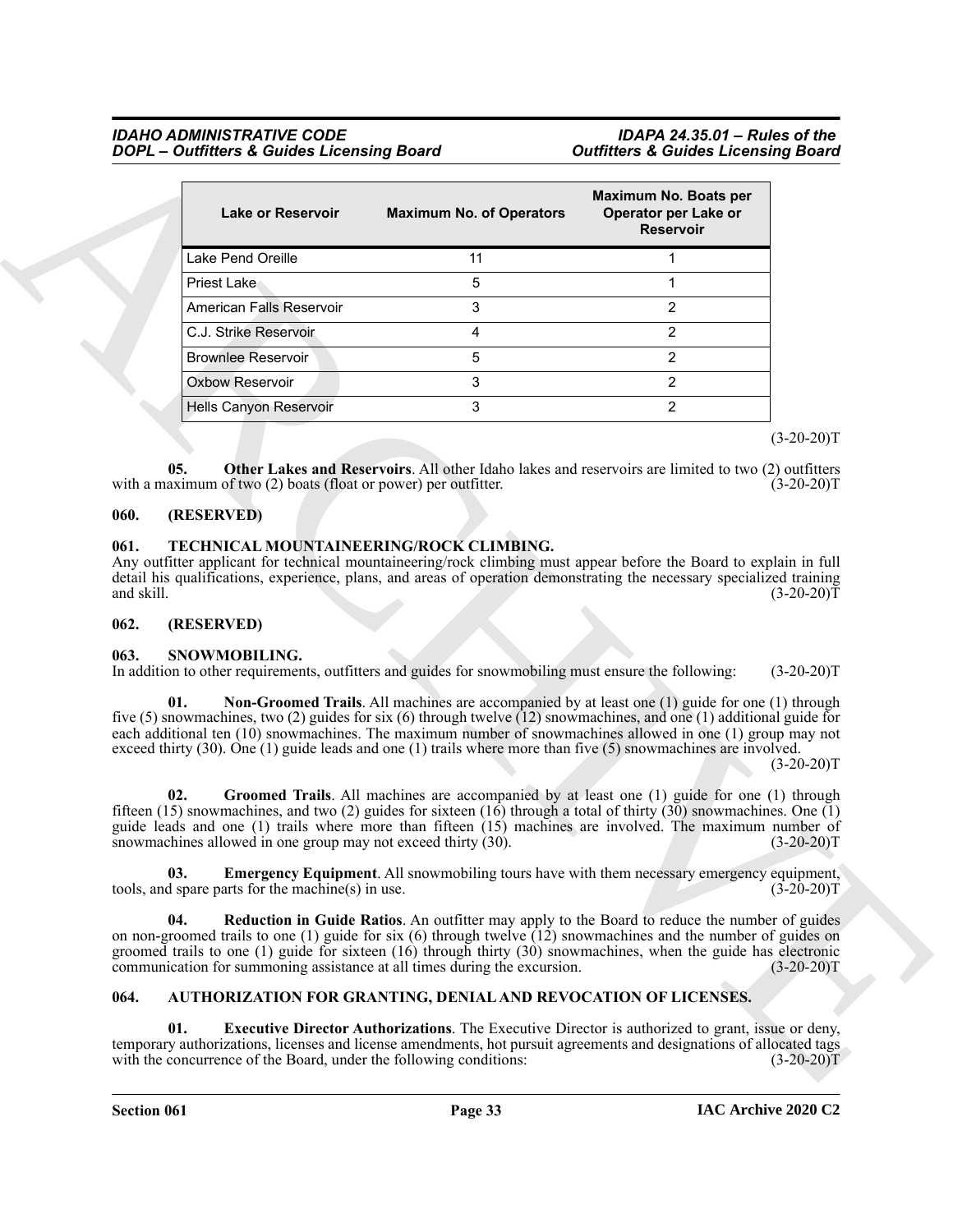#### <span id="page-33-5"></span><span id="page-33-0"></span>**065. -- 066. (RESERVED)**

#### <span id="page-33-6"></span><span id="page-33-1"></span>**067. INSPECTIONS.**

#### <span id="page-33-4"></span><span id="page-33-3"></span><span id="page-33-2"></span>**068. ADMINISTRATIVE FINES/PROBATION/RESTRICTIONS.**

|               |                                           |                                                                                | <b>DOPL</b> - Outfitters & Guides Licensing Board                                                     | <b>Outfitters &amp; Guides Licensing Board</b>                                                                                                                                                                                                                                                                                                                                                                                                                                |
|---------------|-------------------------------------------|--------------------------------------------------------------------------------|-------------------------------------------------------------------------------------------------------|-------------------------------------------------------------------------------------------------------------------------------------------------------------------------------------------------------------------------------------------------------------------------------------------------------------------------------------------------------------------------------------------------------------------------------------------------------------------------------|
|               | a.                                        |                                                                                | provided any misleading information to the Board, and otherwise qualifies for licensure.              | The Executive Director may grant and issue all routine temporary authorizations, license<br>applications, amendments and related matters when the applicant does not have any convictions for fish and game<br>violations or other violations of the grounds enumerated in Section 36-2113(a), Idaho Code, has not falsified or<br>$(3-20-20)T$                                                                                                                               |
|               | $\mathbf{b}$ .<br>$1402(f)$ , Idaho Code. |                                                                                |                                                                                                       | The Executive Director may grant all license applications which otherwise qualify for licensure,<br>but which have violations of the grounds enumerated in Section 36-2113(a), Idaho Code, which occurred five (5)<br>years prior to the date of application, except that a license will not be granted by the Executive Director to an<br>applicant who has a felony conviction of any nature, or conviction of a flagrant violation pursuant to Section 36-<br>$(3-20-20)T$ |
|               |                                           | prior to the date of application, excluding felony convictions.                |                                                                                                       | The Executive Director may grant a license with probationary status for conviction of minor fish<br>and game violations or violations enumerated in Section 36-2113(a), Idaho Code, that occurred at least five (5) years<br>$(3-20-20)T$                                                                                                                                                                                                                                     |
|               | action by the Board.                      |                                                                                |                                                                                                       | The Executive Director may defer granting or denying any license or related matter to the Board for<br>$(3-20-20)T$                                                                                                                                                                                                                                                                                                                                                           |
|               | e.                                        | The Executive Director may not waive fees.                                     |                                                                                                       | $(3-20-20)T$                                                                                                                                                                                                                                                                                                                                                                                                                                                                  |
|               | 02.                                       | 36-2109 and 36-2113, Idaho Code, under the following conditions:               |                                                                                                       | <b>Board Conditions.</b> The Board may grant or deny a license pursuant to the provisions of Sections<br>$(3-20-20)T$                                                                                                                                                                                                                                                                                                                                                         |
|               | a.                                        |                                                                                | $36-2113(a)$ , Idaho Code, which are over five (5) years old and may place the licensee on probation. | The Board may grant a license to an applicant with convictions of violations enumerated in Section<br>$(3-20-20)T$                                                                                                                                                                                                                                                                                                                                                            |
|               | b.                                        |                                                                                |                                                                                                       | The Board may grant a license to an applicant with convictions of violations enumerated in Section<br>$36-2113(a)$ , Idaho Code, which are less than five (5) years old and may place the licensee on probation. (3-20-20)T                                                                                                                                                                                                                                                   |
|               |                                           | Section 36-1402(f), Idaho Code, unless unusual mitigating circumstances exist. |                                                                                                       | The Board will proceed with the denial of an applicant for a hunting or fishing outfitter or guide<br>license or proceed with the revocation process on a licensee upon conviction of a flagrant violation pursuant to<br>$(3-20-20)T$                                                                                                                                                                                                                                        |
| $065. - 066.$ |                                           | (RESERVED)                                                                     |                                                                                                       |                                                                                                                                                                                                                                                                                                                                                                                                                                                                               |
| 067.          | <b>INSPECTIONS.</b>                       | local, state, or federal laws and rules.                                       |                                                                                                       | Outfitter camps and equipment may be inspected at any time by an authorized person or any member of the Board<br>with a written report submitted to the Board to ensure adequate equipment and gear is utilized and maintained in a<br>manner which meets minimum standards of public acceptability and which meets the requirements of applicable<br>$(3-20-20)T$                                                                                                            |
| 068.          |                                           | ADMINISTRATIVE FINES/PROBATION/RESTRICTIONS.                                   |                                                                                                       |                                                                                                                                                                                                                                                                                                                                                                                                                                                                               |
|               | 01.<br>these rules, or both.              |                                                                                |                                                                                                       | <b>Penalties -- Table</b> . In addition to suspension, probation, restriction or revocation of a license, the<br>following penalties may be applied to that licensee or those licensees found to have violated the provisions of the Act,                                                                                                                                                                                                                                     |
|               | I.C. Section<br>$36 - 2113(a)$            | <b>First Offense</b>                                                           | <b>Second Offense</b>                                                                                 | <b>Third Offense</b>                                                                                                                                                                                                                                                                                                                                                                                                                                                          |
|               |                                           |                                                                                |                                                                                                       |                                                                                                                                                                                                                                                                                                                                                                                                                                                                               |
|               | 1.                                        | \$100 - \$500 Fine                                                             | \$500 - \$5,000 Fine                                                                                  | <b>Suspension or Revocation</b><br>of License                                                                                                                                                                                                                                                                                                                                                                                                                                 |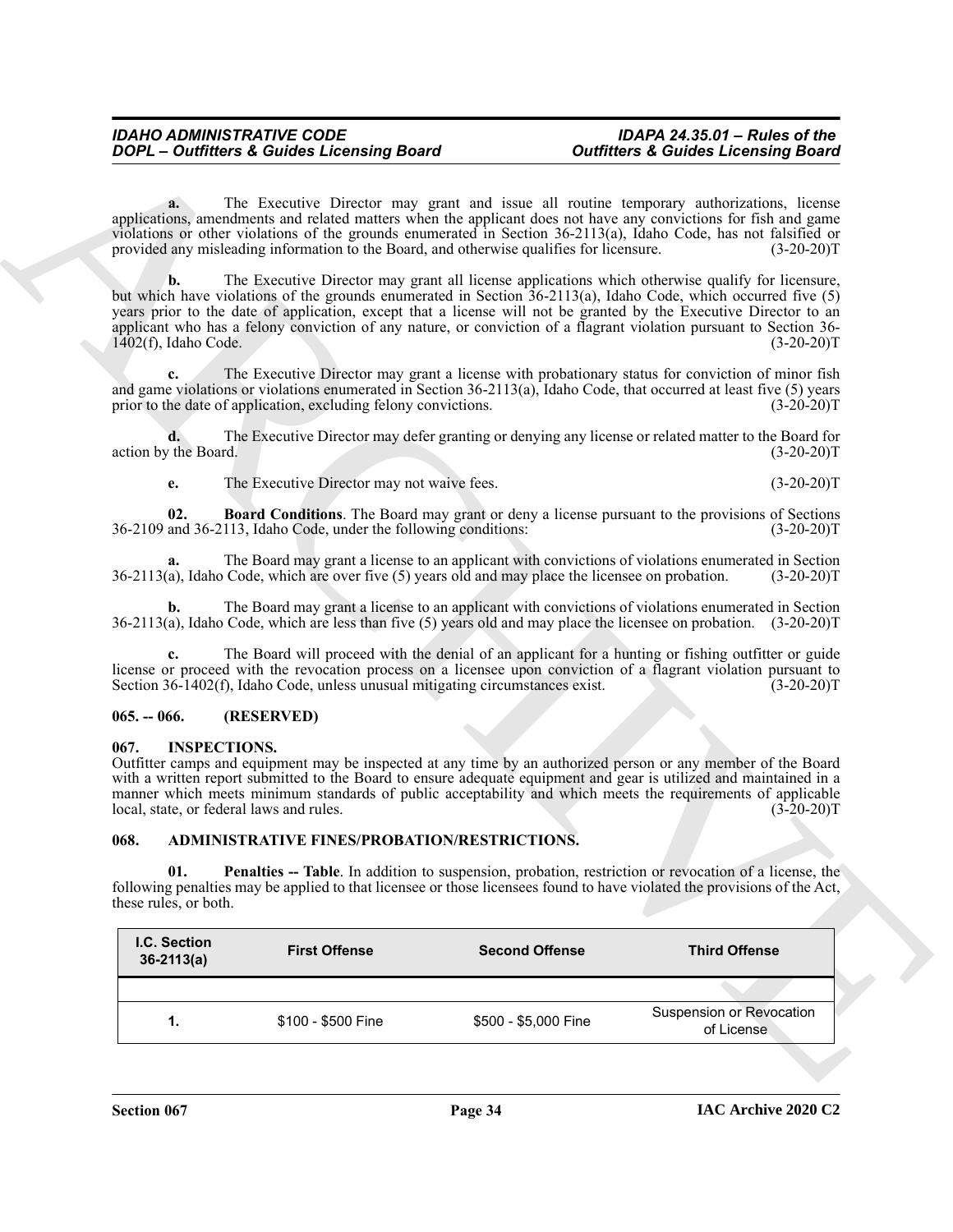<span id="page-34-2"></span><span id="page-34-1"></span><span id="page-34-0"></span>

| I.C. Section<br>$36-2113(a)$       | <b>First Offense</b>                                                                                                                                                                                                                                                                                                                                                                                                     | <b>Second Offense</b> | <b>Third Offense</b>                   |
|------------------------------------|--------------------------------------------------------------------------------------------------------------------------------------------------------------------------------------------------------------------------------------------------------------------------------------------------------------------------------------------------------------------------------------------------------------------------|-----------------------|----------------------------------------|
| 2.                                 | Probation/Restriction of<br>License                                                                                                                                                                                                                                                                                                                                                                                      | \$100 - \$500 Fine    | \$500 - \$5,000 Fine                   |
| 3.                                 | All Penalties Are Within The Board's Discretion.                                                                                                                                                                                                                                                                                                                                                                         |                       |                                        |
| 4.                                 | Probation/Restriction of<br>License                                                                                                                                                                                                                                                                                                                                                                                      | \$100 - \$500 Fine    | \$500 - \$5,000 Fine                   |
| 5.                                 | \$100 - \$300 Fine                                                                                                                                                                                                                                                                                                                                                                                                       | \$100 - \$500 Fine    | \$500 - \$5,000 Fine                   |
| 6.                                 | Probation/Restriction of<br>License                                                                                                                                                                                                                                                                                                                                                                                      | \$100 - \$500 Fine    | \$500 - \$5,000 Fine                   |
| 7.                                 | Probation/Restriction of<br>License                                                                                                                                                                                                                                                                                                                                                                                      | \$100 - \$500 Fine    | \$500 - \$5,000 Fine                   |
| 8.                                 | \$100 - \$500 Fine                                                                                                                                                                                                                                                                                                                                                                                                       | \$500 - \$5,000 Fine  | Suspension or Revocation<br>of License |
| 9.                                 | \$100 - \$500 Fine                                                                                                                                                                                                                                                                                                                                                                                                       | \$500 - \$5,000 Fine  | Suspension or Revocation<br>of License |
| 10.                                | \$100 - \$500 Fine                                                                                                                                                                                                                                                                                                                                                                                                       | \$500 - \$2,500 Fine  | \$2,500 - \$5,000 Fine                 |
| 11.                                | \$100 - \$300 Fine                                                                                                                                                                                                                                                                                                                                                                                                       | \$100 - \$500 Fine    | \$500 - \$5,000 Fine                   |
| 12.                                | \$100 - \$500 Fine                                                                                                                                                                                                                                                                                                                                                                                                       | \$500 - \$2,500 Fine  | \$2,500 - \$5,000 Fine                 |
| 13.                                | All Penalties Are Within The Board's Discretion.                                                                                                                                                                                                                                                                                                                                                                         |                       |                                        |
| 14.                                | \$100 - \$300 Fine                                                                                                                                                                                                                                                                                                                                                                                                       | \$100 - \$500 Fine    | \$500 - \$5,000 Fine                   |
| 02.<br>03.                         | Restrictions. No license will be issued while any outstanding administrative fine monies are due<br>unless an arrangement has been made and approved by the Board for the payment of same.<br>Terms of Probation. Typical terms of probation are that there are no violations of local, state or<br>federal laws or ordinances, and no amendments to the license during the term of probation, and other restrictions as |                       | $(3-20-20)T$<br>$(3-20-20)T$           |
|                                    |                                                                                                                                                                                                                                                                                                                                                                                                                          |                       |                                        |
| the Board orders.<br>$069. - 999.$ | (RESERVED)                                                                                                                                                                                                                                                                                                                                                                                                               |                       |                                        |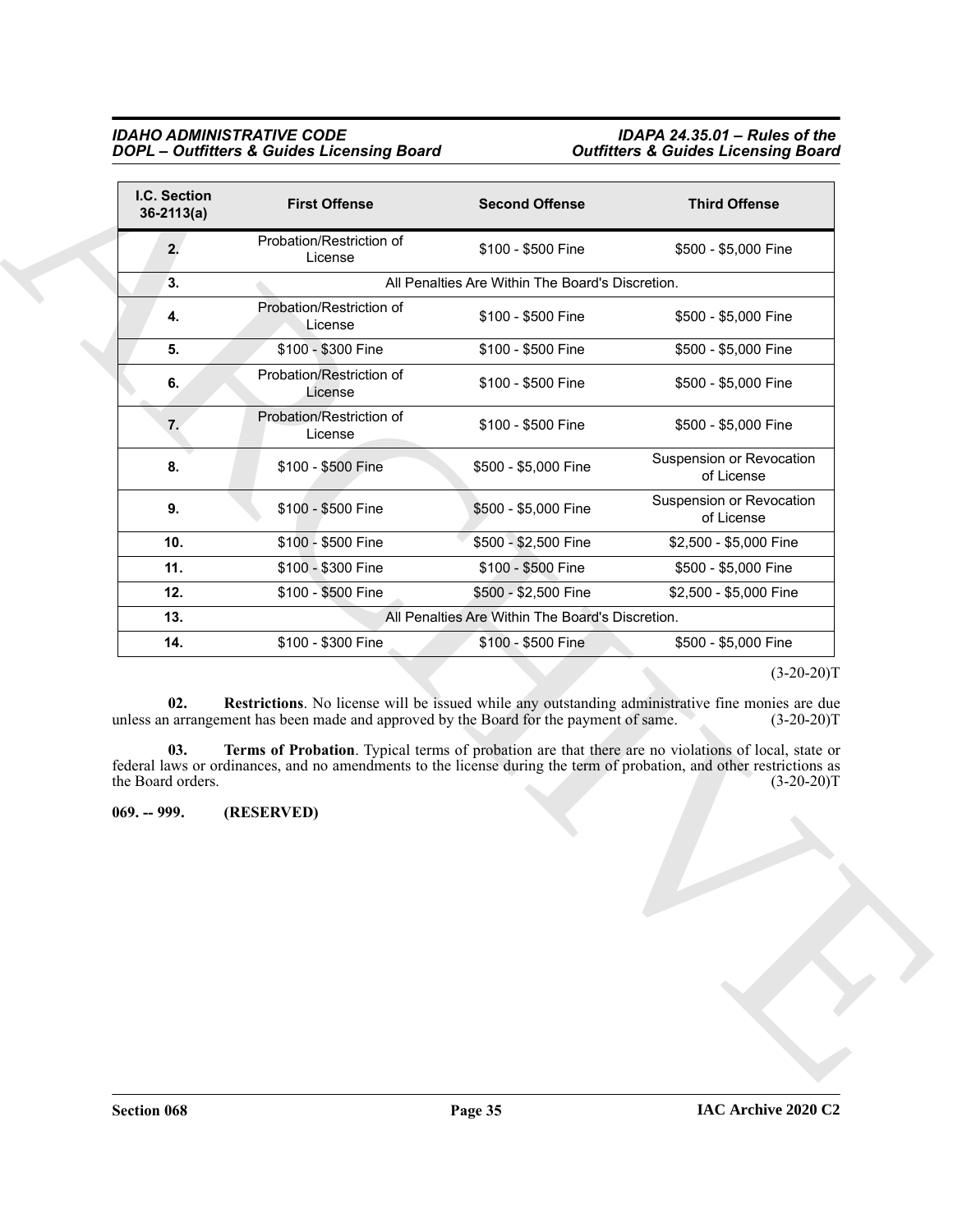# *Subject Index*

#### **A**

Administrative Fines/Probation/ Restrictions 34 Penalties -- Table 34 Restrictions 35 Terms of Probation 35 Annual Date, Fees, & Payment 8 Due Dates 8 License Lapsed & Expired 8 Payment 8 Penalty Fee 8 Authorization For Granting, Denial & Revocation Of Licenses 33 Board Conditions 34 Executive Director Authorizations 33 Availability of Outfitting Opportunities 13 Application Period & Consideration 13 Notification 13 Placement on Waiting List 13 Waiting List 13

#### **B**

Boat Equipment Requirements 19 Clearwater 19 Identification 19 Boat Transport Of Hunting Clients 19 Boating Client/Guide Ratio 19 Boatman License Trainees 15

#### **C**

Compliance With Laws 8 Examination by Board 8 Violations 8 Controlled Hunts Outside Outfitter's Operating Area 19 Compensation Between Outfitters 19 Identification of Hunter 19 Written Permission 19

#### **D**

Definitions, IDAPA 25.01.01 4 Act 4 Authorized Person 4 Booking Agent 4 Classified River 4 Compensation or Consideration 4 Designated Agent 4 Enforcement Agent 4 Facilities & Services 4 First Aid Card 4 Fishing 4 Float Boats 5 Hazardous Excursions 5

[A](#page-33-3)dministration and the spin-order of the spin-order of the spin-order of the spin-order of the spin-order of the spin-order of the spin-order of the spin-order of the spin-order of the spin-order of the spin-order of the Hunting 5 IFGC 5 Major Activity 5 Major Amendment 5 Minor Amendment 5 Minor or Incidental Activity 5 New Opportunity 5 Operating Area 5 Operating Plan 5 Out-of-Pocket Costs 5 Power Boats 6 Third Party Agreement 6 Trainee 6 Training Log 6 Unethical/Unprofessional Conduct 6 Watercraft Designation Of Allocated Deer & Elk Tags 19 Base Allocation 20 Change in Operating Area or Owner of Business 22 Hardship Request 21 New Hunt Allocated Tag Designation 20 Objection to Calculation 21 Outfitted Hunter Tag Use History 20 Remaining or Additional Allocated Tags 20 Rounding 21 Stipulation by Outfitters 21 Tie-breaker 21 Undesignated Tag Pool 21 Use of Previously Designated Allocated Tags 20

## **E**

Employment Of Outfitters 7 Agreement 7 No Sharing of Profits 7 Other 7 Other Outfitter 7 Examination 10

#### **F**

First Aid Kit 7 Float Boat Guide - Classified Rivers 15 Float Boat Guide - Unclassified Rivers 15 Float Boatman Qualifications - Classified Rivers 15 Float Lead Boatman 15 General 15 Other 15 Float Lead Boatman Qualifications 15

#### **G**

Guide Application Requirements - Amendment 14 Guide Application Requirements - General 14 First Aid Card 14 Signatures 14 Guide Application Requirements - Hunting 14 Apprentice Guide 14 Guide 14 Upgraded 14

#### **I**

Inspections 34 Issuance Of An Outfitter License 10

#### $\mathbf{L}$

Legal Authority 4 License Production 7 License Restrictions 7 Limitation 7 Qualifications 7 Qualified 7 Review 7 Temporary Employment 7

#### **N**

New Outfitter Or Outfitter License Amendment Application 9 Designated Agent 10 Existing Operating Area 10 Hearing 10 Insurance 9 Name 9 Operating Plan 9 Other Signatures 9 Public Need & Existing Use 9 Number Of Outfitters & Guides Limited 22

## **O**

Operating Area Adjustments 12 Consideration, Territorial Conflict 12 Consideration, Wildlife Harvest 12 Hearing 12 Safety Adjustment 12 Outfitter Bond or Insurance Cancellation 13 Outfitter Business Purchase, License Considerations 13 Notification to Clients 13 Sale of Outfitting Business 13 Outfitter License Priority 13 Outfitter Renewal 12 Outfitter Responsibilities 8